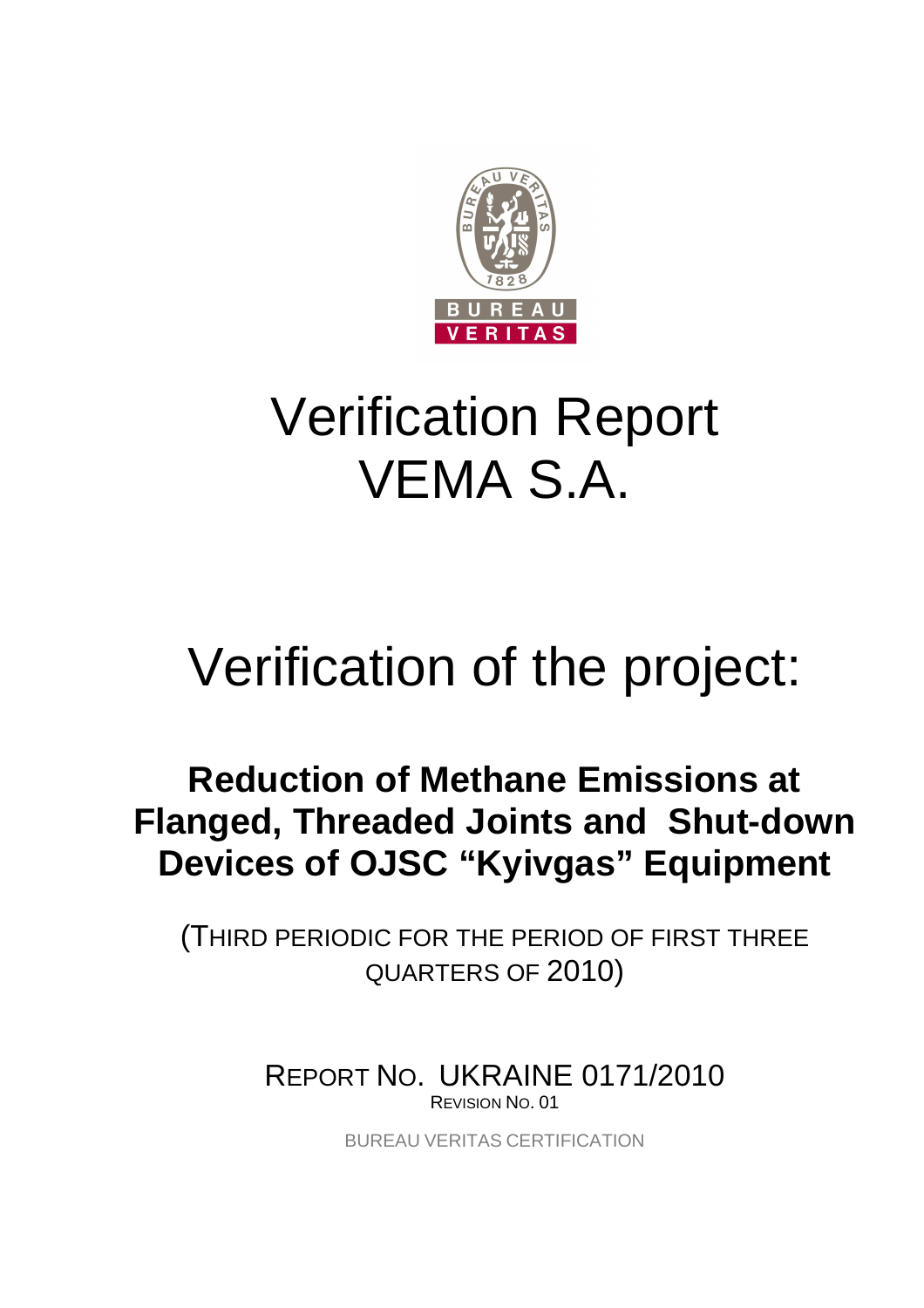Report No: UKRAINE 0171/2010

#### VERIFICATION REPORT

#### Report No: UKRAINE 0171/2010

**VERIFICATION REPORT** 

| Date of first issue:<br>13.10.2010.                                                 |                 | Organizational unit.<br>Holding                                                                                                                                                                                                                                                                                                                                                                                                                                                                                                                                                                                                                                                                                                                                                                                                                                                                                                                                                                                                                                                                                                                                                                                                                                                                                                                                                                                                                                                                                                                                                                                                                                                                                                                                                                                                                                                                                                                                                                                                                                                                                                                                                                                                                                                                                                                                                                                                                                                             | Bureau Veritas Certification              |                                                                                          |     |          |
|-------------------------------------------------------------------------------------|-----------------|---------------------------------------------------------------------------------------------------------------------------------------------------------------------------------------------------------------------------------------------------------------------------------------------------------------------------------------------------------------------------------------------------------------------------------------------------------------------------------------------------------------------------------------------------------------------------------------------------------------------------------------------------------------------------------------------------------------------------------------------------------------------------------------------------------------------------------------------------------------------------------------------------------------------------------------------------------------------------------------------------------------------------------------------------------------------------------------------------------------------------------------------------------------------------------------------------------------------------------------------------------------------------------------------------------------------------------------------------------------------------------------------------------------------------------------------------------------------------------------------------------------------------------------------------------------------------------------------------------------------------------------------------------------------------------------------------------------------------------------------------------------------------------------------------------------------------------------------------------------------------------------------------------------------------------------------------------------------------------------------------------------------------------------------------------------------------------------------------------------------------------------------------------------------------------------------------------------------------------------------------------------------------------------------------------------------------------------------------------------------------------------------------------------------------------------------------------------------------------------------|-------------------------------------------|------------------------------------------------------------------------------------------|-----|----------|
| Client<br>VEMA S.A.                                                                 |                 |                                                                                                                                                                                                                                                                                                                                                                                                                                                                                                                                                                                                                                                                                                                                                                                                                                                                                                                                                                                                                                                                                                                                                                                                                                                                                                                                                                                                                                                                                                                                                                                                                                                                                                                                                                                                                                                                                                                                                                                                                                                                                                                                                                                                                                                                                                                                                                                                                                                                                             | Client's representative:<br>Fabian Knodel |                                                                                          |     |          |
| Summary<br>procedures.<br>misstatements.                                            |                 | Bureau Veritas Certification has made the verification of the project "Reduction of Methane Emissions at<br>Flanged, Threaded Joints and Shut-down Devices of OJSC "Kyivgas" Equipment" implemented in Kyiv city,<br>Ukraine on the basis of UNFCCC criteria for the JI, as well as criteria given to provide for due project's<br>exploitation, its monitoring and reporting, as well as the host country criteria.<br>The verification scope is defined as a periodic independent review and post determination by the Accredited<br>Independent Entity of the monitored reductions in GHG emissions during defined verification period, and<br>consisted of the following three phases: i) review of the Monitoring Report, Project Design Document and the<br>baseline and monitoring plan; ii) follow-up interviews with project stakeholders; iii) resolution of outstanding<br>issues and the issuance of the final verification report and opinion. The overall verification, from Contract<br>Review to Verification Report & Opinion, was conducted using Bureau Veritas Certification internal<br>The first output of the verification process is a list of Clarification Requests, Corrective Actions Requests,<br>Forward Actions Requests (CL, CAR and FAR), presented in Appendix A.<br>Verification was conducted on the ground of the monitoring report (for the period from January 1, 2010 till<br>September 30, 2010), monitoring plan, determined PDD, edition 3 as of 07.07.2010 and other accompanying<br>documents produced to the representatives of the Bureau Veritas Certification by the project participants.<br>In summary, Bureau Veritas Certification confirms that the project is implemented as planned and described<br>in project design documents. Installed equipment being essential for generating emission reduction runs<br>reliably and is calibrated appropriately. The monitoring system is in place and the project is ready to generate<br>GHG emission reductions. The GHG emission reduction is calculated without material<br>Our opinion relates to the project's GHG emissions and resulting GHG emissions reductions reported and<br>related to the valid and registered project baseline and monitoring, and its associated documents. Based on<br>information seen and evaluated we confirm that the implementation of the project has resulted in 840 265,72 t<br>CO2e reductions during period from 01/01/2010 up to 30/09/2010. |                                           |                                                                                          |     |          |
| Report No:<br>UKRAINE/0171/2010                                                     | JI              | Subject Group:                                                                                                                                                                                                                                                                                                                                                                                                                                                                                                                                                                                                                                                                                                                                                                                                                                                                                                                                                                                                                                                                                                                                                                                                                                                                                                                                                                                                                                                                                                                                                                                                                                                                                                                                                                                                                                                                                                                                                                                                                                                                                                                                                                                                                                                                                                                                                                                                                                                                              |                                           | Key words                                                                                |     |          |
| Project title:<br>"Kyivgas" Equipment»                                              |                 | «Reduction of Methane Emissions at Flanged,<br>Threaded Joints and Shut-down Devices of OJSC<br>Rureau Ventas Ce                                                                                                                                                                                                                                                                                                                                                                                                                                                                                                                                                                                                                                                                                                                                                                                                                                                                                                                                                                                                                                                                                                                                                                                                                                                                                                                                                                                                                                                                                                                                                                                                                                                                                                                                                                                                                                                                                                                                                                                                                                                                                                                                                                                                                                                                                                                                                                            | Climate<br>tification                     | Change, Kyoto Protocol,<br>Reduction, Verification                                       | JJ. | Emission |
| Work approved by:<br>Flavio Gomes - Operational Managey<br>Work was carried out by: |                 | olding <sub>s</sub>                                                                                                                                                                                                                                                                                                                                                                                                                                                                                                                                                                                                                                                                                                                                                                                                                                                                                                                                                                                                                                                                                                                                                                                                                                                                                                                                                                                                                                                                                                                                                                                                                                                                                                                                                                                                                                                                                                                                                                                                                                                                                                                                                                                                                                                                                                                                                                                                                                                                         | S                                         |                                                                                          |     |          |
| Team Leader, leading verifier; Flavio Gomes<br>Team Member, verifier.               |                 | Oleg Skoblyk                                                                                                                                                                                                                                                                                                                                                                                                                                                                                                                                                                                                                                                                                                                                                                                                                                                                                                                                                                                                                                                                                                                                                                                                                                                                                                                                                                                                                                                                                                                                                                                                                                                                                                                                                                                                                                                                                                                                                                                                                                                                                                                                                                                                                                                                                                                                                                                                                                                                                | ⊠                                         | No distribution without permission from the<br>Client or responsible organizational unit |     |          |
| Work was verified by:<br>Ivan Sokolov - Internal Technical Reviewer                 |                 |                                                                                                                                                                                                                                                                                                                                                                                                                                                                                                                                                                                                                                                                                                                                                                                                                                                                                                                                                                                                                                                                                                                                                                                                                                                                                                                                                                                                                                                                                                                                                                                                                                                                                                                                                                                                                                                                                                                                                                                                                                                                                                                                                                                                                                                                                                                                                                                                                                                                                             |                                           | Limited distribution                                                                     |     |          |
| Date of this<br>revision:<br>13/10/2010                                             | Rev. No.:<br>01 | Number of<br>pages:<br>45                                                                                                                                                                                                                                                                                                                                                                                                                                                                                                                                                                                                                                                                                                                                                                                                                                                                                                                                                                                                                                                                                                                                                                                                                                                                                                                                                                                                                                                                                                                                                                                                                                                                                                                                                                                                                                                                                                                                                                                                                                                                                                                                                                                                                                                                                                                                                                                                                                                                   |                                           | Unrestricted distribution                                                                |     |          |



 $\begin{array}{c} 8.0 \text{ R} = \text{A} \text{U} \\ \text{W} = 0.160 \text{ V} \text{S} \end{array}$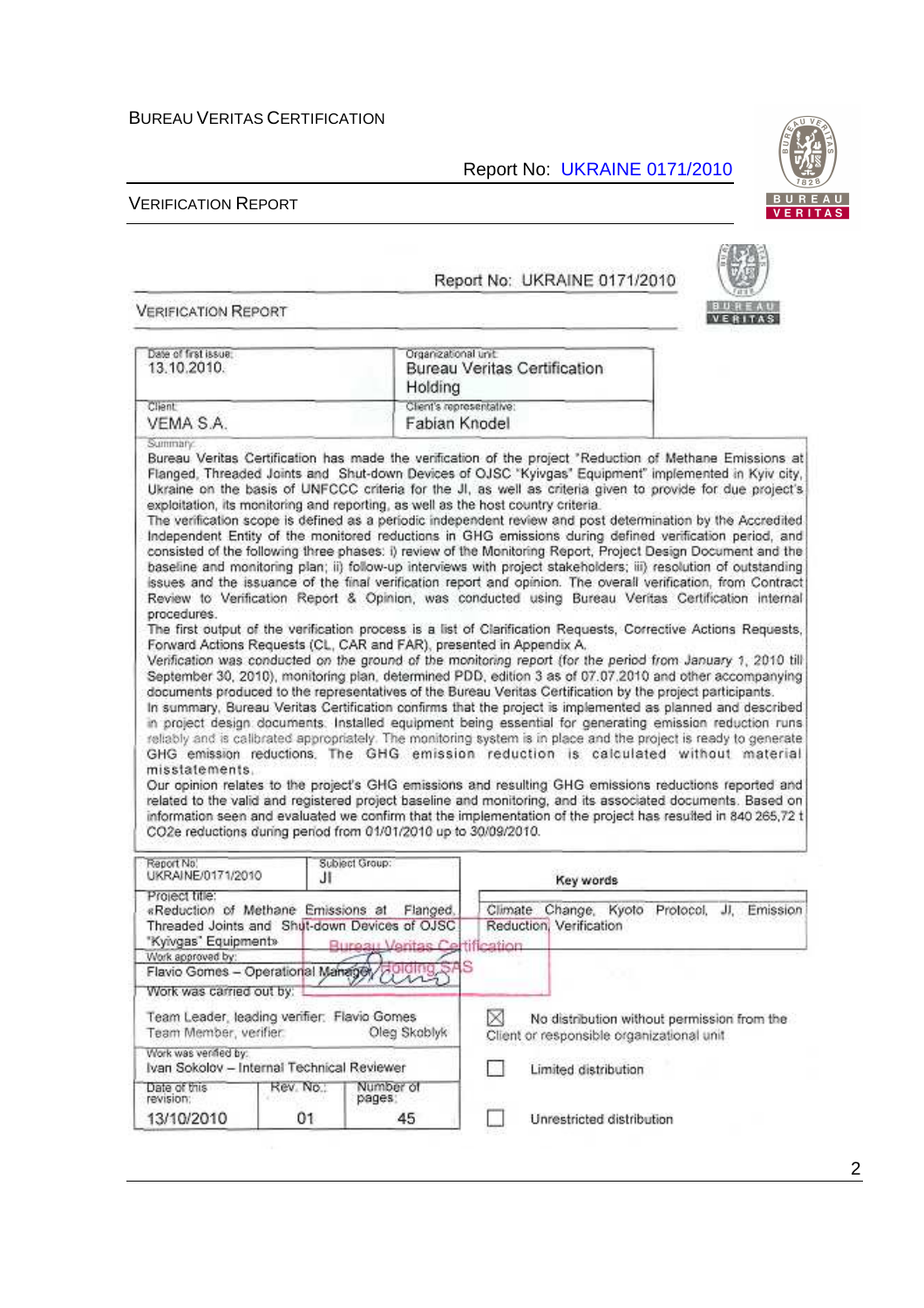Report No: UKRAINE 0171/2010



VERIFICATION REPORT

# **Abbreviations**

| <b>AIE</b>      | <b>HAO</b>      | <b>Accredited Independent Entity</b>                                   |  |  |  |  |
|-----------------|-----------------|------------------------------------------------------------------------|--|--|--|--|
| <b>CAR</b>      | ЗКД             | <b>Corrective Action Request</b>                                       |  |  |  |  |
| <b>CL</b>       | 3P              | <b>Clarification Request</b>                                           |  |  |  |  |
| CO <sub>2</sub> | CO <sub>2</sub> | <b>Carbon Dioxide</b>                                                  |  |  |  |  |
| <b>ERU</b>      | <b>OCB</b>      | <b>Emission Reduction Unit</b>                                         |  |  |  |  |
| <b>FAR</b>      | ЗПД             | <b>Forward Action Request</b>                                          |  |  |  |  |
| <b>GHG</b>      | ΠГ              | <b>Green House Gas(es)</b>                                             |  |  |  |  |
| <b>GDP</b>      | <b>FPN</b>      | <b>Gas Distribution Post</b>                                           |  |  |  |  |
| <b>IETA</b>     | <b>AMTB</b>     | <b>International Emissions Trading Association</b>                     |  |  |  |  |
| JI              | CB              | <b>Joint Implementation</b>                                            |  |  |  |  |
| <b>JISC</b>     | <b>KHCB</b>     | <b>Joint Implementation Supervisory Committee</b>                      |  |  |  |  |
| MoV             | 3B              | <b>Means of Verification</b>                                           |  |  |  |  |
| MP              | ΜП              | <b>Monitoring Plan</b>                                                 |  |  |  |  |
| <b>OJSC</b>     | <b>BAT</b>      | <b>Open Joint-Stock Company</b>                                        |  |  |  |  |
| <b>PCF</b>      | ПВФ             | <b>Prototype Carbon Fund</b>                                           |  |  |  |  |
| <b>PDD</b>      | ПТД             | <b>Project Design Document</b>                                         |  |  |  |  |
| <b>UNFCC</b>    | <b>PK3K</b>     | United<br><b>Nations Framework Convention</b><br>for<br><b>Climate</b> |  |  |  |  |
| С               | <b>OOH</b>      | Change                                                                 |  |  |  |  |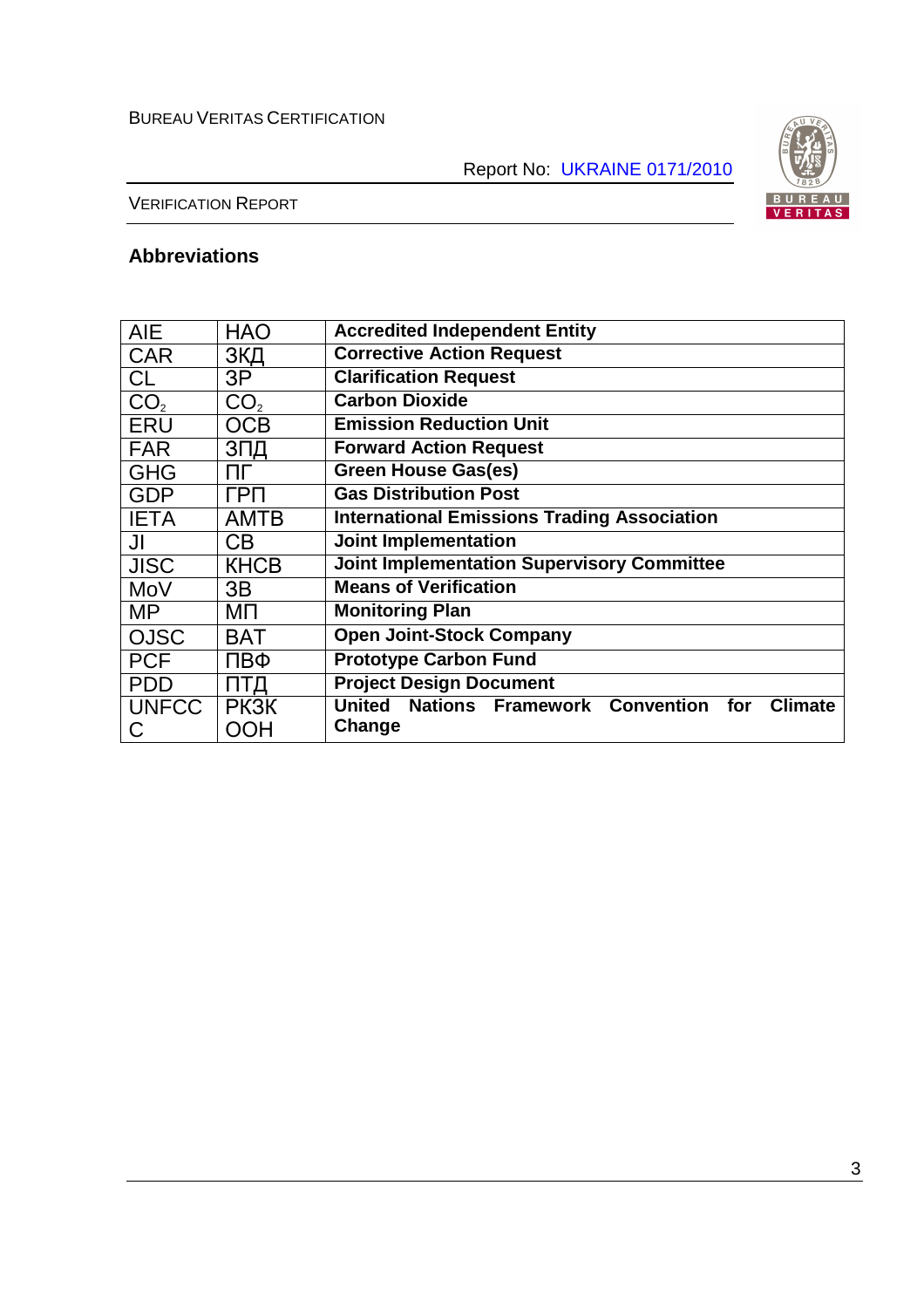Report No: UKRAINE 0171/2010



#### VERIFICATION REPORT

# Table of contents

| 1.             | Introduction                                                                                                        | 4  |
|----------------|---------------------------------------------------------------------------------------------------------------------|----|
| 1.1            | Objective                                                                                                           | 5  |
| 1.2            | Scope                                                                                                               | 6  |
| 1.3            | <b>Project Description</b>                                                                                          | 6  |
| $\overline{2}$ | Methodology                                                                                                         | 9  |
| 2.1            | <b>Review of Documents</b>                                                                                          | 11 |
| 2.2            | Follow-up Interviews                                                                                                | 11 |
| 2.3            | Resolution of Clarification, Corrective and Forward Action<br>Requests                                              | 12 |
| 3              | VERIFICATION FINDINGS FOR THE FIRST THREE QUARTERS OF                                                               |    |
| 3.1            | Remaining issues CLs, CARs, FARs from previous determination. 12                                                    |    |
| 3.2            | <b>Project Implementation</b>                                                                                       | 14 |
| 3.3            | Internal and External Data                                                                                          | 15 |
| 3.4            | <b>Environmental and Social Indicators</b>                                                                          | 18 |
| 3.5            | Management and Operational System                                                                                   | 19 |
| 3.6            | <b>Completeness of Monitoring</b>                                                                                   | 19 |
| 3.7            | <b>Accuracy of Emission Reduction Calculations</b>                                                                  | 20 |
| 3.8            | <b>Quality Evidence to Determine Emissions Reductions</b>                                                           | 21 |
| 3.9            | Management System and Quality Assurance                                                                             | 21 |
| $\overline{4}$ |                                                                                                                     |    |
| 5              | CONCLUSION ON THIRD PERIODIC VERIFICATION FOR THE FIRST<br>THREE QUARTERS OF 201024 ОШИБКА! ЗАКЛАДКА НЕ ОПРЕДЕЛЕНА. |    |
| 6              |                                                                                                                     |    |
|                |                                                                                                                     |    |
|                |                                                                                                                     |    |
|                | APPENDIX C: DOCUMENTS CHECKED DURING VERIFICATION  44                                                               |    |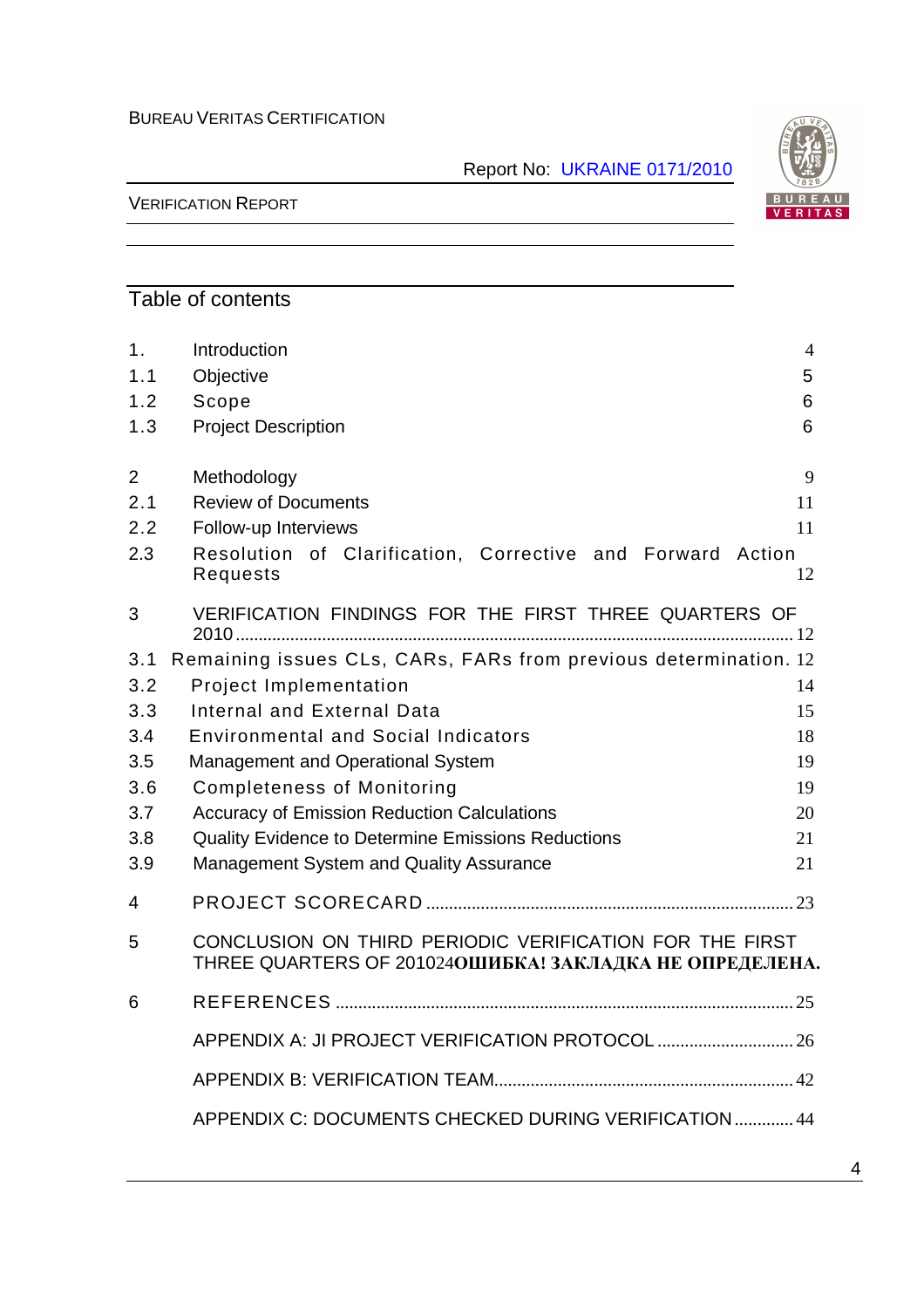

#### VERIFICATION REPORT

#### **1. INTRODUCTION**

VEMA S.A. has commissioned Bureau Veritas Certification Holding SAS to verify the emissions reductions of its JI project "Reduction of Methane Emissions at Flanged, Threaded Joints and Shut-down Devices of OJSC "Kyivgas" Equipment" in Kyiv city, Ukraine, according to the UNFCCC requirements of host party.

This report summarizes the findings of the verification of the project, performed on the basis of criteria given to provide for consistent project operations, monitoring and reporting, and contains a statement for the verified emission reductions. The order includes the initial and first periodic verification of the project.

This report is based on requirements as to the Initial Verification Report Template (Version 3.0, December 2003) and Periodic Verification Report Template (Version 3.0, December 2003), both part of the Validation and Verification Manual (VVM) published by International Emission Trading Association (IETA).

Initial verification and verification of reductions for 2005-2007 has been performed as one integrated activity. It consisted of review of the project documents including PDD, monitoring plan, determination report, monitoring report and further documentation.Project determination was conducted by Bureau Veritas Certification Holding SAS. Determination results are given in the report No. 0125/2010: Determination of the project "Reduction of Methane Emissions at Flanged, Threaded Joints and Shut-down Devices of OJSC "Kyivgas" Equipment", Ukraine, as of July 7, 2010. The results of early credits verification are presented in the report No. 0126/2010: Determination of the project "Reduction of Methane Emissions at Flanged, Threaded Joints and Shut-down Devices of OJSC "Kyivgas" Equipment", Ukraine, as of August 3, 2010, results of the verififcation for 2008 – report No. 0127/2010: Determination of the project "Reduction of Methane Emissions at Flanged, Threaded Joints and Shut-down Devices of OJSC "Kyivgas" Equipment", Ukraine, as of August 3, 2010 and results of the verification for 2009 – report No. 0128/2010: Determination of the project "Reduction of Methane Emissions at Flanged, Threaded Joints and Shut-down Devices of OJSC "Kyivgas" Equipment", Ukraine, as of August 3, 2010. The project was approved by the National Environmental Investment Agency of Ukraine and Swiss Federal Office for the Environment.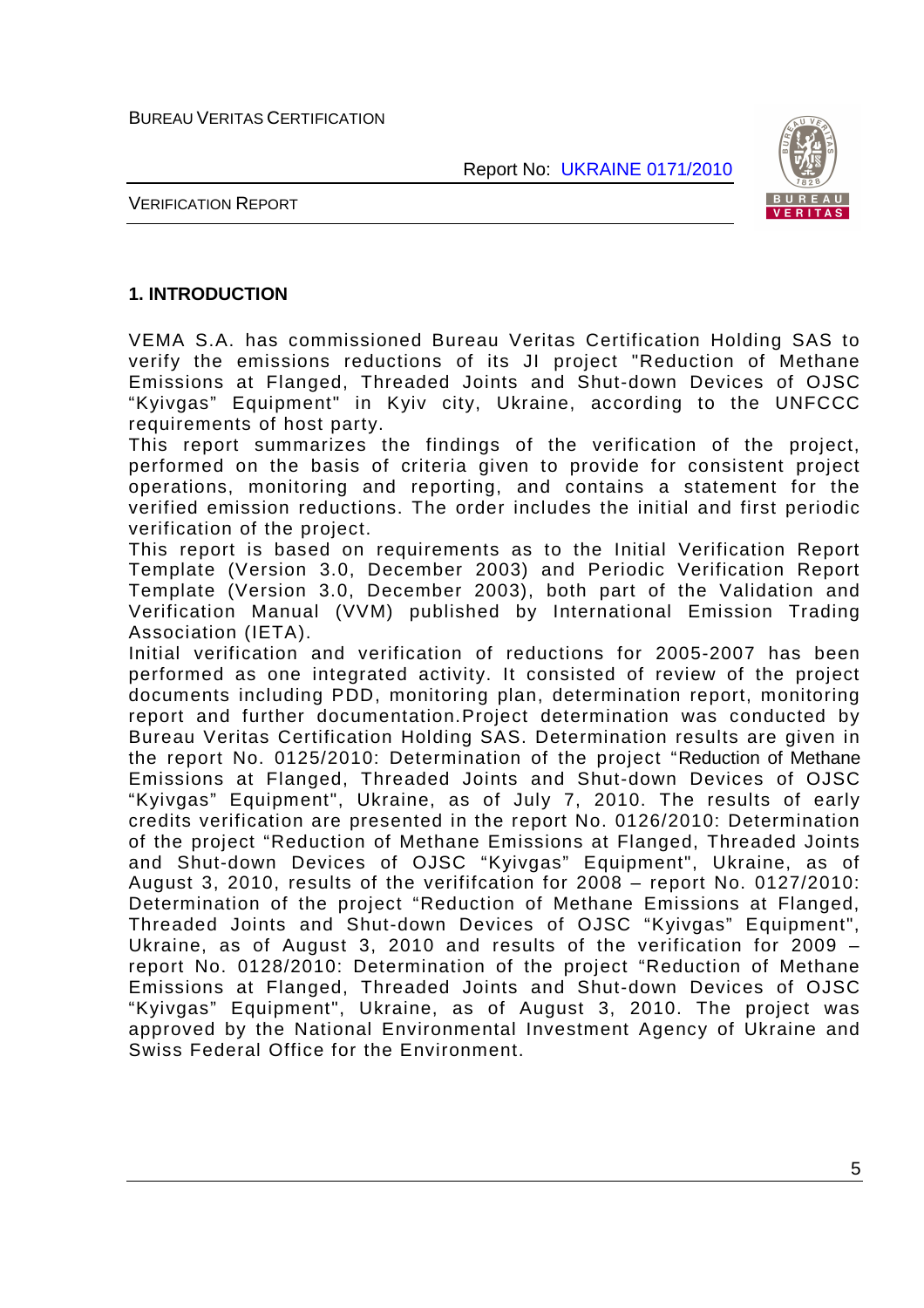

VERIFICATION REPORT

#### **1.1 Objective**

Verification is the periodic independent review and ex post determination by the AIE of the monitored reductions in GHG emissions during defined verification period.

The objective of verification can be divided in Initial Verification and Periodic Verification.

Initial Verification: The objective of an initial verification is to verify that the project is implemented as planned, to confirm that the monitoring system is in place and fully functional, and to assure that the project will generate verifiable emission reductions. A separate initial verification prior to the project entering into regular operations is not a mandatory requirement.

Periodic Verification: The objective of the periodic verification is to verify that actual monitoring systems and procedures are in compliance with the monitoring systems and procedures described in the monitoring plan; furthermore the periodic verification evaluates the GHG emission reduction data and express a conclusion with a high, but not absolute, level of assurance about whether the reported GHG emission reduction data is free of material misstatements; and verifies that the reported GHG emission data is sufficiently supported by evidence, i.e. monitoring records. If no prior initial verification has been carried out, the objective of the first periodic verification also includes the objectives of the initial verification.

The verification follows UNFCCC criteria referring to the Kyoto Protocol criteria, the JI/CDM rules and modalities, and the subsequent decisions by the JISC, as well as the host country criteria.

#### **1. 2 Scope**

Verification scope is defined as an independent and objective review and ex post determination by the AIE of the monitored reductions in GHG emissions. The verification is based on the submitted monitoring report and the determinated project design document including the project's baseline study and monitoring plan and other relevant documents. The information in these documents is reviewed against Kyoto Protocol requirements, UNFCCC rules and associated interpretations. Bureau Veritas Certification uses the recommendations stated in the Validation and Verification Manual for assessment of the project implementation risks and generation of emission reduction units (ERUs).

The verification is meant to check the project monitoring for accurate assessment towards reductions in the GHG emissions.

The verification team has been provided with a Monitoring Report version 1 (as of 05.10.2010) for the period from January 1, 2010 to September 30, 2010 inclusive.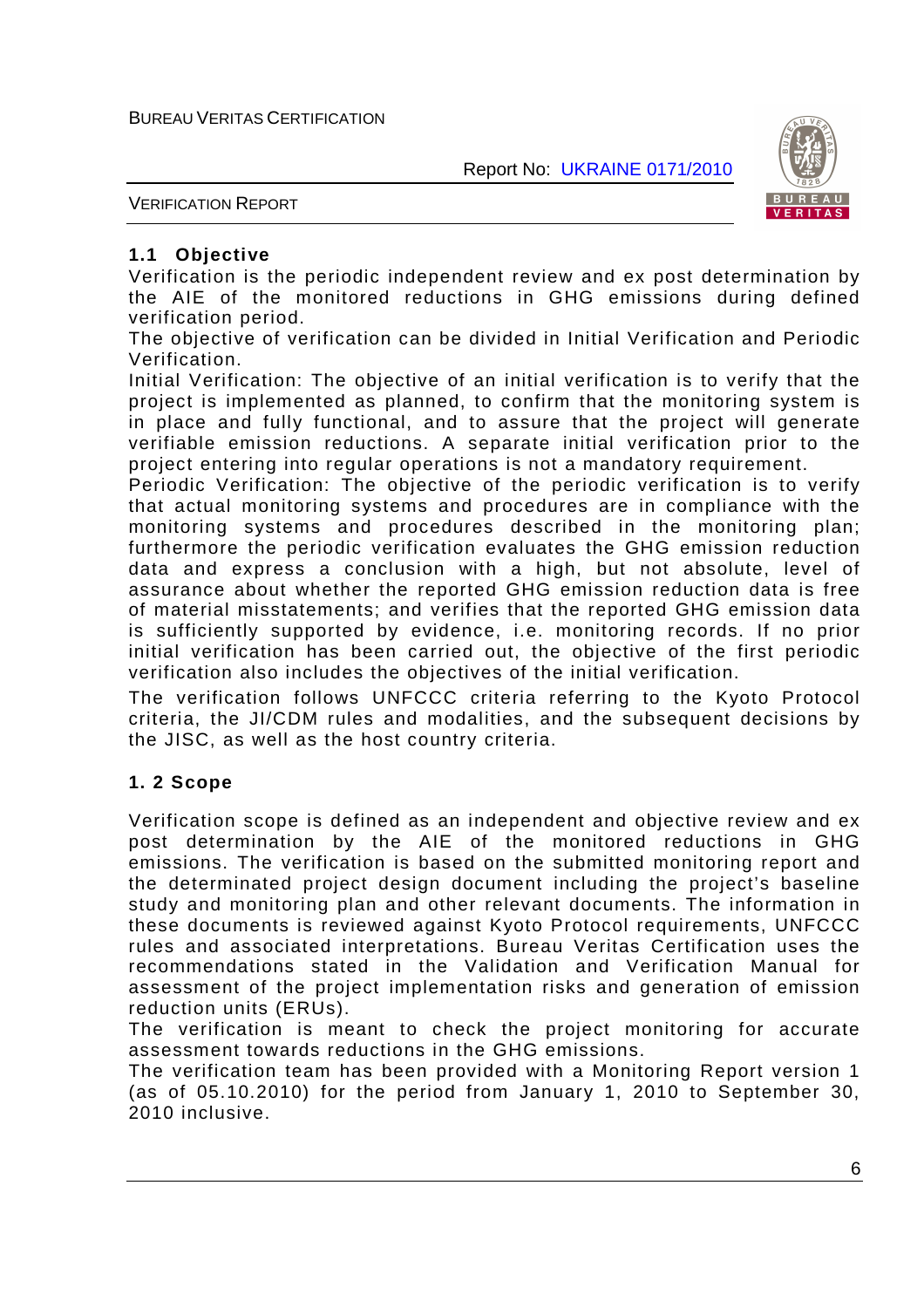

VERIFICATION REPORT

#### **1.3 Project description**

OJSC "Kyivgas" is the company providing natural gas transportation and supply to industrial and domestic consumers as well as to population in the city of Kyiv.

The structure of current gas transport rates regulated by the government does not include depreciation and investment needs of gas distribution enterprises, which does not ensure receipt of funds for performance of necessary repair works and modernization of gas networks, purchase of appropriate engineering equipment and components, and also results in increase of natural gas leakage at the objects of OJSC "Kyivgas".

Application of JI project mechanisms provided by Kyoto Protocol was planned before the beginning of implementation of this project.

Project activities include reduction of methane leakage which is the result of faulty sealing of ground and underground fittings implemented at the switch mechanisms (bolts, cocks, valves), flange and threaded joints of gas pipelines of OJSC "Kyivgas" in the amount of 60 613pieces.

| . .<br>No.       | Type of devices (type of joint)                                                    | Quantity<br>οf<br>devices,<br>pcs. |  |  |
|------------------|------------------------------------------------------------------------------------|------------------------------------|--|--|
| $\overline{1}$ . | Shut-down devices in gas wells-block valves (flanged joint)                        | 6447                               |  |  |
| 2.               | Ground shut-down devices - block valves (flanged joint)                            | 10451                              |  |  |
| $\overline{3}$ . | Electrical insulating flanges (flanged joint)                                      | 22120                              |  |  |
| $\overline{4}$ . | Underground shut-down devices of well-less plant - block valves<br>(flanged joint) | 3739                               |  |  |
| 5.               | Ground shut-down devices - cocks (threaded joint)                                  | 17856                              |  |  |
| In total         |                                                                                    |                                    |  |  |

Types and quantity of fittings are given in the Table 1:

#### Table 1. Quantity of fittings by type involved in the Project

Within the scope of the project for repair of equipment, for the purpose of methane leakage elimination, modern compacting materials will be used, replacing service and repair practice based on rubberized asbestos fabric and rubber gaskets, and compacting padding made of cotton fibre with fat soakage and asbestos graphite filler. This practice does not give long-term effect, which leads to additional methane leakage. In addition to reduction of methane leakage, the project activity will lead to reduction of technical leaks of natural gas (and thus, to reduction of financial costs), and will contribute to improvement of environmental situation, to reduction of the risk of accidents, especially for in-house gas pressure regulators and overland gas pipelines.

The project activity includes:

• Implementation of purposeful examination and technical maintenance (PETM) of all switch mechanisms (bolts, cocks, valves), flange and threaded joints – modern and the most economically effective practice, which allows not only detection of leaking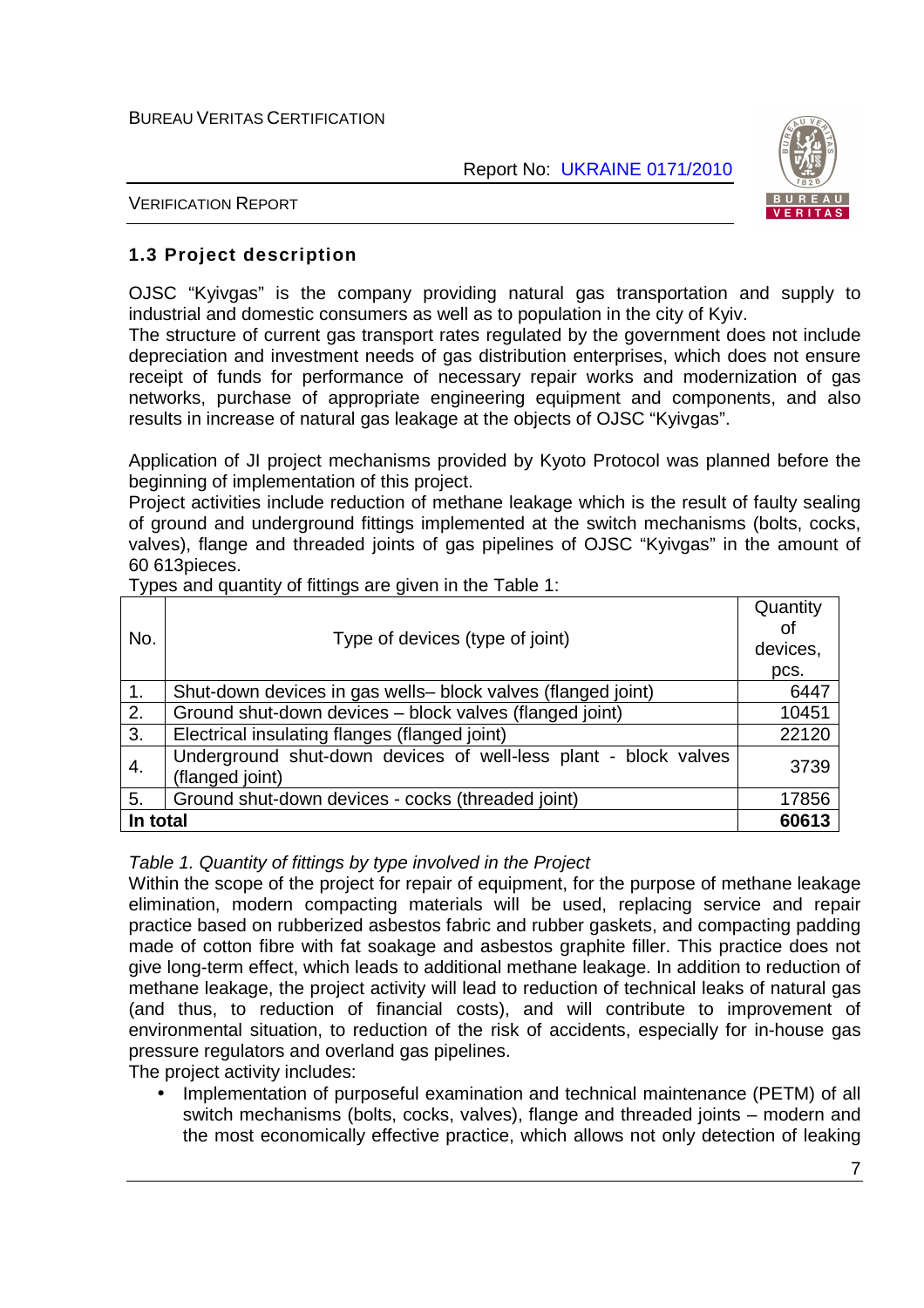

#### VERIFICATION REPORT

areas, but also determination of leakage volume (i.e., potential volume of gas leakage reduction). This key information is required for substantiation of efficiency of repair works and priority choice of its objects, which is important under short financing for elimination of all leakages. This activity will include purchase and calibration of modern measuring equipment, appropriate training of employees, development of monitoring map for each switch mechanism, flange and threaded joint of gas distribution network, with the list of all equipment components to be regularly examined, creation of leakage data collection and storage system, and implementation of internal audit and quality system for elimination and accounting of methane leakage.

- Detection and measurement of leakage: Monitoring system of leaks at all switch mechanisms (bolts, cocks, valves), flange and threaded joints, including eliminated leaks (repaired components of equipment). Monitoring will be done on a regular basis (once in four days or once per week – depending on the type of equipment) by specially trained staff. Each component will be checked according to the monitoring map, and detected leakage will be duly marked with individual number; gas leakage volumes will be measured and registered in the database.
- Elimination of all detected leakages: repairs of leaking equipment under this project will vary from replacement of gaskets and wedge valves, use of new compactors or sealing materials, to capital repairs and replacement of the equipment. Repaired equipment components will be regularly checked as a part of a standard monitoring program (see above) to make sure they have not become the source of leakage again.

#### **2 METHODOLOGY**

The verification is as a preliminary review of the documents, field visit including discussions and interviews with selected experts and stakeholders. Verification protocol is used as part of the verification. In order to ensure transparency, a verification protocol was customized for the project, according to the Validation and Verification Manual (IETA/PCF). The protocol shows, in a transparent manner, criteria (requirements), means of verification and the results from verifying the identified criteria. It details and clarifies the requirements the project is expected to meet. It ensures a transparent verification process.

The verification protocol consists of one table of Initial Verification and four tables of Periodic verification. The different columns in these tables are described in Figure 1.

The overall verification according to the Contract of Verification was conducted using Bureau Veritas Certification procedures.

The completed verification protocol is enclosed in Appendix A to this report.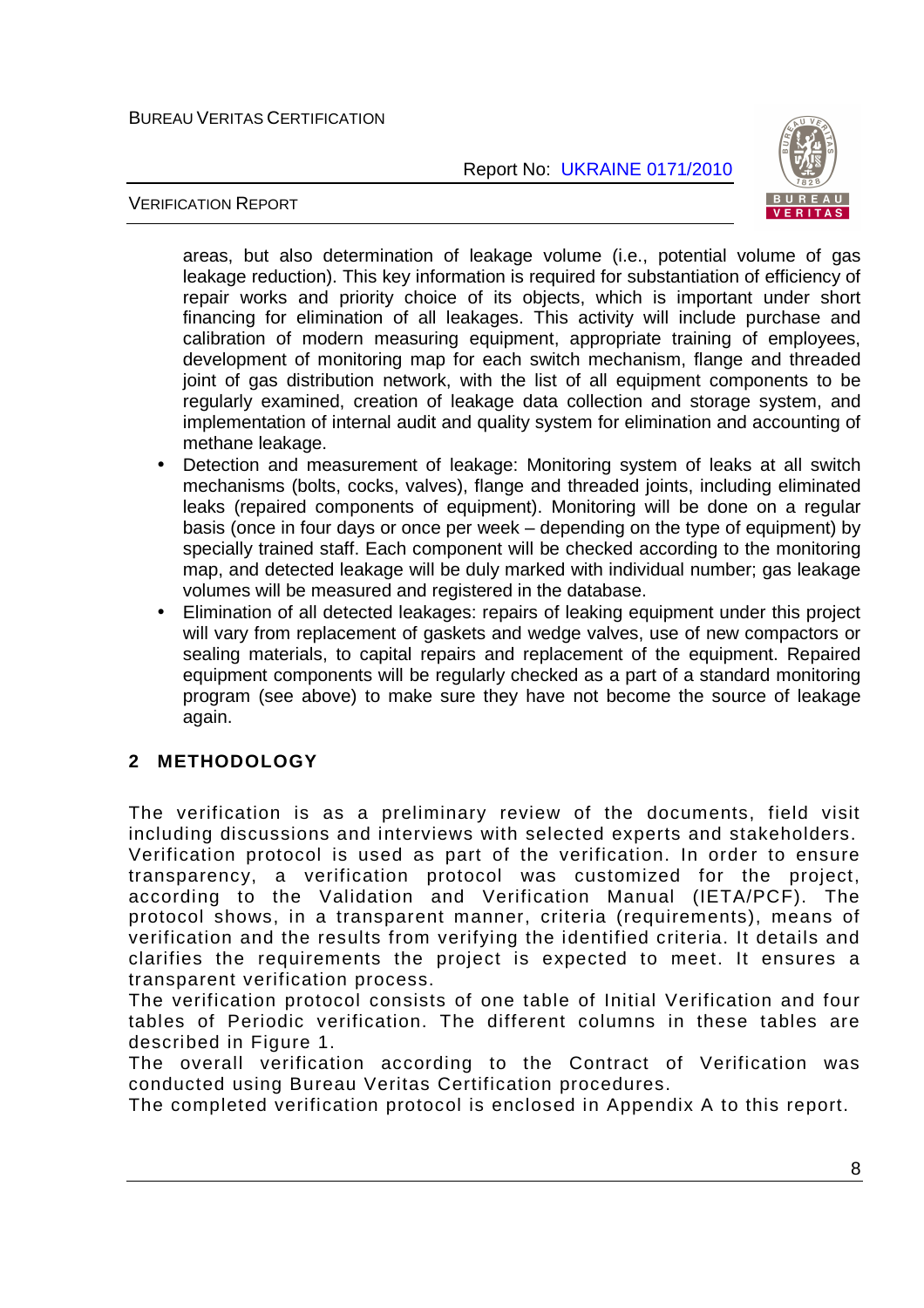

| <b>Initial Verification Protocol Table 1</b> |                                                                   |                                                                                     |                                                                                                                                                                                                                 |  |  |  |
|----------------------------------------------|-------------------------------------------------------------------|-------------------------------------------------------------------------------------|-----------------------------------------------------------------------------------------------------------------------------------------------------------------------------------------------------------------|--|--|--|
| <b>Objective</b>                             | <b>Reference</b>                                                  | <b>Comments</b>                                                                     | <b>Conclusion (CARs/FARs)</b>                                                                                                                                                                                   |  |  |  |
| The requirements the<br>project must meet    | Gives reference to<br>where<br>the<br>requirement<br>is<br>found. | <b>Description</b><br>circumstances and<br>comments<br>further<br>on the conclusion | of   This is either acceptable based on<br>evidence provided (OK), or a<br>Corrective Action Request (CAR).<br>Forward Action Request (FAR)<br>indicates essential risks for further<br>periodic verifications. |  |  |  |

| Periodic Verification Protocol Table 2: Data Management System/Controls                                                                                                                                                                                                                                                                                        |                                                                                                                                                                                                                                                                                                                                                                           |                                                                                                                                                                                                                                                                                                                                                                                                                                                                                                                              |  |  |  |  |
|----------------------------------------------------------------------------------------------------------------------------------------------------------------------------------------------------------------------------------------------------------------------------------------------------------------------------------------------------------------|---------------------------------------------------------------------------------------------------------------------------------------------------------------------------------------------------------------------------------------------------------------------------------------------------------------------------------------------------------------------------|------------------------------------------------------------------------------------------------------------------------------------------------------------------------------------------------------------------------------------------------------------------------------------------------------------------------------------------------------------------------------------------------------------------------------------------------------------------------------------------------------------------------------|--|--|--|--|
| Identification of potential<br>reporting risk                                                                                                                                                                                                                                                                                                                  | Identification,<br>assessment and testing<br>of management controls                                                                                                                                                                                                                                                                                                       | Areas of residual risks                                                                                                                                                                                                                                                                                                                                                                                                                                                                                                      |  |  |  |  |
| The project operator's data<br>management system/controls<br>assessed to<br>identify<br>are<br>reporting risks and to assess<br>data<br>the<br>management<br>ability to<br>system's/control's<br>mitigate reporting risks. The<br><b>GHG</b><br>data<br>management<br>system/controls are assessed<br>the<br>against<br>expectations<br>detailed in the table. | A score is assigned as<br>follows:<br>Full - all best-<br>$\bullet$<br>practice<br>expectations are<br>implemented.<br>Partial<br>$\bullet$<br>a<br>proportion of the<br>best<br>practice<br>expectations<br>is<br>implemented<br>Limited<br>this<br>$\blacksquare$<br>$\bullet$<br>should be given if<br>little or none of<br>the<br>system<br>component is in<br>place. | Description of circumstances and further<br>commendation to the conclusion. This is<br>either acceptable based on evidence<br>provided (OK), or a Corrective Action<br>Request (CAR) of risk or non compliance<br>with stated requirements. The corrective<br>action requests are numbered<br>and<br>presented to the client in the verification<br>Verification<br>Initial<br>report. The<br>has<br>additional Forward<br>Action<br>Requests<br>(FAR). FAR indicates essential risks for<br>further periodic verifications. |  |  |  |  |

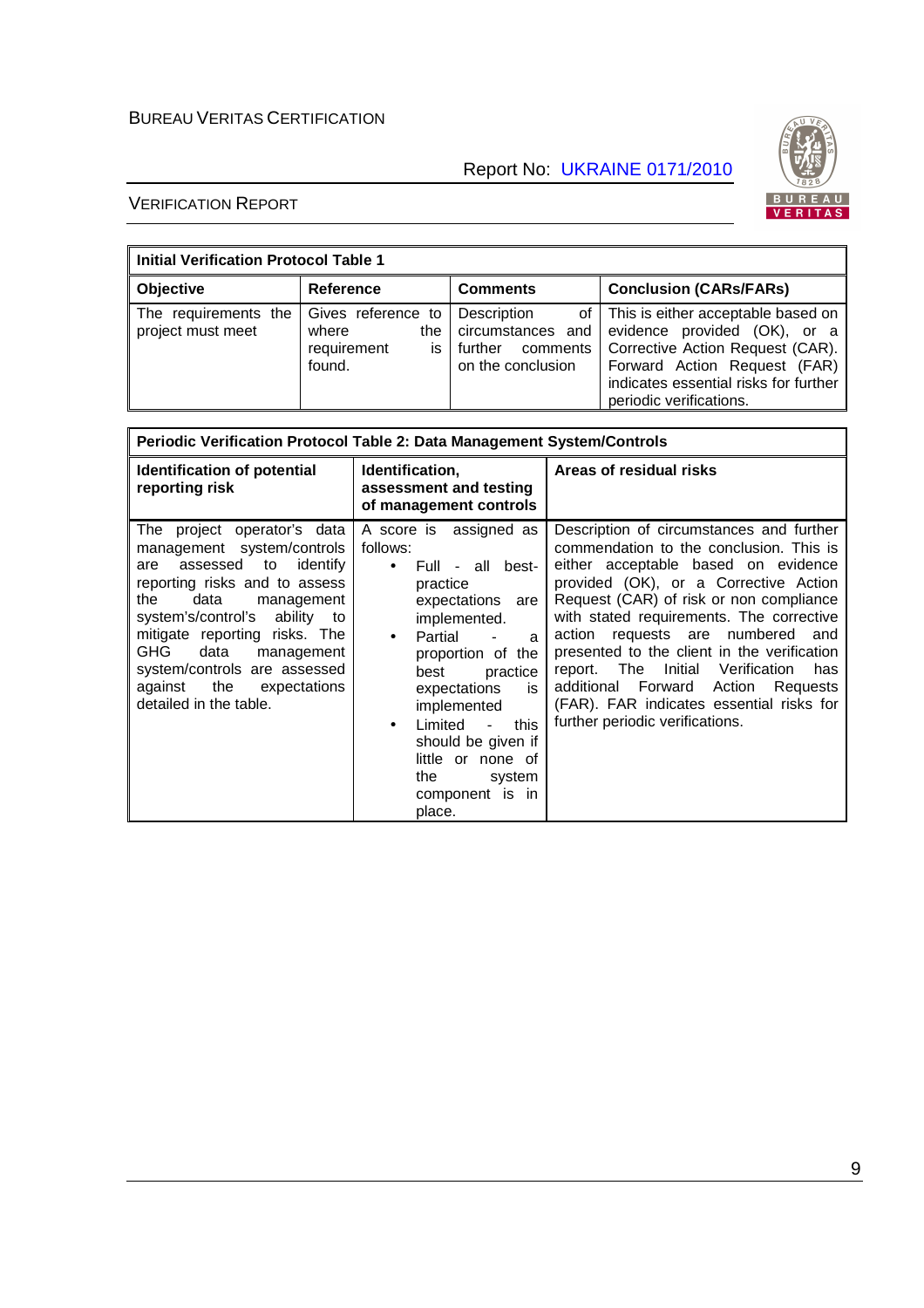

| Periodic Verification Protocol Table 3: GHG calculation procedures and management control<br>testing                                                                                                                                                                                                                                                                                                                                                                                                                                                                                                                                                                                                                                                                                                                                                                                                                                                                                                                                                                                                                                                                                                                 |                                                                                                                                                                                                                                                                                                                                                                                                                                                                                                                                                                                                                                                                                                                                                                                                                                                                                                                                                                                                                                                                                                                                                                                                                                                                                                                                    |                                                                                                                                                                                                                                                                                                                           |  |  |  |
|----------------------------------------------------------------------------------------------------------------------------------------------------------------------------------------------------------------------------------------------------------------------------------------------------------------------------------------------------------------------------------------------------------------------------------------------------------------------------------------------------------------------------------------------------------------------------------------------------------------------------------------------------------------------------------------------------------------------------------------------------------------------------------------------------------------------------------------------------------------------------------------------------------------------------------------------------------------------------------------------------------------------------------------------------------------------------------------------------------------------------------------------------------------------------------------------------------------------|------------------------------------------------------------------------------------------------------------------------------------------------------------------------------------------------------------------------------------------------------------------------------------------------------------------------------------------------------------------------------------------------------------------------------------------------------------------------------------------------------------------------------------------------------------------------------------------------------------------------------------------------------------------------------------------------------------------------------------------------------------------------------------------------------------------------------------------------------------------------------------------------------------------------------------------------------------------------------------------------------------------------------------------------------------------------------------------------------------------------------------------------------------------------------------------------------------------------------------------------------------------------------------------------------------------------------------|---------------------------------------------------------------------------------------------------------------------------------------------------------------------------------------------------------------------------------------------------------------------------------------------------------------------------|--|--|--|
| <b>Identification</b><br>potential<br><b>of</b><br>reporting risk                                                                                                                                                                                                                                                                                                                                                                                                                                                                                                                                                                                                                                                                                                                                                                                                                                                                                                                                                                                                                                                                                                                                                    | Identification,<br>and<br>assessment<br>testing of management controls                                                                                                                                                                                                                                                                                                                                                                                                                                                                                                                                                                                                                                                                                                                                                                                                                                                                                                                                                                                                                                                                                                                                                                                                                                                             | Areas of residual risks                                                                                                                                                                                                                                                                                                   |  |  |  |
| Identify and list potential reporting<br>risks based on an assessment of<br>the<br>emission<br>estimation<br>procedures, i.e.<br>the calculation methods,<br>➤<br>raw data collection and<br>⋗<br>of<br>sources<br>supporting<br>documentation,<br>reports/databases/informat<br>➤<br>ion systems from which<br>data is obtained.<br>Identify key source data. Examples<br>of source data include metering<br>monitors,<br>records.<br>process<br>operational<br>logs,<br>laboratory/analytical<br>data,<br>accounting records, utility data and<br>vendor data. Check appropriate<br>calibration and maintenance of<br>equipment, and assess the likely<br>accuracy of data supplied.<br>Focus on those risks that impact<br>the accuracy, completeness and<br>consistency of the reported data.<br>Risks are weakness in the GHG<br>calculation<br>systems<br>and<br>may<br>include:<br>transfer<br>➤<br>manual<br>οf<br>data/manual calculations,<br>unclear origins of data,<br>➤<br>due<br>⋗<br>accuracy<br>to<br>technological limitations,<br>lack of appropriate data<br>protection measures. For<br>example,<br>protected<br>calculation<br>cells<br>in.<br>spreadsheets<br>and/or<br>password restrictions | Identify the key controls for each area<br>with potential reporting risks. Assess<br>the adequacy of the key controls and<br>eventually test that the key controls are<br>actually in operation.<br>Internal<br>controls<br>include<br>(not<br>exhaustive):<br>of<br>≻<br>Understanding<br>responsibilities and roles<br>Reporting, reviewing<br>➤<br>and<br>formal<br>management<br>approval of data;<br>Procedures<br>⋗<br>for<br>ensuring<br>completeness,<br>data<br>conformance with reporting<br>guidelines, maintenance of<br>data trails etc.<br>⋗<br>Controls to<br>the<br>ensure<br>arithmetical accuracy of the<br>GHG data generated and<br>accounting<br>records<br>e.g.<br>internal<br>audits,<br>and<br>checking/<br>review<br>procedures;<br>➤<br>Controls over the computer<br>information systems;<br>➤<br><b>Review</b><br>processes<br>for<br>identification<br>and<br>understanding<br>of<br>key<br>and<br>process<br>parameters<br>implementation of calibration<br>maintenance regimes<br>Comparing and analysing the<br>GHG data with previous periods,<br>targets and benchmarks.<br>When testing the specific internal<br>controls, the following questions are<br>considered:<br>1. Is the control designed properly to<br>ensure that it would either prevent<br>detect<br>correct<br>or<br>and<br>any | Identify areas of residual<br>risks,<br>i.e.<br>areas<br>οf<br>potential reporting risks<br>where<br>there<br>are<br>no<br>adequate<br>management<br>controls<br>mitigate<br>to<br>potential reporting risks<br>Areas<br>where<br>data<br>accuracy, completeness<br>and consistency could be<br>improved are highlighted. |  |  |  |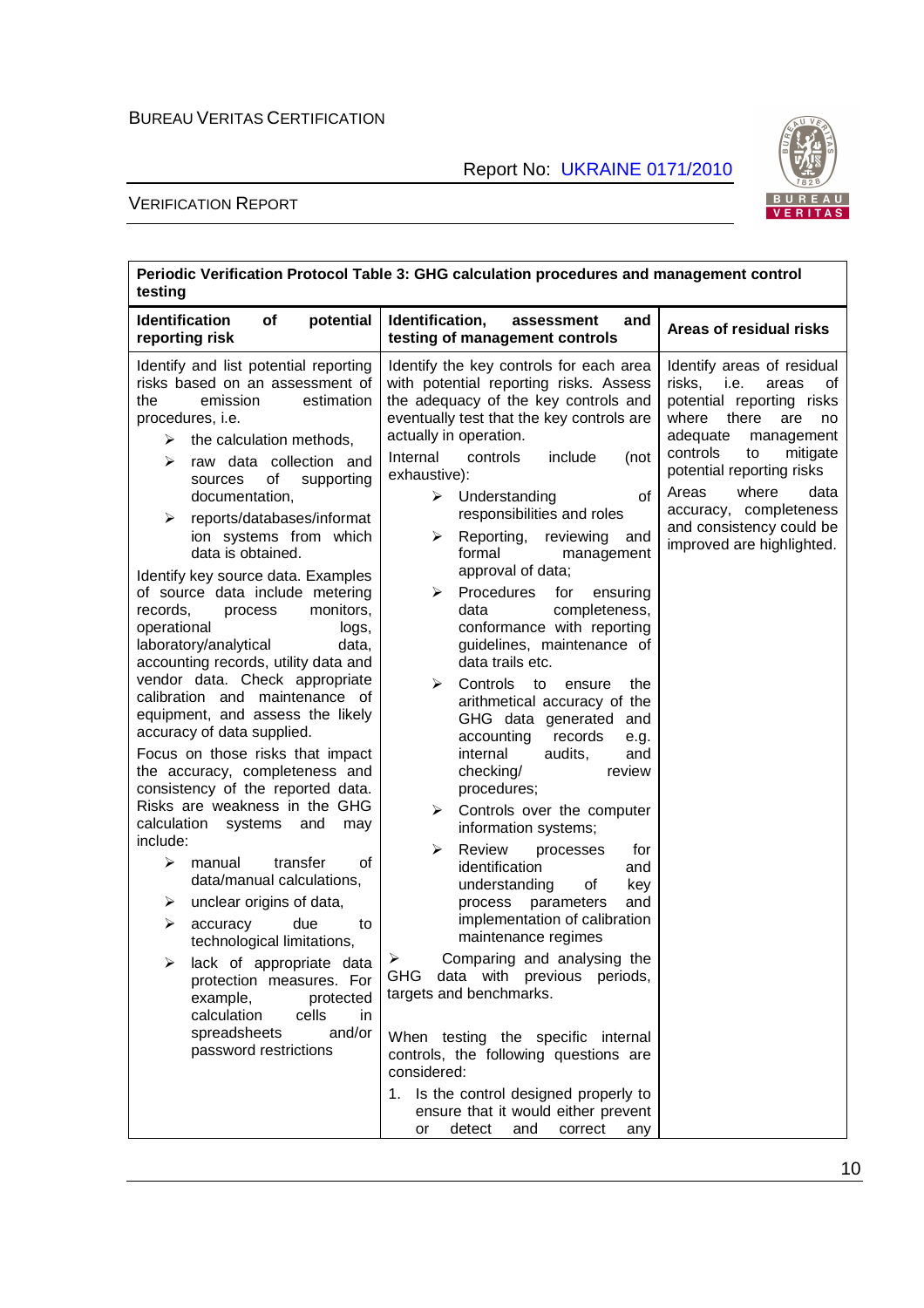Report No: UKRAINE 0171/2010



| significant misstatements?<br>2. To what extent have the internal<br>controls been implemented<br>according to their design;                                   |
|----------------------------------------------------------------------------------------------------------------------------------------------------------------|
| 3. To what extent have the internal<br>controls (if existing) functioned<br>properly (policies and procedures<br>have been followed) throughout<br>the period? |
| 4. How does management assess<br>the internal control as reliable?                                                                                             |

| testing                                                                                                                                                                                        |                                                                                                                                                                                                                                                                                                                                                                                                                                                                                                                                                  | Periodic Verification Protocol Table 4: Detailed audit testing of residual risk areas and random                                                                                                                                                                                                                                                                                                                                                                                                                                                                                                                                                                                                                                                                                                                                                                                                                                                                                                                                                                                                                                                                                                                                              |
|------------------------------------------------------------------------------------------------------------------------------------------------------------------------------------------------|--------------------------------------------------------------------------------------------------------------------------------------------------------------------------------------------------------------------------------------------------------------------------------------------------------------------------------------------------------------------------------------------------------------------------------------------------------------------------------------------------------------------------------------------------|-----------------------------------------------------------------------------------------------------------------------------------------------------------------------------------------------------------------------------------------------------------------------------------------------------------------------------------------------------------------------------------------------------------------------------------------------------------------------------------------------------------------------------------------------------------------------------------------------------------------------------------------------------------------------------------------------------------------------------------------------------------------------------------------------------------------------------------------------------------------------------------------------------------------------------------------------------------------------------------------------------------------------------------------------------------------------------------------------------------------------------------------------------------------------------------------------------------------------------------------------|
| residual<br>οf<br><b>Areas</b><br>risks                                                                                                                                                        | verification<br><b>Additional</b><br>testing performed                                                                                                                                                                                                                                                                                                                                                                                                                                                                                           | <b>Conclusions</b><br><b>Requiring</b><br><b>Areas</b><br>and<br>Improvement<br>(including Forward Action Requests)                                                                                                                                                                                                                                                                                                                                                                                                                                                                                                                                                                                                                                                                                                                                                                                                                                                                                                                                                                                                                                                                                                                           |
| List the residual areas<br>of risks (Table 2 where<br>detailed audit testing<br>is necessary.<br>addition,<br>other<br>In.<br>material areas may be<br>selected for detailed<br>audit testing. | additional<br><b>The</b><br>verification<br>testing performed is described.<br>Testing may include:<br>Sample cross checking of<br>1.<br>manual transfers of data<br>Recalculation<br>2.<br>3.<br>Spreadsheet<br>'walk<br>throughs' to check links<br>and equations<br>Inspection of calibration<br>4.<br>and maintenance records<br>for key equipment<br>Check<br>⋗<br>sampling<br>analysis results<br><b>Discussions</b><br>➤<br>with<br>engineers<br>process<br>detailed<br>who<br>have<br>knowledge of process<br>uncertainty/error<br>bands | Errors and uncertainty can be due to a<br>number of reasons:<br>Calculation errors. These may be due<br>➤<br>to inaccurate manual transposition, use of<br>emission<br>inappropriate<br>factors<br>or<br>assumptions etc.<br>Lack of clarity in the monitoring plan.<br>➤<br>This could lead to inconsistent approaches to<br>calculations or scope of reported data.<br>Technological limitations. There may<br>➤<br>inherent uncertainties (error<br>bands)<br>be<br>associated with the methods<br>used to<br>measure emissions e.g. use of particular<br>equipment such as meters.<br>$\triangleright$ Lack of source data.<br>Data for some<br>sources may not be cost effective or practical<br>This may result in the use of<br>to collect.<br>default data which has been derived based<br>on certain assumptions/conditions and which<br>will therefore have varying applicability in<br>different situations.<br>The first and second categories are explored<br>with the site personnel, based on their<br>knowledge and experience of the processes.<br>High risk process parameters or source data<br>(i.e. those with a significant influence on the<br>reported data, such as meters) are reviewed<br>for these uncertainties. |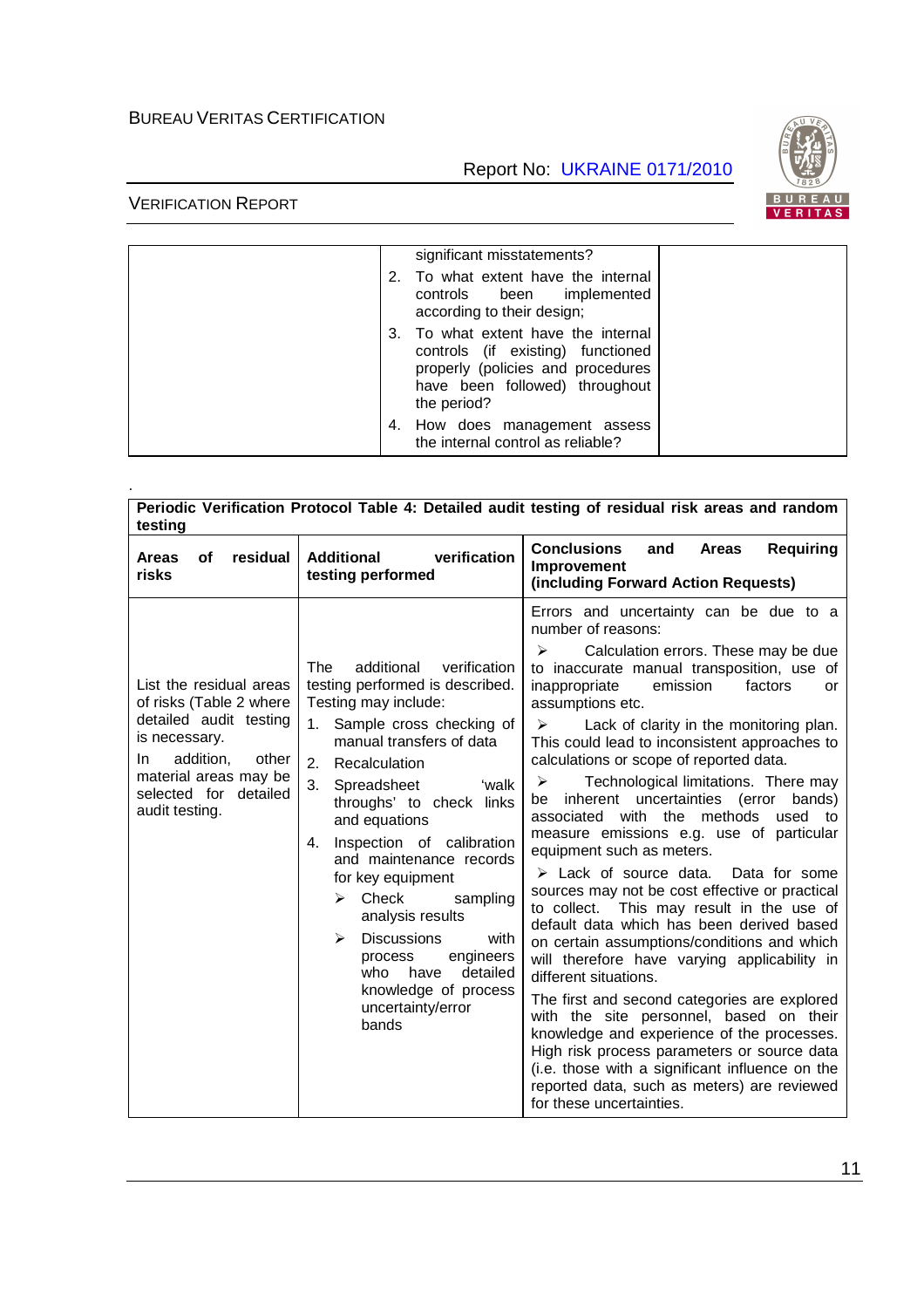

#### VERIFICATION REPORT

| Verification Protocol Table 5: Resolution of Corrective Action and Clarification Requests                                                                                                 |                                                                                                                                                                                           |                                                                                                                                                                                                |                                                                                                                                                                                                                  |  |  |
|-------------------------------------------------------------------------------------------------------------------------------------------------------------------------------------------|-------------------------------------------------------------------------------------------------------------------------------------------------------------------------------------------|------------------------------------------------------------------------------------------------------------------------------------------------------------------------------------------------|------------------------------------------------------------------------------------------------------------------------------------------------------------------------------------------------------------------|--|--|
| clarifications<br>Report<br>and corrective action<br>requests                                                                                                                             | Ref.<br>to checklist<br>question in tables<br>2/3                                                                                                                                         | Summary of project<br>owner response                                                                                                                                                           | <b>Verification conclusion</b>                                                                                                                                                                                   |  |  |
| If the conclusions from<br>Verification<br>the<br>are<br>either<br>Corrective<br>a a<br>Action<br>Request or a<br>Clarification<br>Request,<br>these should be listed in<br>this section. | Reference<br>the<br>to<br>checklist<br>question<br>number in Tables 2, 3<br>where<br>and $4$<br>the<br>Corrective<br>Action<br>Request<br>or<br>Clarification<br>Request<br>is explained. | The responses given<br>by the Client or other<br>project<br>participants<br>during<br>the<br>with<br>communications<br>verification<br>team<br>the<br>should be summarized<br>in this section. | <b>This</b><br>should<br>section<br>summarize the verification<br>team's responses and final<br>conclusions.<br>The<br>conclusions should also be<br>included in Tables 2, 3 and<br>4, under "Final Conclusion". |  |  |

Figure 1 Verification protocol tables

#### **2.1 Review of Documents**

AIE reviewed Monitoring report, version 1, submitted by the VEMA S.A., and additional documents related to the project design and baseline as to the requirements of Ukrainian Laws, PDD, methodology and Kyoto Protocol.

The verification findings presented in this report relate to the PDD version 03 and Project Monitoring Report version 01.

According to the verification results the project's participants issued the Monitoring report, version 01 as of 05.10.2010.

#### **2.2 Follow-up Interviews**

On 07/10/2010 verifiers of "Bureau Veritas Certification Holding SAS" performed interviews with project stakeholders to confirm selected information and to resolve issues identified in the document review. Representatives of OJSC «Kyivgas» were interviewed. The main topics of the interviews are summarized in Table 1.1.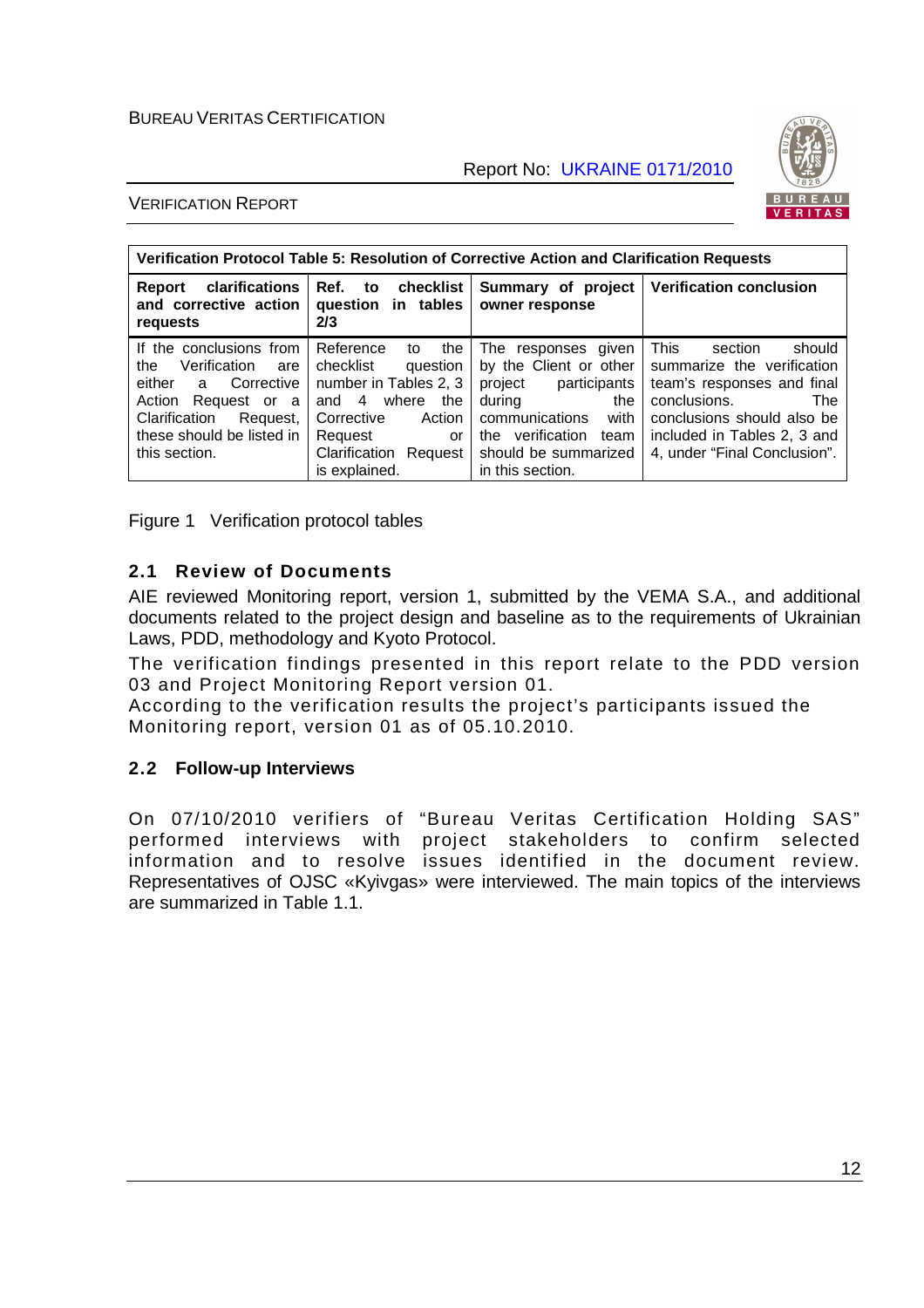

VERIFICATION REPORT

#### **Table 1 Interview topics**

| 1.                                         | 2.                                                                                                                                                                                                                                  |
|--------------------------------------------|-------------------------------------------------------------------------------------------------------------------------------------------------------------------------------------------------------------------------------------|
| Interviewed organization                   | <b>Interviews Topics</b>                                                                                                                                                                                                            |
| OJSC «Kyivgas»                             | Organizational structure.<br>Personal responsibility.<br>Training of personnel.<br>Quality management procedures.<br>Repair of the equipment (records).<br>Metering equipment control.<br>Metering record keeping system, database. |
| Local Stakeholder:                         | Social impacts.                                                                                                                                                                                                                     |
| <b>Heat Network Administration:</b>        | Environmental impacts.                                                                                                                                                                                                              |
| Consultant:<br>OJSC «Kyivgas»<br>VEMA S.A. | Baseline methodology.<br>Monitoring plan.<br>Monitoring report.<br>Deviations from PDD.                                                                                                                                             |

#### **2.3 Resolution of Clarification, Corrective and Forward Action Requests**

The objective of this phase of the verification is to raise the clarification, corrective and forward action requests and any other outstanding issues that needed to be clarified for Bureau Veritas Certification positive conclusion on the GHG emission reduction calculation. Findings established during the initial verification are also taken into consideration since they have identified criteria ensuring the proper implementation of a project and risks related to quality of emission reductions.

Corrective Action Requests (CAR) are issued, where:

i) there is a clear deviation concerning the implementation of the project as defined by the PDD;

ii) requirements set by the MP on have not been met completely; or

iii) there is a risk that the project would not be able to generate (high quality) ERUs.

Forward Action Requests (FAR) are issued, where:

iv) the actual status requires a special focus on this item for the next consecutive verification, or

v) an adjustment of the MP is recommended.

The verification team may also use the term Clarification Request (CL), which would be where:

vi) additional information is needed to fully clarify an issue.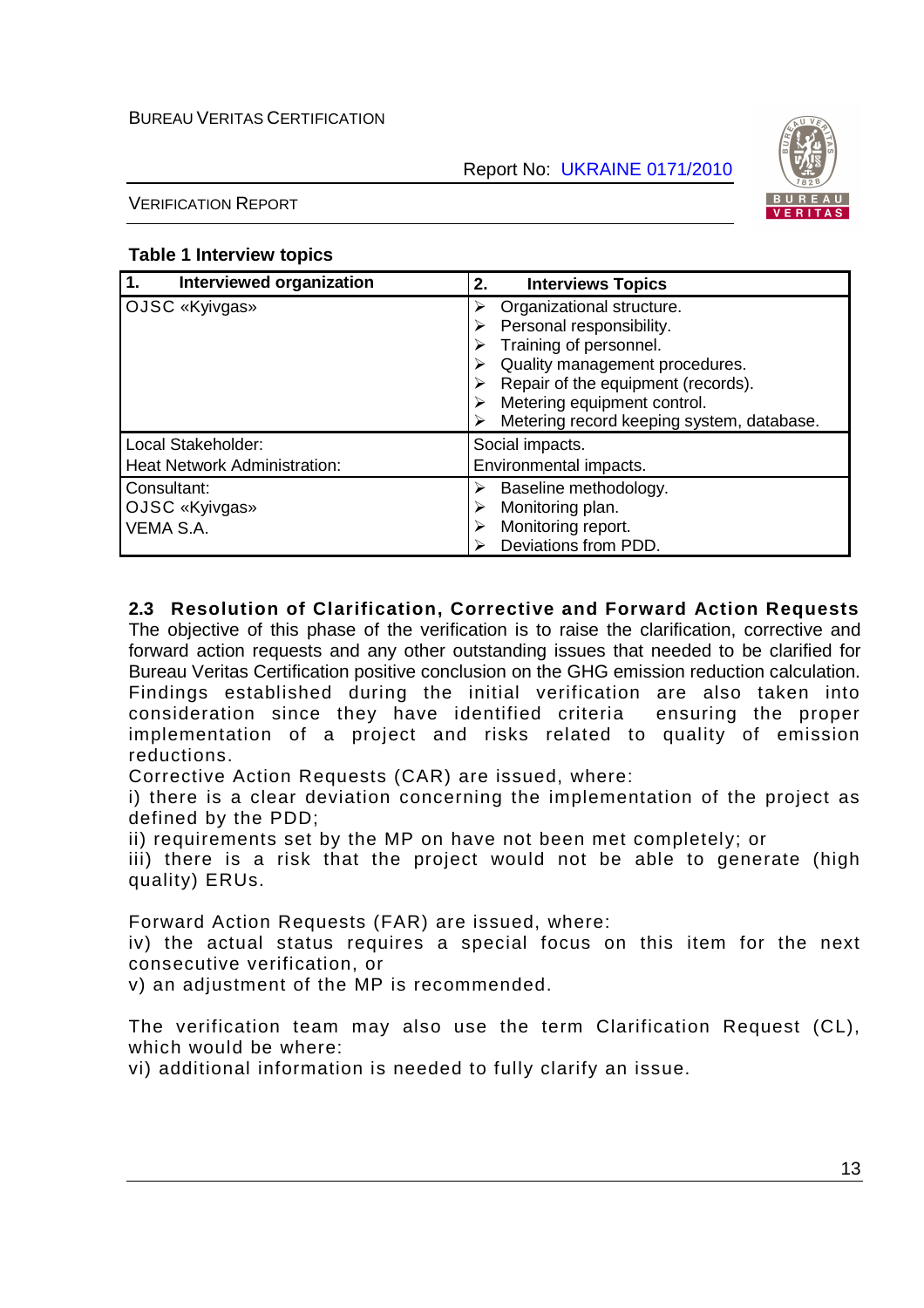

VERIFICATION REPORT

To guarantee the transparency of the verification process, the concerns raised are documented in more detail in the verification protocol in Appendix A.

#### **3 VERIFICATION FINDINGS FOR THE FIRST THREE QUARTERS OF 2010**

In the following sections, the findings of the verification are stated. The verification findings for each verification subject are presented as follows:

1) The findings from the desk review of the original project activity documents and the findings from interviews during the follow up visit are summarized. A more detailed record of these findings can be found in the Verification Protocol in Appendix A.

2) The conclusion for verification is presented.

Discussions, remarks and conclusions stated in the verification report project are given also in final verification report.

#### **3.1 Remaining issues CLs, CARs, FARs from previous determination.**

The task of this verification is to check the remaining issues from the previous determination or issues which are clearly defined for assessment in the PDD. The determination report, prepared by Bureau Veritas Certification, did not note any open issues.

#### **3.2 Project implementation**

#### **3.2.1 Discussion**

Project activities include reduction of methane leakage, which is the result of faulty sealing of ground and underground fittings implemented at the switch mechanisms (bolts, cocks, valves), flange and threaded joints of gas pipelines of OJSC "Kyivgas" in the amount of 60 613 pieces. Types and quantity of fittings are given in the PDD version 3.

During 2005 – 2010 years each of 60 013 switch mechanisms (bolts, cocks, valves), flange and threaded joints of gas pipelines of OJSC "Kyivgas" were reconstructed or repaired.

The tasks of 2010 are further accomplishment of purposeful examination and technical maintenance (PETM) of all switch mechanisms (bolts, cocks, valves), flange and threaded joints. Repaired during 2005-2010 years equipment components will be regularly checked as a part of a standard monitoring program to make sure they have not become the source of leakage again.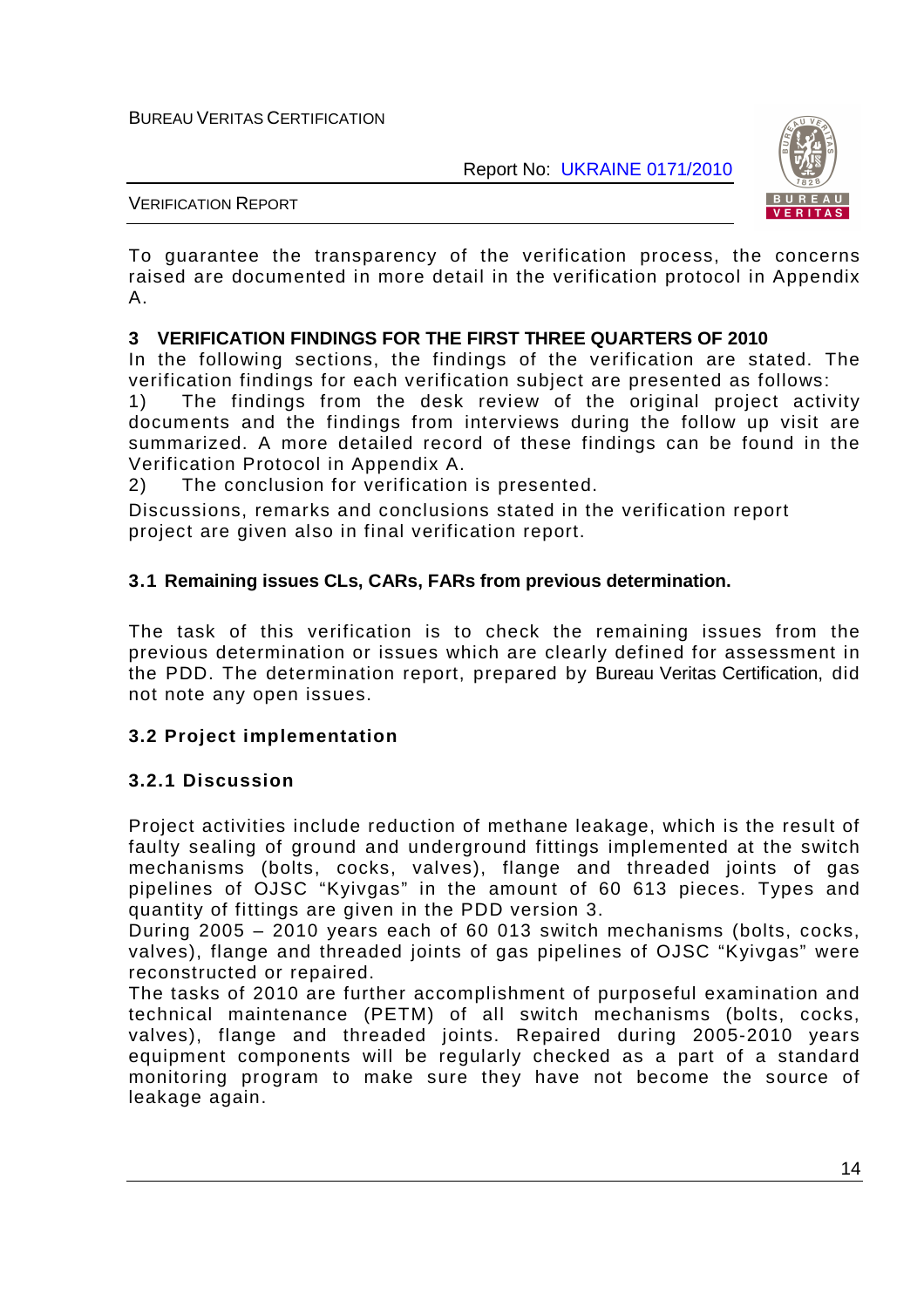Report No: UKRAINE 0171/2010



VERIFICATION REPORT

According to Monitoring Plan in PDD version 3 the regular repairs оf the components are done once per year, technical maintenance – once per half year.

Methane leakage volumes received in the result of measurements on the repairing equipment of the gas pipeline of OJSC "Kyivgas" are not exceeding the methane leakage volumes, which was measured after the first repair of equipment.

#### **3.2.2 Determined discrepancies**

None.

#### **3.3 Internal and External Data**

#### **3.3.1 Discussion**

Parameters applied for calculation of methane leakage reduction are given below in the table 1.3.

| Identific<br>ation No. | Variable<br>data                                                                                                                                                                          | Source<br>of data                | Unit of<br>data<br>measurem<br>ent | Form of<br>data<br>receive<br>d | Comments                                                                                                                                                                                              |
|------------------------|-------------------------------------------------------------------------------------------------------------------------------------------------------------------------------------------|----------------------------------|------------------------------------|---------------------------------|-------------------------------------------------------------------------------------------------------------------------------------------------------------------------------------------------------|
| 1. i                   | Serial<br>number<br>of bolt,<br>cock,<br>valve,<br>flanged<br>or<br>threaded<br>joint,<br>where<br>the gas<br>leakage<br>was<br>detected,<br>is<br>eliminate<br>d and<br>then<br>checked. | Measur<br>ement<br>οf<br>leakage | Dimensionl<br>ess                  | Electron<br>ic                  | Detected leakage is<br>awarded a respective No.<br>List of shut-down devices<br>(valves, cocks, bolts),<br>flanged and threaded<br>joints is given in Annex A.<br>Check after repair is<br>conducted. |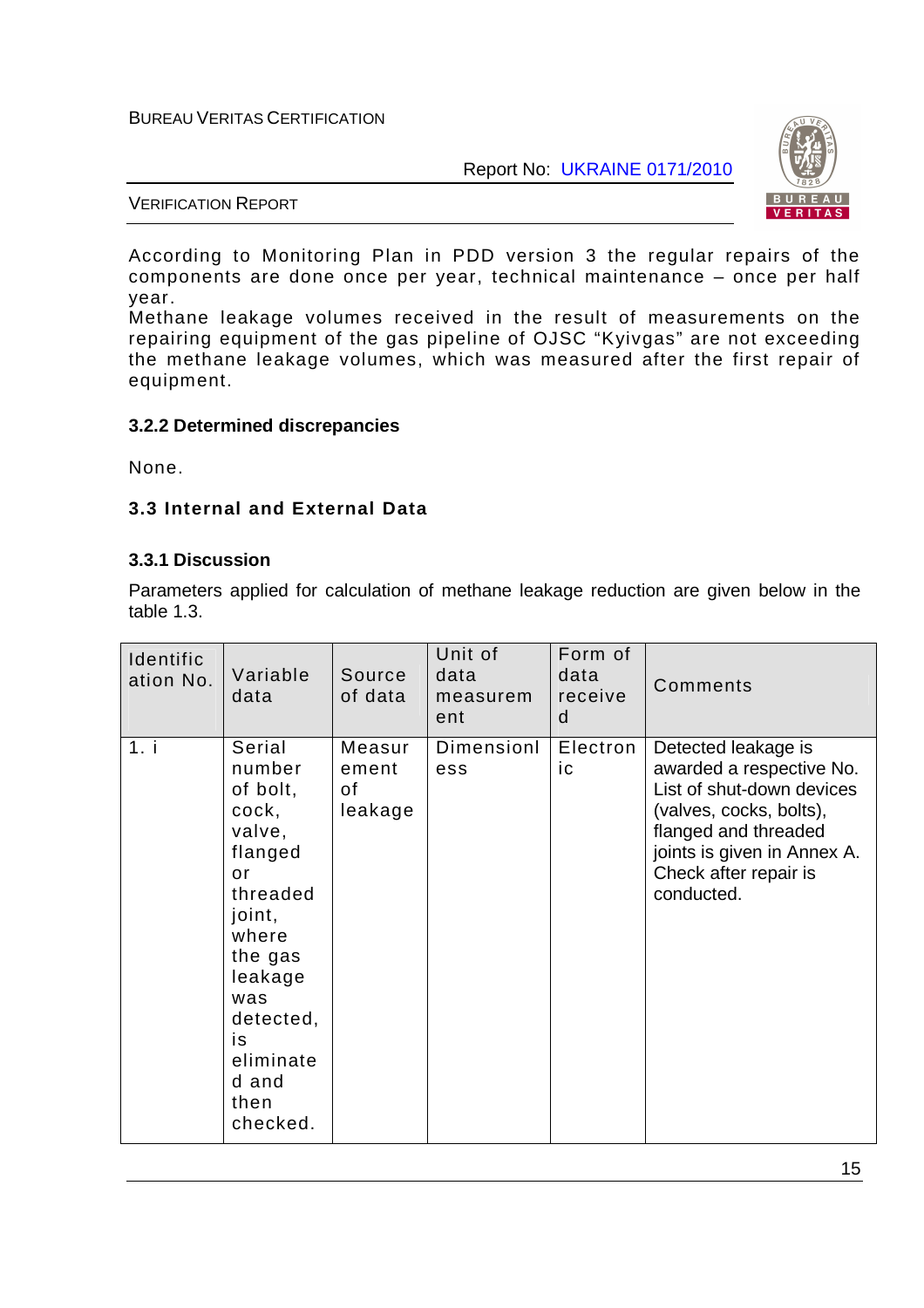Report No: UKRAINE 0171/2010



| Identific<br>ation No.  | Variable<br>data                                       | Source<br>of data                                                              | Unit of<br>data<br>measurem<br>ent                                                                                          | Form of<br>data<br>receive<br>d | Comments                                                                                                                                                                                                                                                                               |
|-------------------------|--------------------------------------------------------|--------------------------------------------------------------------------------|-----------------------------------------------------------------------------------------------------------------------------|---------------------------------|----------------------------------------------------------------------------------------------------------------------------------------------------------------------------------------------------------------------------------------------------------------------------------------|
| 2. Ti                   | Time                                                   | Results<br>of<br>inspecti<br>on                                                | Quantity of<br>hour of<br>operation of<br>the<br>equipment,<br>wherein the<br>leakage was<br>detected<br>within the<br>year | Electron<br>ic                  | Quantity of hours pf<br>the equipment<br>operation during the<br>year from the moment<br>of its repair<br>(replacement)                                                                                                                                                                |
| 3.                      | Date                                                   | Repair<br>(rehabili<br>tation)<br>and<br>monitori<br>ng<br>(registe<br>r) data | Date of<br>repair<br>(rehabilitat<br>ion) and<br>monitoring                                                                 | Electron<br>ic                  | Date of reconstruction<br>used together with the<br>number of hours of<br>equipment operation to<br>determine general number<br>of hours of operation<br>Should leaks be repeated,<br>it is taken the same as the<br>date of last inspection<br>which showed the<br>absence of leakage |
| 4.<br><b>GWPCH</b><br>4 | Global<br>warming<br>potential                         | <b>IPCC</b>                                                                    | Tones of<br>CO <sub>2</sub> equiv.                                                                                          | Electron<br>ic                  | Project developer will<br>conduct monitoring of any<br>potential changes caused<br>by global warming for<br>methane, published by<br>IPCC and approved by<br><b>COP</b>                                                                                                                |
| 5.<br>FCH4,i            | Speed of<br>leakage<br>for each<br>detected<br>leakage | Leakag<br>e<br>measur<br>ement                                                 | m <sub>3</sub><br>CH4/year                                                                                                  | Electron<br>ic                  | Calculated by means<br>of the largest<br>deviation from<br>device's error (10%<br>for gas analyzer)                                                                                                                                                                                    |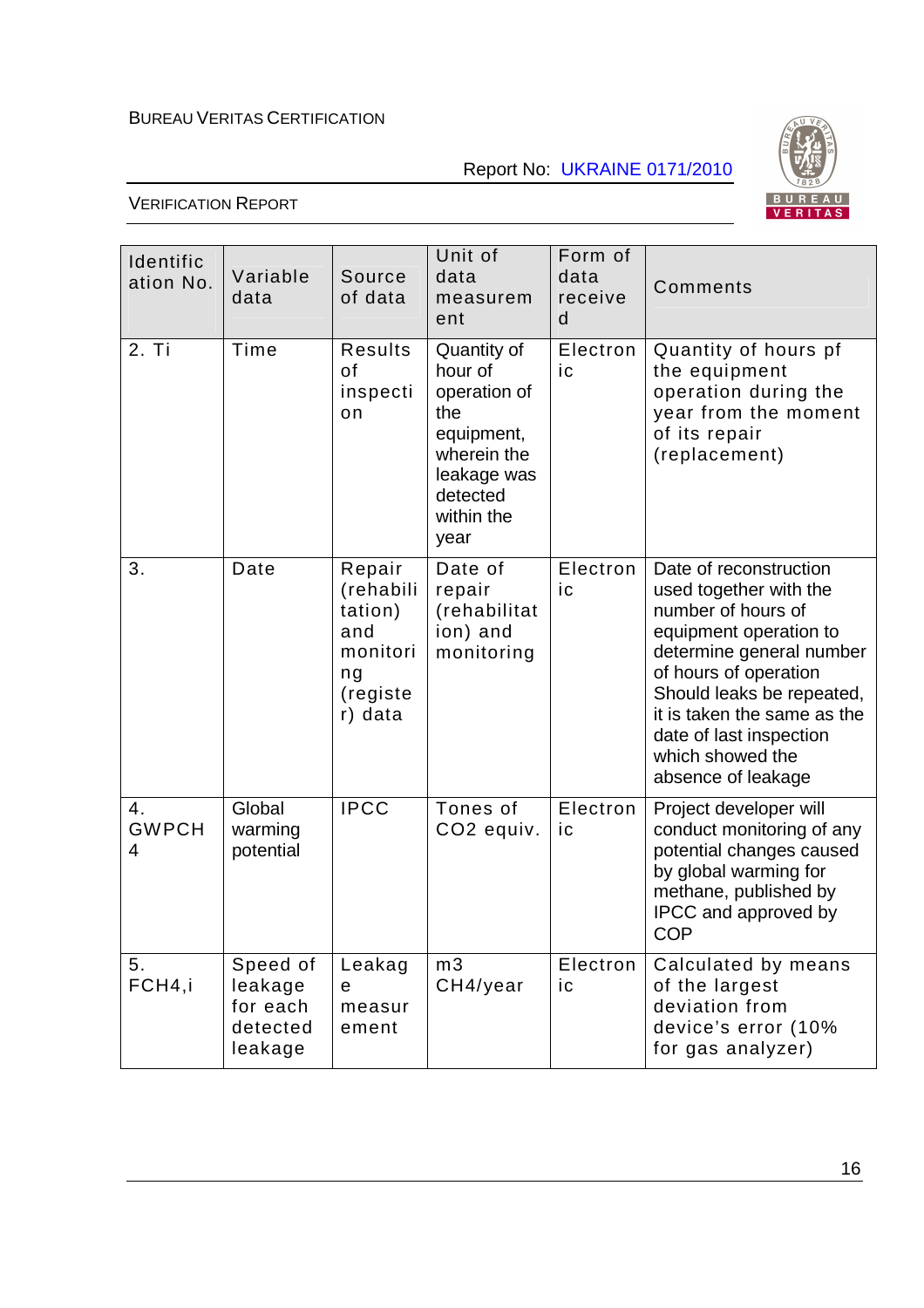Report No: UKRAINE 0171/2010



| Identific<br>ation No. | Variable<br>data                                                     | Source<br>of data                                                                                                                             | Unit of<br>data<br>measurem<br>ent | Form of<br>data<br>receive<br>d | Comments                                                                                                                                                                                                                                                                                                  |
|------------------------|----------------------------------------------------------------------|-----------------------------------------------------------------------------------------------------------------------------------------------|------------------------------------|---------------------------------|-----------------------------------------------------------------------------------------------------------------------------------------------------------------------------------------------------------------------------------------------------------------------------------------------------------|
| 6. t, P                | Gas<br>temperat<br>ure and<br>pressure                               | Data of<br>measur<br>ements<br>of glass<br>mercury<br>thermo<br>meter<br>$TL-4$<br>and<br>manom<br>eter «D-<br>59H-<br>$100 - 1.0$<br>6 kPa». | ${}^{0}C$ and<br>kPa               | Electron<br>ic                  | Measured for<br>determination of CH4<br>density Note:<br>Notwithstanding<br>measurements, many<br>variants are not expected<br>as pressure and<br>temperature at different<br>stations are taken<br>constant                                                                                              |
| 7. URi                 | Equipment<br>uncertainty<br>factor;<br>measurem<br>ent of<br>leakage | Informat<br>ion<br>provide<br>d by<br>manufa<br>cturer<br>and/or<br><b>IPCC</b><br><b>GPG</b>                                                 | %                                  | Electron<br>ic                  | Where possible, 95%<br>confidence interval is<br>evaluated; advice of<br>management board given<br>in section 6 2000 IPCC of<br>GPG If manufacturer of<br>equipment where leaks<br>are measured specifies<br>uncertainty range without<br>specification of confidence<br>internal, it can be taken<br>95% |
| 8. Vbag                | Reservoir<br>capacity                                                | Data of<br>flow<br>meter<br>measur<br>ement                                                                                                   | m <sub>1</sub>                     | Electron<br>ic and<br>paper     | Reservoir is filled in with<br>water. Amount of water<br>measured by flow meter<br>will be reservoir capacity<br>Measurement showed that<br>reservoir capacity is 0.87<br>$m3$ .                                                                                                                          |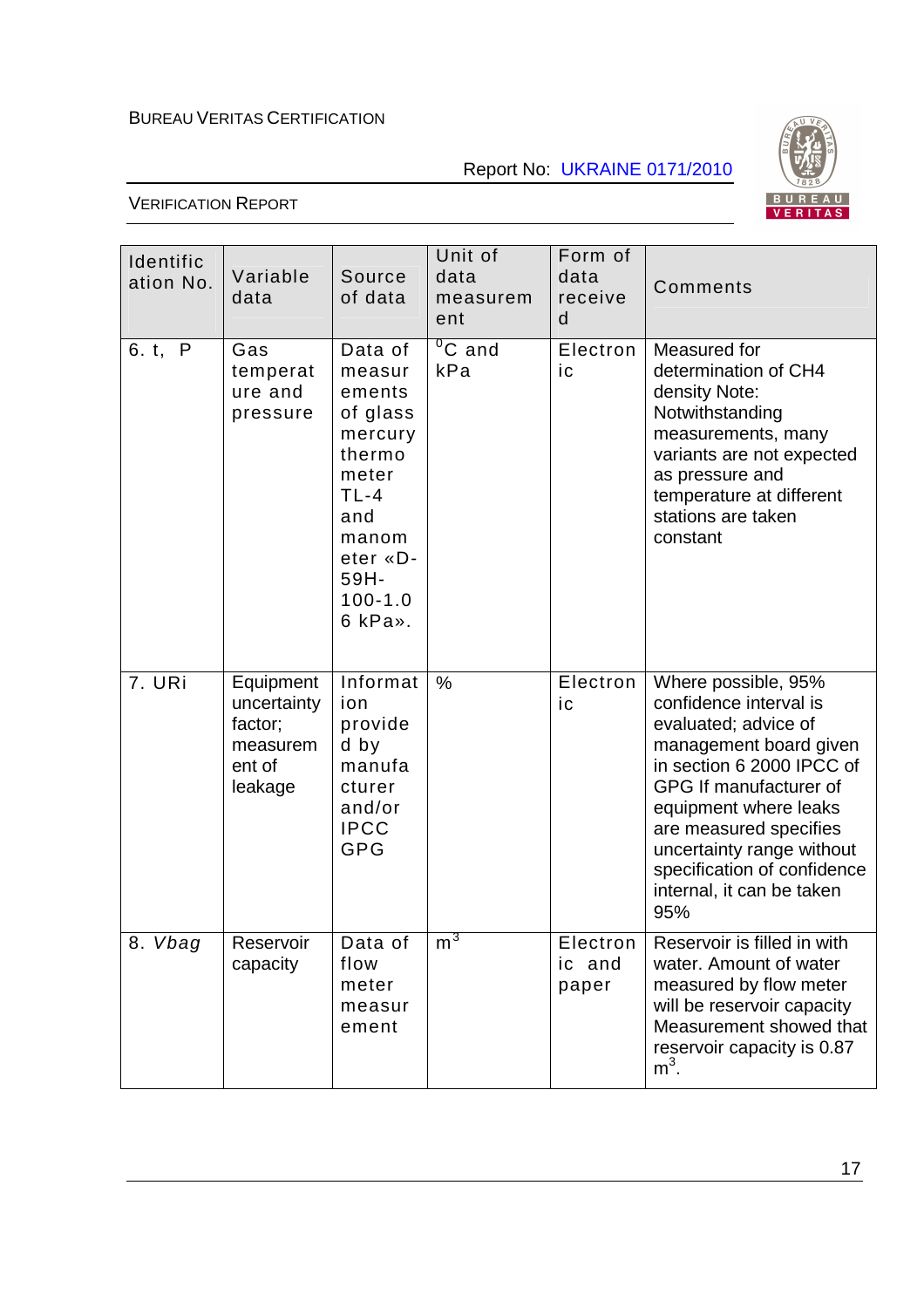Report No: UKRAINE 0171/2010



#### VERIFICATION REPORT

| Identific<br>ation No.              | Variable<br>data                                                                                       | Source<br>of data                                                                                     | Unit of<br>data<br>measurem<br>ent | Form of<br>data<br>receive<br>d | Comments                                                                                                                                                                                                                                                                                     |
|-------------------------------------|--------------------------------------------------------------------------------------------------------|-------------------------------------------------------------------------------------------------------|------------------------------------|---------------------------------|----------------------------------------------------------------------------------------------------------------------------------------------------------------------------------------------------------------------------------------------------------------------------------------------|
| 9.<br>$W_{\text{sample}CH}$<br>4, i | Methane<br>concentrati<br>on in<br>sample                                                              | Data of<br>gas<br>analyze<br>r EX-<br><b>TEC®</b><br>SR <sub>5</sub><br>measur<br>ements              | $\%$                               | Electron<br>ic                  | Methane concentration in<br>sample (in reservoir) of<br>leak <i>i</i> is the difference<br>between methane<br>concentration in the<br>beginning and in the end<br>of measurement<br>Concentration is<br>measured with gas<br>analyzer EX-TEC <sup>®</sup> SR5.                               |
| 10. $T_i$                           | Time<br>during<br>which<br>methane<br>concentrati<br>on in<br>reservoir<br>reaches<br>certain<br>level | Data of<br>measur<br>ements<br>made<br>by<br>seconds<br>counter<br>«SOS<br>$pr-2b-$<br>2 <sub>n</sub> | seconds                            | Electron<br>ic                  | Time during which<br>methane concentration in<br>reservoir reaches certain<br>level is determined with<br>stop-watch. Measurement<br>starts from the moment<br>the tap is opened on the<br>tank cap and ends when<br>methane concentration<br>inside the reservoir<br>reaches certain level. |

Table 1.3. Parameters used in calculation of GHG emissions

#### **3.3.2 Discrepancies**

Outstanding questions connected with baseline and additionality are given in Table 5 below (See CR2).

#### **3.3.3 Conclusion**

Project complies with requirements.

#### **3.4 Environmental and Social Indicators**

#### **3.4.1 Discussion**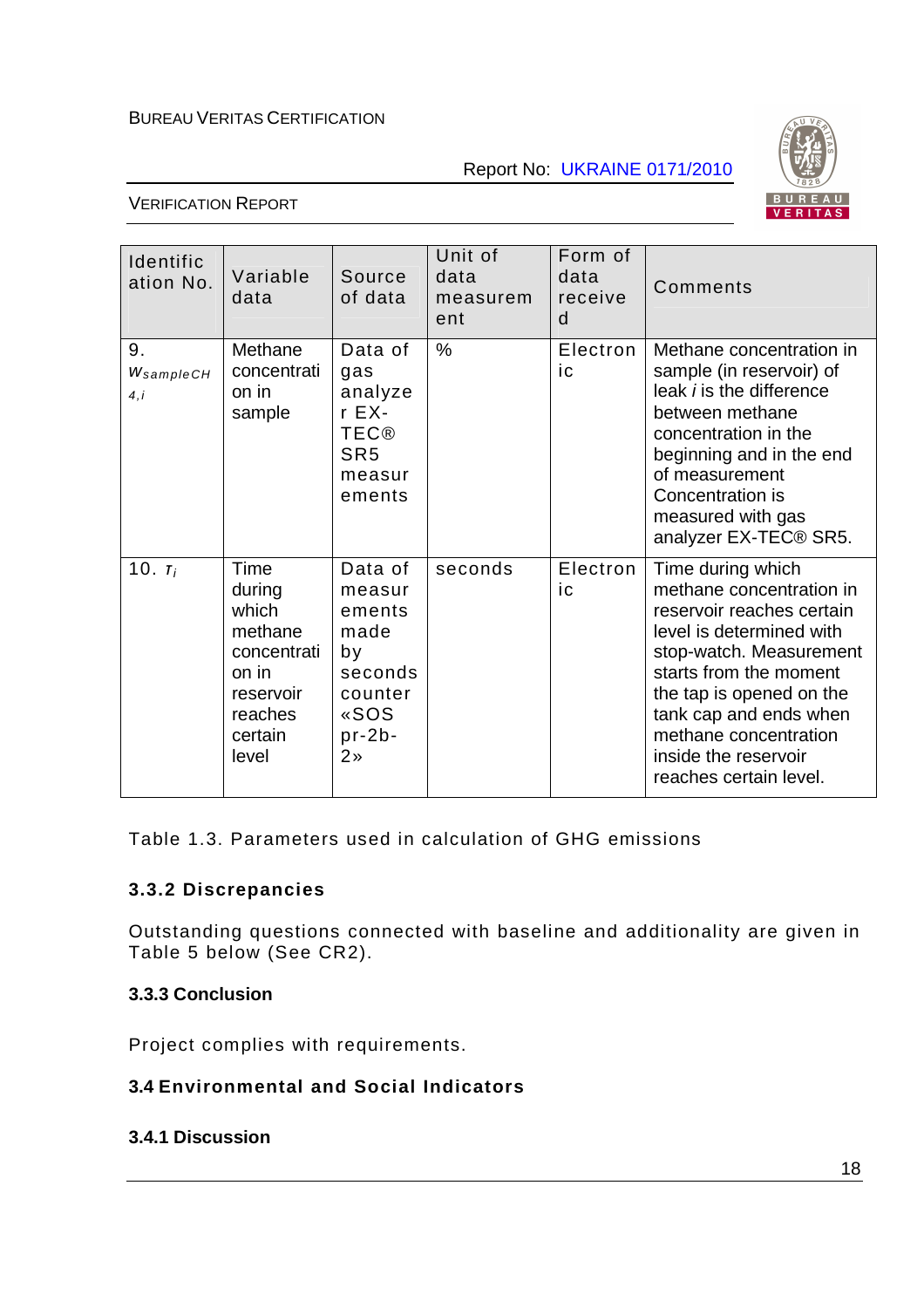Report No: UKRAINE 0171/2010



#### VERIFICATION REPORT

According to Ukrainian environmental norms natural gas emissions into the air are not considered polluting. Therefore no ecological permissions are required. The only environmental impact is reduction of natural gas emissions into the air.

Implementation of this project will allow increasing safe operation of gas equipment, which in its turn will reduce probability of explosions or fires. Experience of OJSC «Kyivgas» employees and observance of SRUGCO norms will allow reduction to minimum of the probability of emergencies during the project implementation.

Transboundary effects from project activity according to their definition in the text of the Convention on Transboundary Pollution At Big Distances ratified by Ukraine are not supposed to take place.

Implementation of the Project does not provide for any harmful environmental impacts.

#### **3.4.2 Discrepancies**

None

#### **3.4.3. Conclusion**

The Project complies with Ukrainian Laws, and with the JI project requirements.

#### **3.5 Management and Operational System**

#### **3.5.1 Discussion**

In order to ensure successful implementation of a project and the credibility and verifiability of the GHG emission reductions achieved, the project must have a well defined management and operational system.

Systems of administration, management and control of OJSC "Kyivgas" are organized in accordance with the laws of Ukraine. The verification team knows the laws required for project implementation. The team has been provided with equipment descriptions and technological instructions. Operational instructions are in place. Inspection schedules are duly agreed as provided for by requirements of the law of Ukraine.

#### **3.5.2 Discrepancies**

None.

#### **3.5.2 Conclusion**

The Monitoring Report and the Management and Operational Systems are eligible for reliable project monitoring.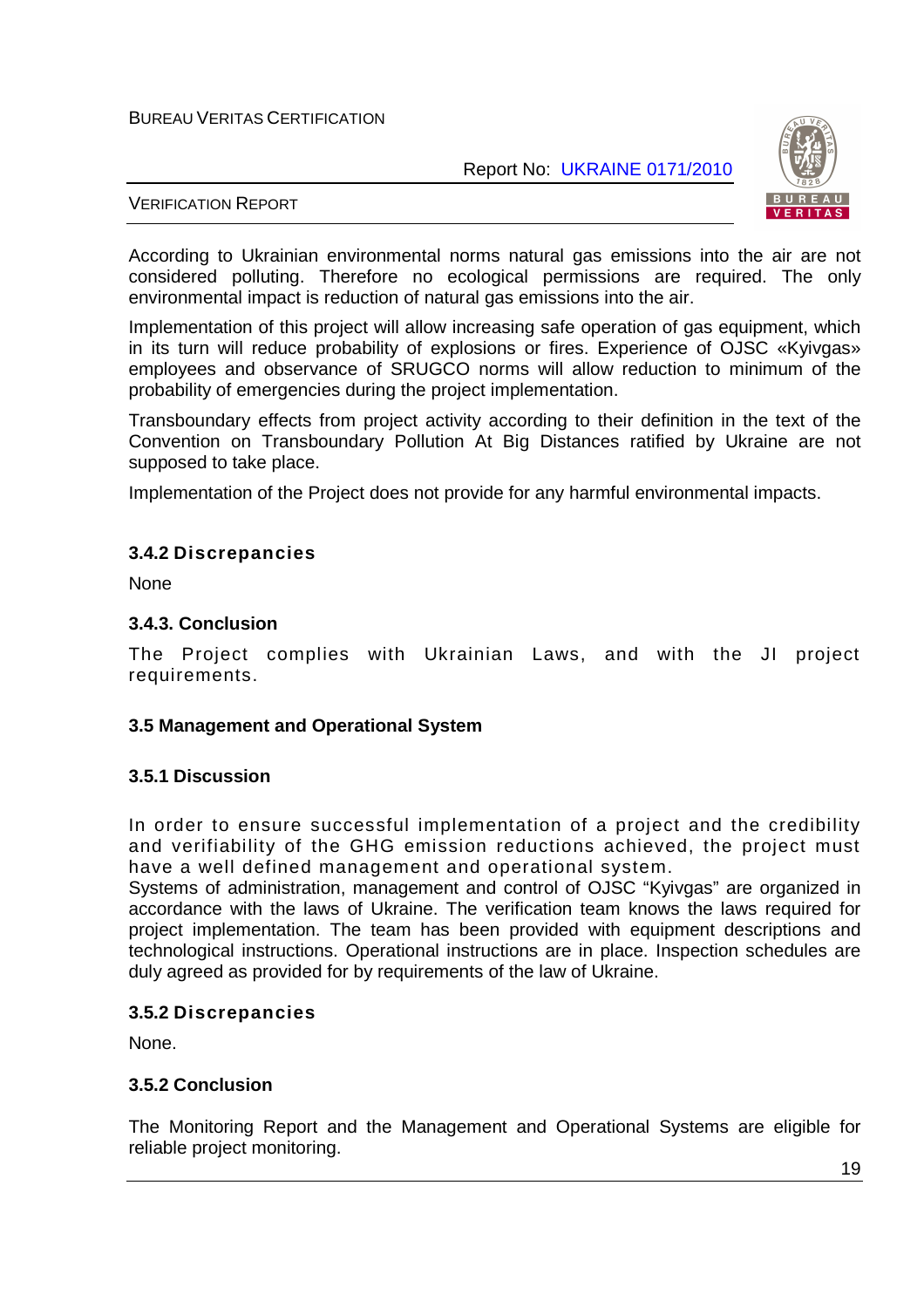

VERIFICATION REPORT

#### **3.6 Completeness of Monitoring**

#### **3.6.1 Discussion**

The reporting procedures reflect the monitoring plan completely. It is confirmed that the monitoring report does comply with the monitoring methodology and PDD.

All 10 parameters were determined as prescribed. All reported parameters were determined. The complete data is stored electronically and documented. The necessary monitoring procedures defined in internal procedures and additional internal documents have been submitted for determination.

According to PDD version 03, emission reductions during 01.01.2010- 30.09.2010 monitoring period were expected 845240,25 t CO2 e. According to Monitoring Report version 01 emission reductions achieved are 840 265,72 t CO2 e. The difference in the emission reductions are explained as follows. The reductions expected in PDD are expected reductions, but due to delays in the implementation schedule reductions are less then expected ones.

#### **3.6.2 Discrepancies**

Outstanding questions connected with baseline and additionality are given in Table 5 below (See CR1).

#### **3.6.3 Conclusion**

The project complies with all requirements.

#### **3.7 Accuracy of Emission Reduction Calculation**

#### **3.7.1 Discussion**

The verification team confirms that emission reduction calculations have been performed according to the Monitoring Plan and to the calculation methodology reported in the Section D.3.4. of the Monitoring Report version 01.

Calculation of methane leaks has taken into account possible error of devices used in measurement of leaks, and calculation uncertainty.

#### **3.7.2 Discrepancies**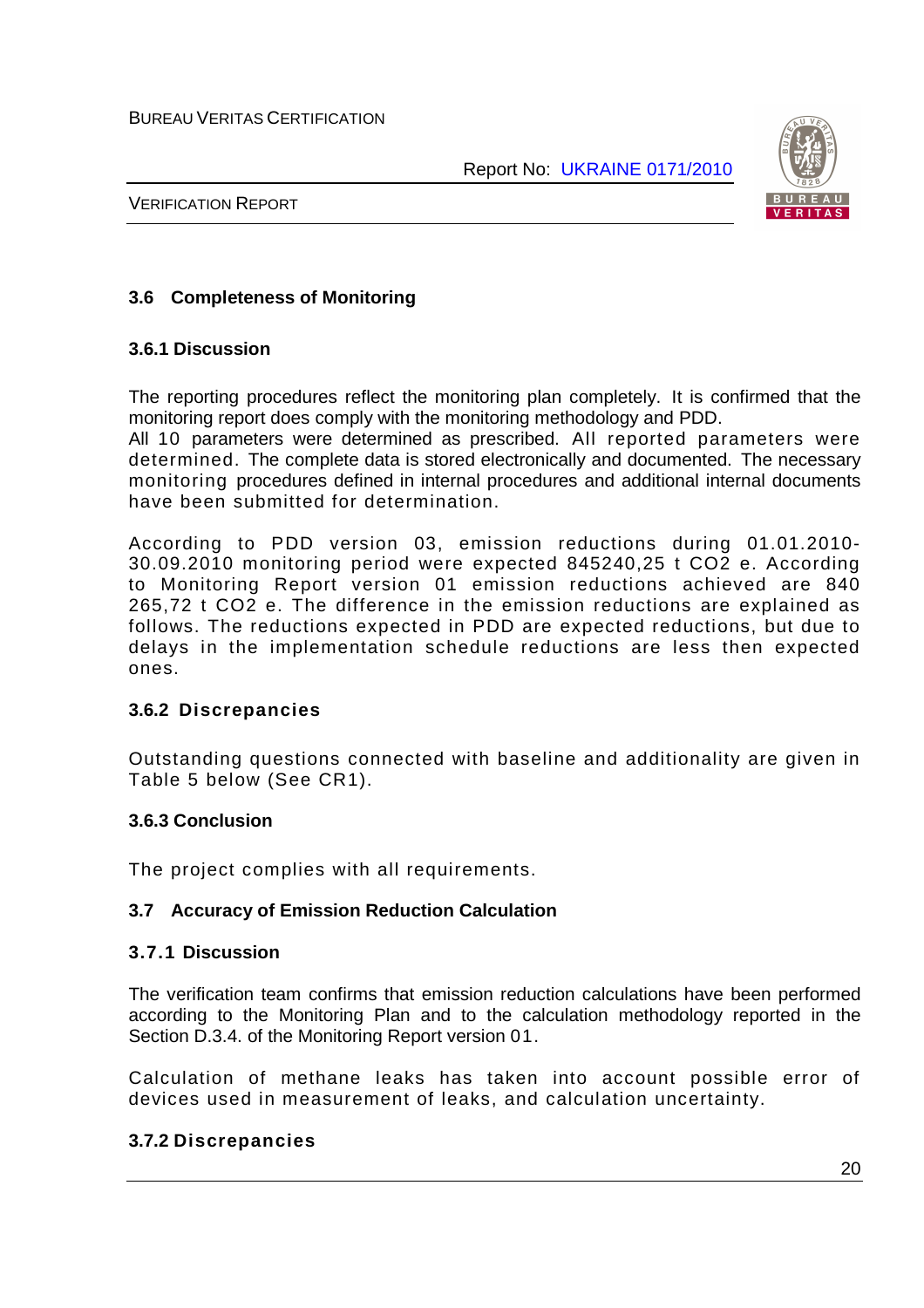

VERIFICATION REPORT

None

#### **3.7.3 Conclusion**

The project complies with all requirements.

#### **3.8 Quality Evidence to Determine Emissions Reductions**

#### **3.8.1 Discussion**

Verification of the calculation of emission reductions is based on internal data. The origin of those data was checked. Further on, processing of those data in the monitoring workbook Excel sheet was checked where predefined algorithms compute the net annual profit gained from the emission reductions. All equations and algorithms used in the different Excel-sheets were checked. Inspection of calibration and maintenance records for gas analyzers was performed.

Necessary procedures have been defined in internal procedures and additional internal documents relevant for the determination of the various parameters of the baseline.

#### **3.8.2 Discrepancies**

None

#### **3.8.3 Conclusion**

The project complies with all requirements.

#### **3.9 Management System and Quality Assurance**

#### **3.9.1 Discussion**

Coordination of work of all departments and services of OJSC "Kyivgas" concerning project implementation is done by specially created Working team. Renewed composition of Working team is approved at meetings of Board of Management of OJSC "Kyivgas", minutes No. 15 as of 13.07.2010. The structure of Working team is shown on the Picture 1.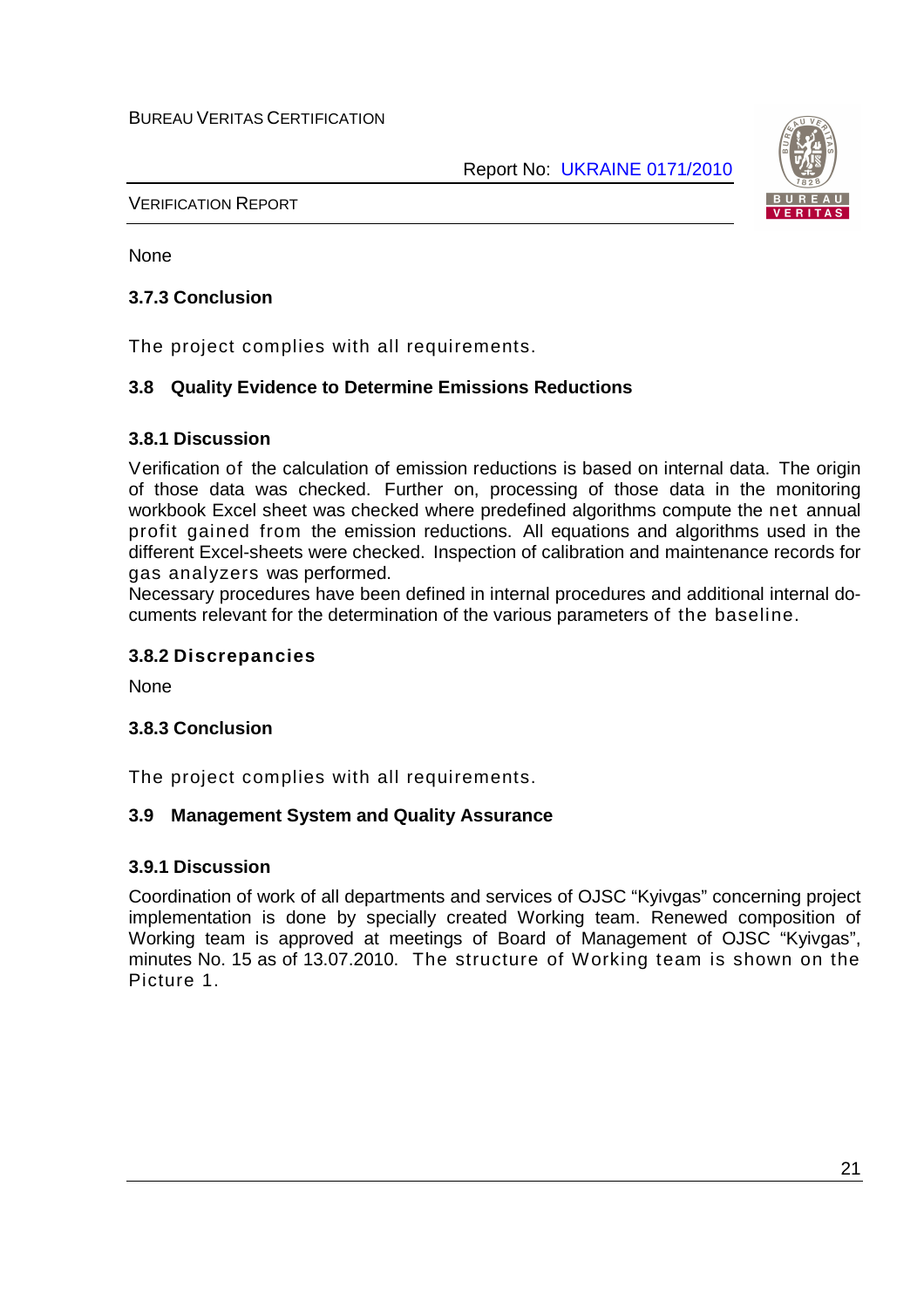Report No: UKRAINE 0171/2010



VERIFICATION REPORT



Picture.1. *Structure of Working team*.

Head of working team Gladkyy O.M. is responsible for general management of the project and coordination of all actions of the parties. Yuryev D.O. coordinates collection of all information provided for by monitoring plan, and makes all necessary calculations. Archiving of all received information in the result of measurements and settlements is done under guidance of Dovbysh V.Yu. The Deputy head of working team (Yavtushenko P.V.) on the basis of received information determines plan of measures under the Project and scope of resources required. Technical maintenance of the Project is carried out by Prysyazhnyy A.M. Legal support of the Project is carried out by Stetsko M.V.Technical supervisions of the project is conducted by Shevchuk Ye.Ye.

#### **3.9.2 Discrepancies**

None

#### **3.9.3 Conclusion**

The project complies with all requirements.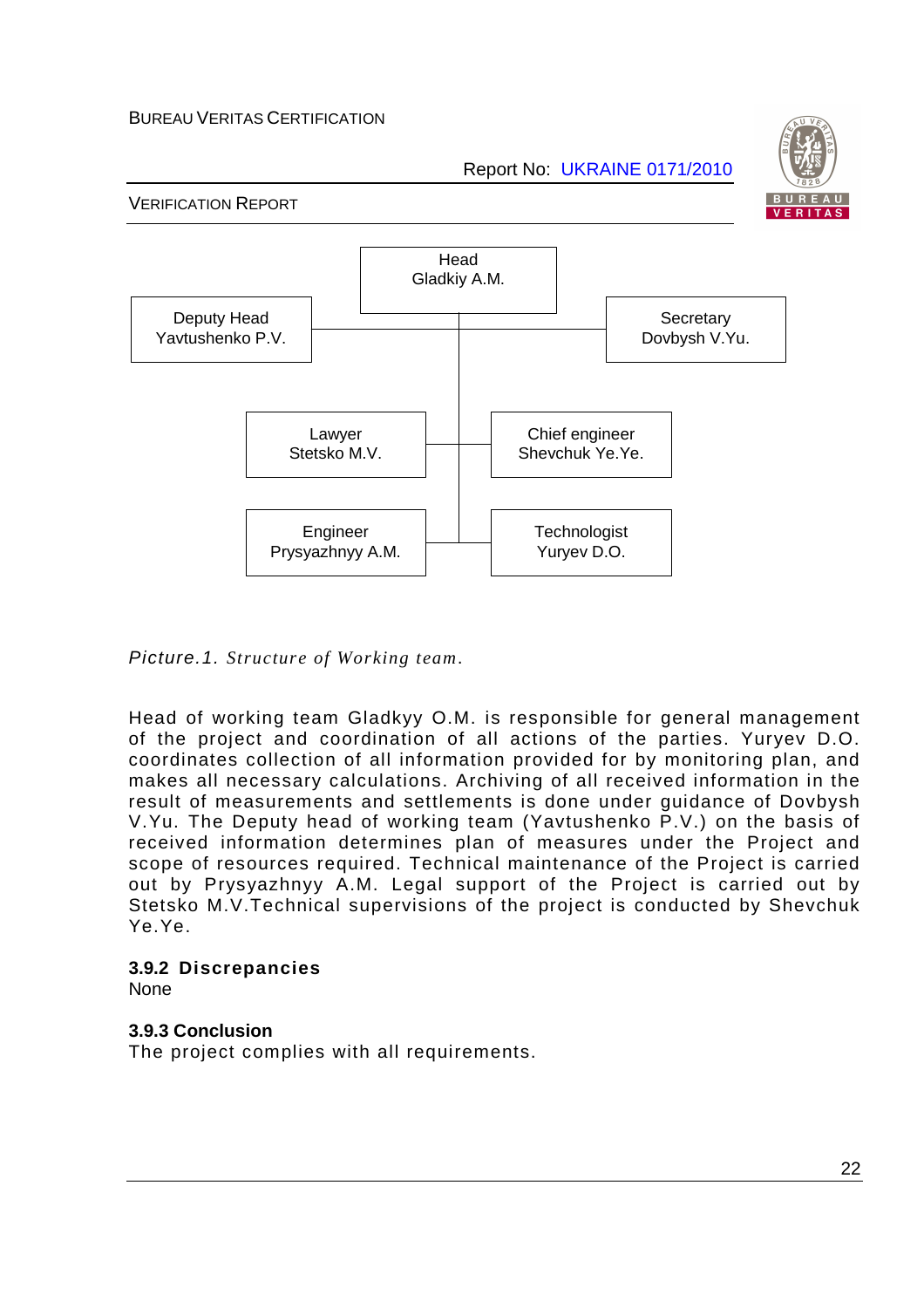

VERIFICATION REPORT

# **5 PROJECT SCORECARD**

| <b>Risk Areas</b>   |                                               |                                         | <b>Conclusions</b>          |                                                           |                                                                                                                                             |
|---------------------|-----------------------------------------------|-----------------------------------------|-----------------------------|-----------------------------------------------------------|---------------------------------------------------------------------------------------------------------------------------------------------|
|                     |                                               | <b>Baseline</b><br><b>Emission</b><br>s | Project<br><b>Emissions</b> | <b>Calculated</b><br><b>Emission</b><br><b>Reductions</b> | Summary of findings and<br>comments                                                                                                         |
| <b>Completeness</b> | Source<br>coverage/<br>boundary<br>definition |                                         |                             |                                                           | All relevant emission sources<br>within the project are defined<br>correctly and transparently and<br>are covered by the monitoring<br>plan |
| <b>Accuracy</b>     | Physical<br>Measuremen                        |                                         |                             |                                                           | Appropriate<br>devices<br>are<br>presented. Necessary reserve<br>decisions are provided.                                                    |
|                     | Data<br>calculations                          |                                         |                             |                                                           | <b>Emission</b><br>reductions<br>are<br>calculated correctly                                                                                |
|                     | management<br>& reporting                     |                                         |                             |                                                           | Management and<br>reporting<br>were found to be satisfying.                                                                                 |
| <b>Consistency</b>  | Changes in<br>the project                     |                                         |                             |                                                           | <b>Results</b><br>consistent<br>are<br>to<br>underlying raw data.                                                                           |

# **6** CONCLUSION ON THIRD PERIODIC VERIFICATION FOR THE FISRT THREE QUARTERS OF 2010

Bureau Veritas Certification has performed the verification of JI project "Reduction of Methane Emissions at Flanged, Threaded Joints and Shut-down Devices of OJSC "Kyivgas" Equipment" for the period of 01.01.2010 – 30.09.2010.

Verification was done in accordance with UNFCCC criteria and criteria of host country.

OJSC Kyivgas is responsible for the preparation of the GHG emissions data and the reported GHG emissions reductions of the project on the basis set out within the Monitoring Plan indicated in the PDD version 03. The project's administration is responsible for project implementation, organization of data collection, and calculations and determination of GHG emission reductions.

Bureau Veritas Certification verified the Project Monitoring Report version 01 for the reporting period. Bureau Veritas Certification confirms that the project is implemented as planned and described in determination documents and presented project documentation. Installed equipment being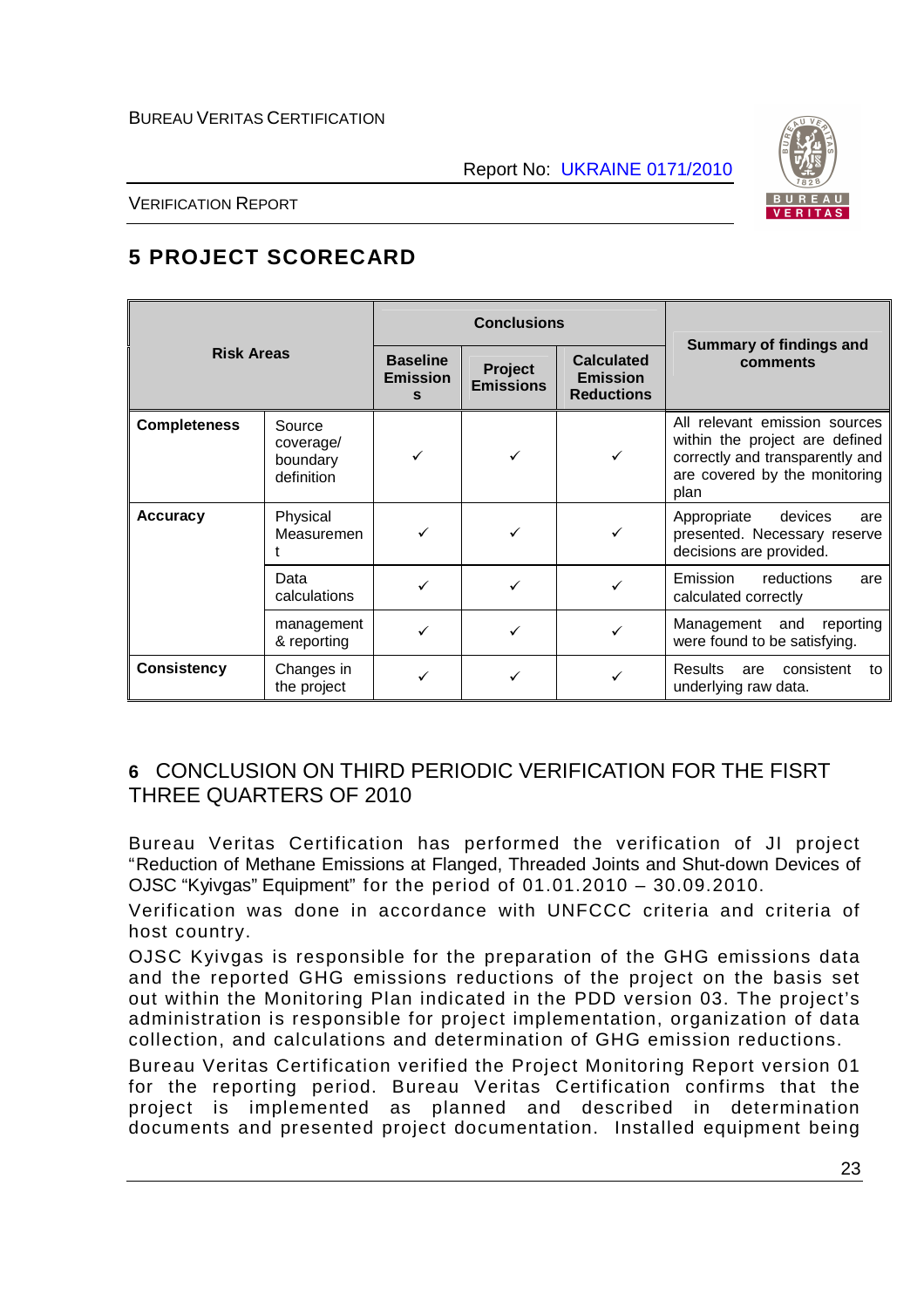Report No: UKRAINE 0171/2010



VERIFICATION REPORT

essential for generating emission reduction runs reliably and is calibrated appropriately. Monitoring system is duly organized. The project is ready to generate GHG emission reductions.

Bureau Veritas Certification confirms that the GHG emission reduction is calculated in accordance with the principle of additionality. On the basis of seen and analyzed documents we confirm the following:

Reporting period : From 01/01/2010 to 30/09/2010 Baseline emissions : 893 133,78 t CO2 equivalents. Project emissions : 52 868,07 t CO2 equivalents. Emission Reductions : 840 265,72 t CO2 equivalents.

#### **7 REFERENCES**

#### **Category 1 Documents:**

Principal documents related directly to the project registration.

- /1/ PDD, version 03, as of July 7, 2010
- /2/ Monitoring Report, version 01, dated 05.10.2010
- /3/ Determination Report of Bureau Veritas Certification Holding SAS dated 08.07.2010
- /4/ Verification Report on early credits of Bureau Veritas Certification Holding SAS dated 03.08.2010
- /5/ Verification Report of Bureau Veritas Certification Holding SAS dated 03.08.2010
- /6/ Verification Report of Bureau Veritas Certification Holding SAS dated 03.08.2010
- /7/ Letter of Approval, National Environmental Investment Agency of Ukraine, No. 1121/23/7as of 28.07.2010.
- /8/ Letter of Approval, Swiss Federal Office for the Environment J294-0463 as of 23.07. 2010

#### **Category 2 Documents:**

Background documents related to the project and/or methodology.

/1/ Documents checked during the verification onsite are presented in Appendix B

#### **Persons interviewed:**

List of persons interviewed during the verification or persons that contributed with other information that are not included in the documents is listed above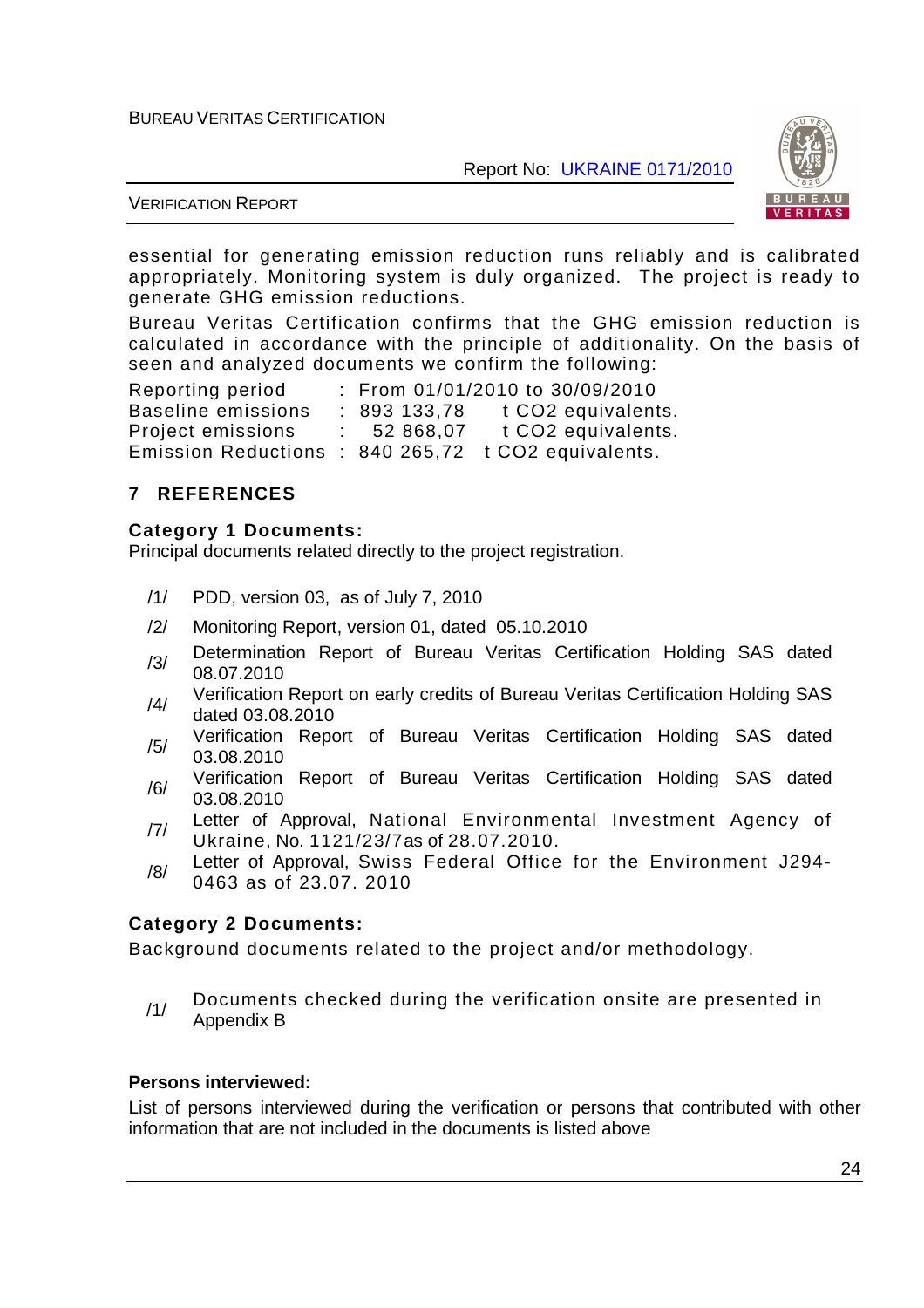#### Report No: UKRAINE 0171/2010

#### VERIFICATION REPORT

- /1/ Bernatskyy B.Ye. Chief engineer of OJSC "Kyivgas"
- /2/ Shevchuk Ye.Ye. head engineer of the working team
- /3/ Dovbysh V.Yu. secretary of the working team
- /4/ Yuryev D.O. technologist of the working team
- /5/ Gladkyi O.M. head of the working team
- /6/ Yavtushenko P.V. deputy head of the working team

o0o -

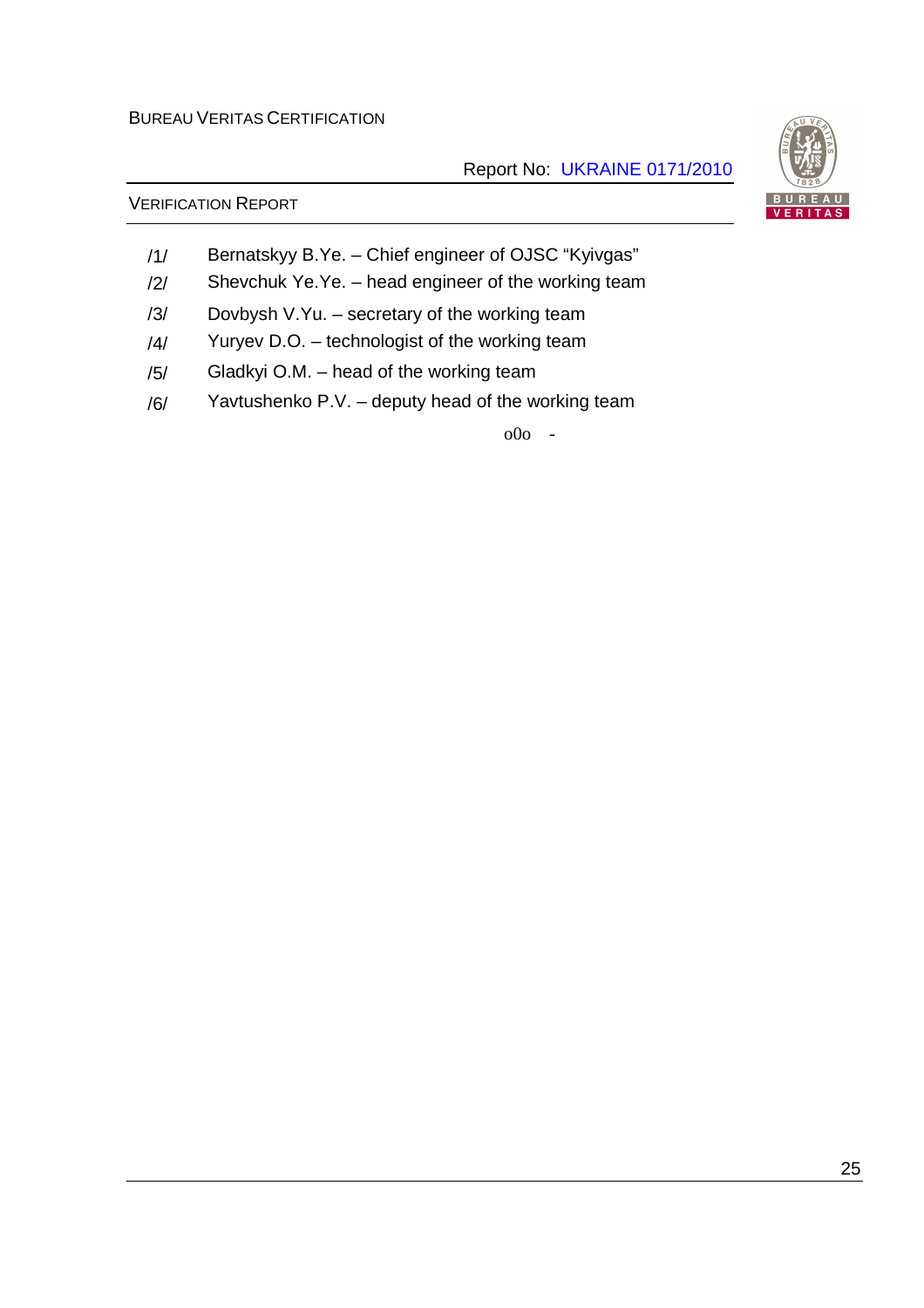

VERIFICATION REPORT

# **8 ANNEX A: JI PROJECT VERIFICATION PROTOCOL**

#### **Initial Verification Protocol Table 1**

| <b>Objective</b> |                 |    | <b>Refere</b><br>nces  | <b>Comments</b>                                                                                                                                                                                                                                                                                                                                                                                                                                                                                                                                                                                        | <b>Conclusion</b><br>(CARs/FARs) |
|------------------|-----------------|----|------------------------|--------------------------------------------------------------------------------------------------------------------------------------------------------------------------------------------------------------------------------------------------------------------------------------------------------------------------------------------------------------------------------------------------------------------------------------------------------------------------------------------------------------------------------------------------------------------------------------------------------|----------------------------------|
|                  | 1. Introduction |    |                        |                                                                                                                                                                                                                                                                                                                                                                                                                                                                                                                                                                                                        |                                  |
| 1.1.<br>audit    | Introduction    | to | $/1/$ , $/2/$ ,<br>/3/ | The intentions and the targets of the audit were illustrated to the<br>participants of the audit. Participants at the audit were the following<br>persons:<br>Verification Team:<br><b>Flavio Gomes</b><br>Bureau Veritas Certification Leading Climate Change Verifier<br>Oleg Skoblyk<br>Bureau Veritas Certification Climate Change Verifier<br>Report checked by:<br>Ivan Sokolov<br><b>Bureau Veritas Certification Internal Technical Reviewer</b><br>Employees of OJSC "Kyivgas":<br>Bernatskyy B.Ye. - Chief engineer of OJSC "Kyivgas"<br>Shevchuk Ye.Ye. – head engineer of the working team | <b>OK</b>                        |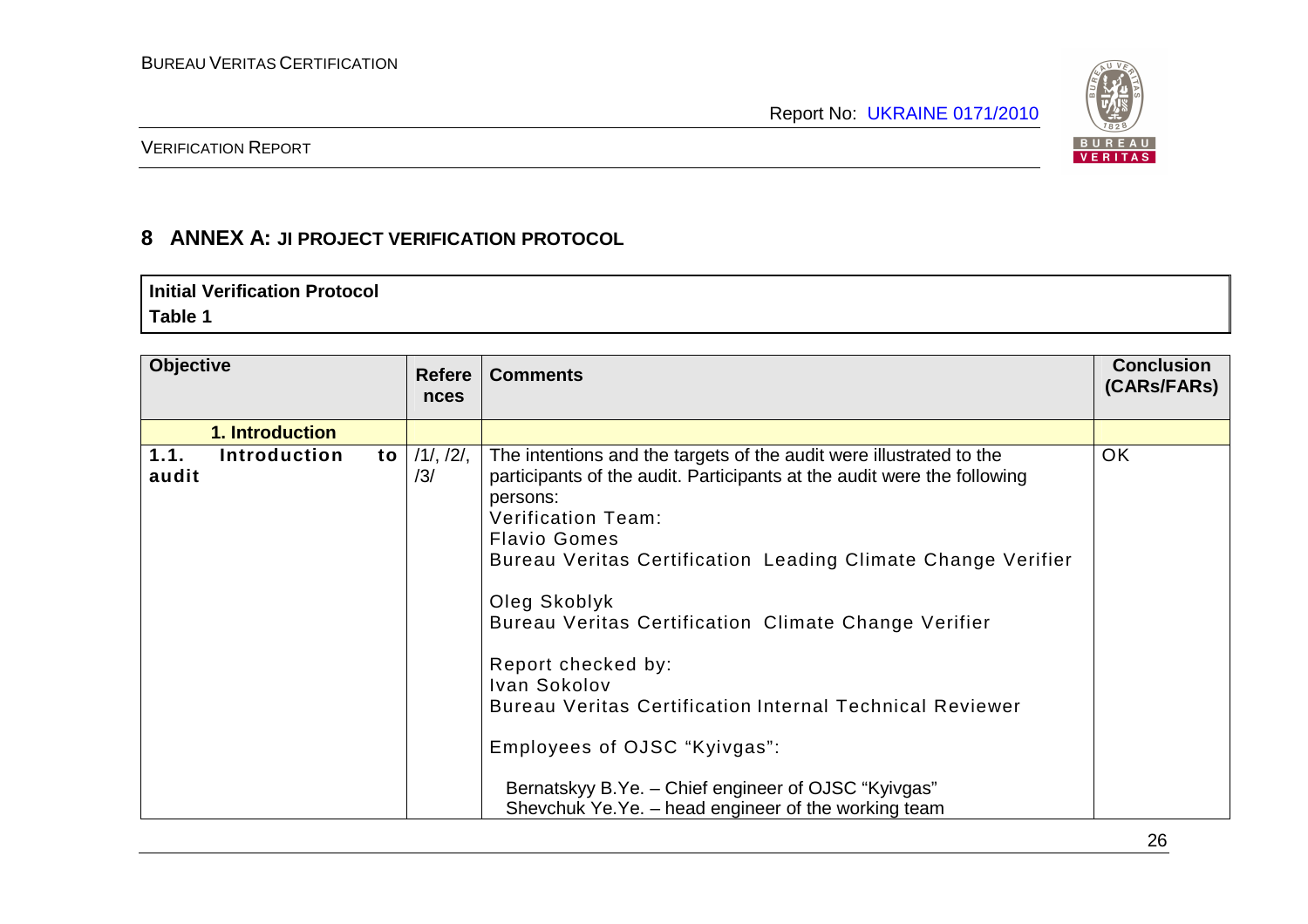

| <b>Objective</b>                                                                      | <b>Refere</b><br>nces  | <b>Comments</b>                                                                                                                                   | <b>Conclusion</b><br>(CARs/FARs) |
|---------------------------------------------------------------------------------------|------------------------|---------------------------------------------------------------------------------------------------------------------------------------------------|----------------------------------|
|                                                                                       |                        | Dovbysh V.Yu. - secretary of the working team                                                                                                     |                                  |
|                                                                                       |                        | Yuryev D.O. - technologist of the working team                                                                                                    |                                  |
|                                                                                       |                        | Gladkyi O.M. – head of the working team                                                                                                           |                                  |
|                                                                                       |                        | Yavtushenko P.V. - deputy head of the working team                                                                                                |                                  |
| 1.2. Clarification of access<br>to data archives, records,<br>plans, drawings etc.    | $/1/$ , $/2/$ ,<br>/3/ | The verification team got open access to all required plans,<br>data, drawings, diagrams, records, corresponding objects and<br>facilities.       | OK.                              |
| 1.3.<br><b>Contractors</b><br>for<br>equipment erection and<br>putting into operation | $/1/$ , $/2/$ ,<br>/3/ | Project has been implemented as defined in the PDD and the<br>implementation is evidenced<br>by statements<br>of<br>work<br>completion.           | OK.                              |
| 1.4.<br><b>Actual</b><br>of <sub>l</sub><br>status<br>installation works              | $/1/$ , $/2/$ ,<br>/3/ | Implementation of heating networks for elimination of leaks is<br>carried out according to project plan. See section A.6 of<br>Monitoring Report. | OK                               |
| 2. Open issues indicated in<br>determination report                                   |                        |                                                                                                                                                   |                                  |
| 2.1. Missing steps to final<br>approval                                               | $\frac{14}{3}$         | LoAs from both Parties are presented.                                                                                                             | OK.                              |
| 3. Впровадження<br>проекту                                                            |                        |                                                                                                                                                   |                                  |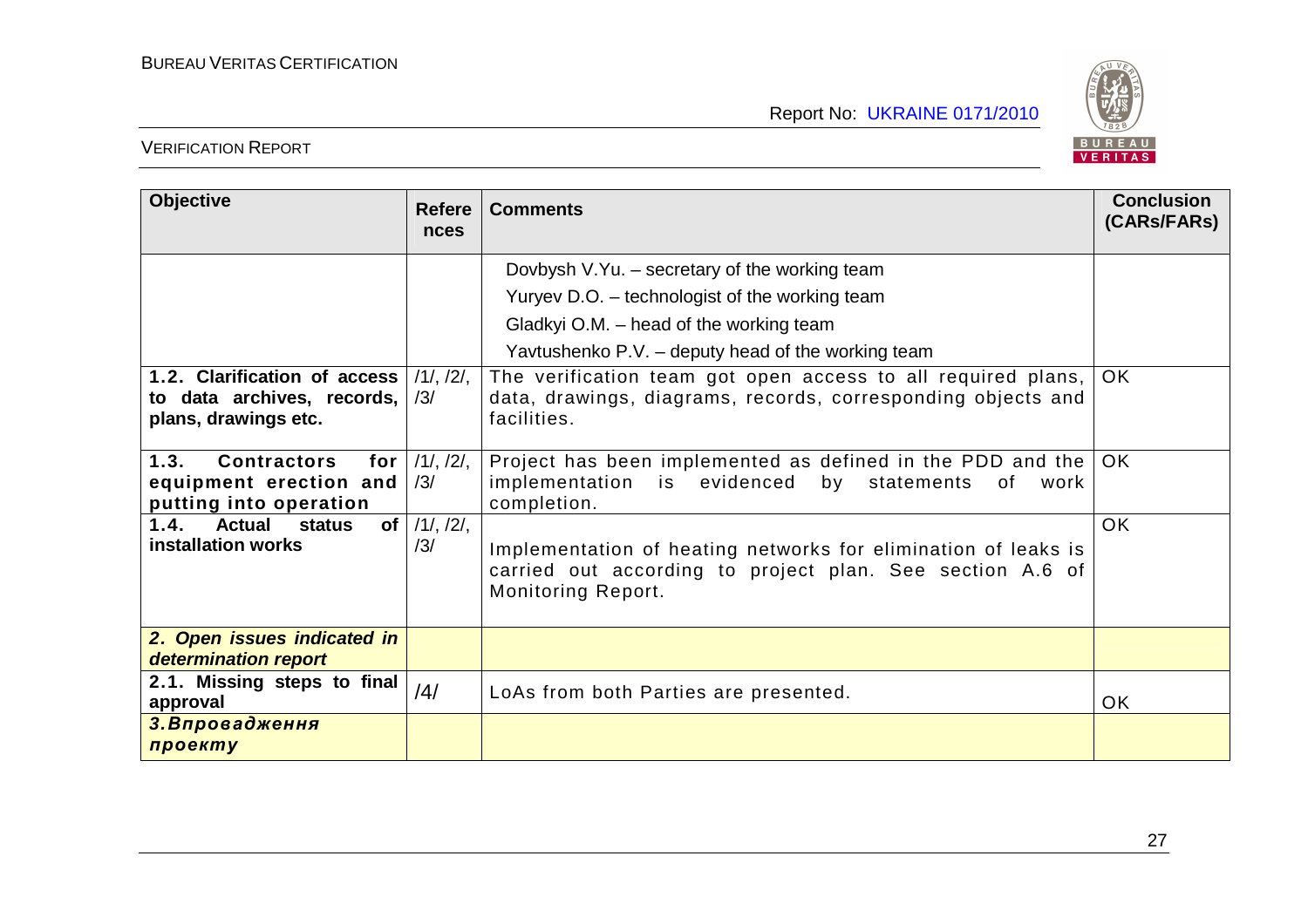

| <b>Objective</b>                                         | <b>Refere</b><br><b>nces</b> | <b>Comments</b>                                                                                                                                                                                                                                                                                                                                                                   | <b>Conclusion</b><br>(CARs/FARs) |
|----------------------------------------------------------|------------------------------|-----------------------------------------------------------------------------------------------------------------------------------------------------------------------------------------------------------------------------------------------------------------------------------------------------------------------------------------------------------------------------------|----------------------------------|
| 3.1. Physical components                                 | 11, 121,<br>/3/              | Project has been implemented as defined in the PDD with some<br>deviations, see cl. 1.4 and 3.1 of Verification Report                                                                                                                                                                                                                                                            |                                  |
|                                                          |                              |                                                                                                                                                                                                                                                                                                                                                                                   | OK                               |
| 3.2. Project boundaries                                  | 11, 121,<br>/3/              | Project boundaries are set as described in PDD.                                                                                                                                                                                                                                                                                                                                   | OK.                              |
| 3.3. Achieved emission<br>reductions                     | /2/                          | According to PDD version 03, emission reductions during 9<br>months 2010 monitoring period were expected 845240,25 t<br>CO2 e. According to Monitoring Report version 01 emission<br>reductions achieved are 840265,72 t CO2 e.<br>Clarification request 1 (CL) 1<br>Please explain the difference between achieved reductions<br>under the MR and reductions provided for in PDD | CL <sub>1</sub>                  |
| 3.4.<br><b>Monitoring</b><br>and $ $<br>metering systems | 11, 121,<br>/3/              | JSC Kyivgas has all relevant equipment for monitoring of<br>specifications related to the project. All equipments are of reputed<br>make. They and included in the structured calibration plans where they<br>are periodically calibrated. The procedures documented for the equipment<br>operation are in place.                                                                 | <b>OK</b>                        |
| 3.5. Data uncertainty                                    | 11, 121,<br>/3/              | All measuring equipment corresponds to the regulatory requirements on<br>accuracy of meters and measurement deviations applicable in Ukraine.<br>Verification<br>submitted<br>analyzed<br>documents<br>team                                                                                                                                                                       | <b>OK</b>                        |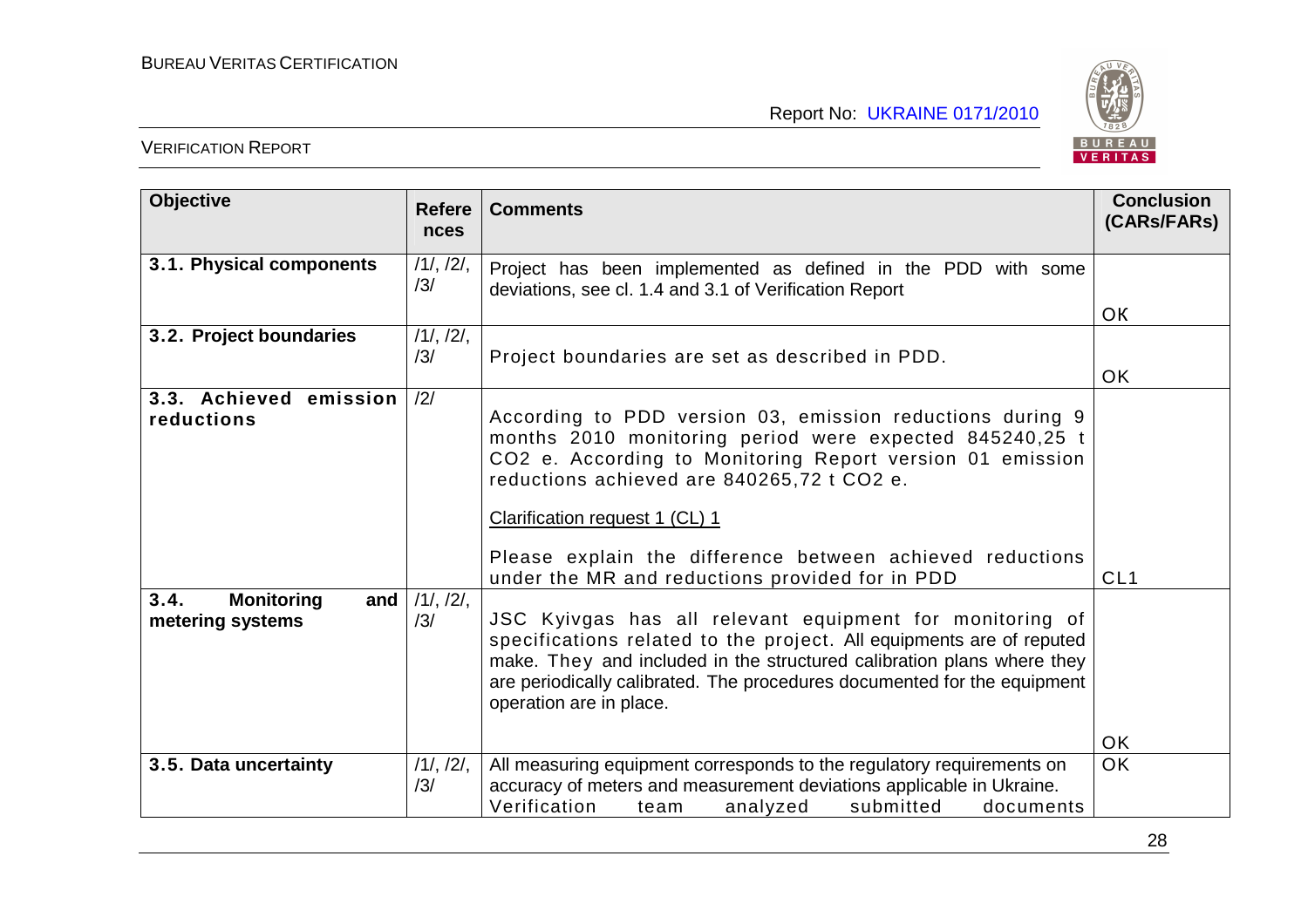

| <b>Objective</b>                                                             | <b>Refere</b><br><b>nces</b> | <b>Comments</b>                                                                                                                                                                                                                                                                                                                                                                                                                                                                                                                                                                                                                                                                                                                                                                                                                                              | <b>Conclusion</b><br>(CARs/FARs) |
|------------------------------------------------------------------------------|------------------------------|--------------------------------------------------------------------------------------------------------------------------------------------------------------------------------------------------------------------------------------------------------------------------------------------------------------------------------------------------------------------------------------------------------------------------------------------------------------------------------------------------------------------------------------------------------------------------------------------------------------------------------------------------------------------------------------------------------------------------------------------------------------------------------------------------------------------------------------------------------------|----------------------------------|
|                                                                              |                              | characterizing metering devices. Types of devices are<br>determined in the regulatory documents of Ukraine. Accuracy<br>of devices is guaranteed by the manufacturer, possible error<br>has been calculated and confirmed by device passport.<br>Therefore, uncertainty level of measurements corresponds to<br>technologies used, and is taken into account when taking data<br>from the device.                                                                                                                                                                                                                                                                                                                                                                                                                                                            |                                  |
| <b>Calibration</b><br>3.6.<br>and $ $<br>quality<br>measurement<br>assurance | $/1/$ , $/2/$ ,<br>/3/       | All monitoring equipment is part of detailed calibration plan. The strict<br>control is maintained over the calibration process. On the date of<br>verification, Calibration records of the measuring and monitoring<br>equipment has been verified at site. All the meters have been found to be<br>calibrated regularly as per determined calibration plan for each site. The<br>following remarks have been given.                                                                                                                                                                                                                                                                                                                                                                                                                                        | <b>OK</b>                        |
| 3.7. Data collection and<br>data processing systems                          | /11, /21,<br>/3/             | For quantitative estimation and preparation for reporting on<br>emission reduction on the ground of baseline and project's<br>activity the approved methodology of monitoring conducting<br>AM0023 was applied. Head of working team Gladkyy O.M. is<br>responsible for general management of the project and<br>coordination of all actions of the parties. Yuryev D.O.<br>coordinates collection of all information provided for by<br>monitoring plan, and makes all necessary calculations.<br>Archiving of all received information in the result of<br>measurements and settlements is done under guidance of<br>Dovbysh V.Yu. The Deputy head of working team<br>(Yavtushenko P.V.) on the basis of received information<br>determines plan of measures under the Project and scope of<br>resources required. Technical maintenance of the Project is | OK.                              |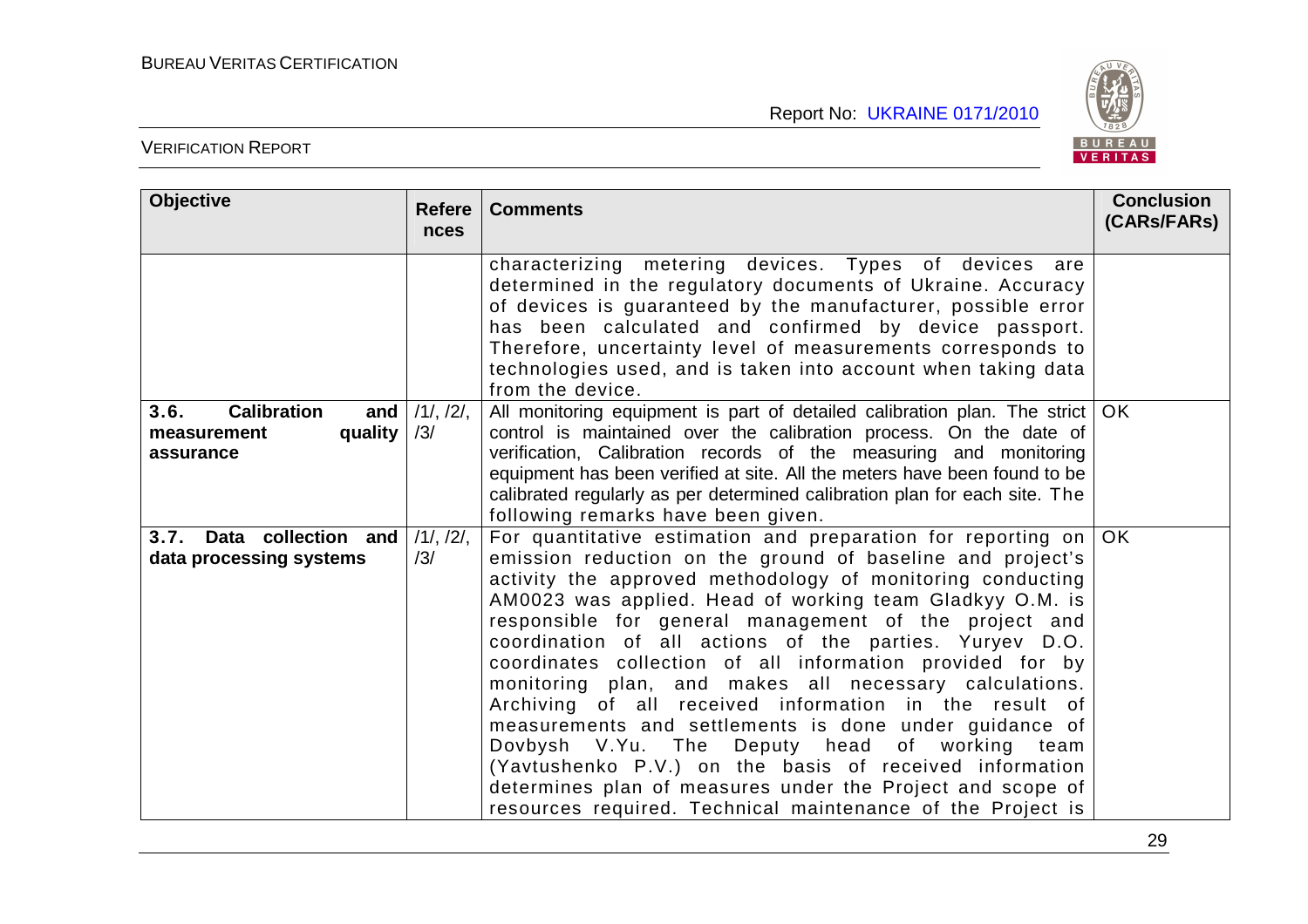

| <b>Objective</b>                                            | <b>Refere</b><br><b>nces</b> | <b>Comments</b>                                                                                                                                                                                                                                                                        | <b>Conclusion</b><br>(CARs/FARs) |
|-------------------------------------------------------------|------------------------------|----------------------------------------------------------------------------------------------------------------------------------------------------------------------------------------------------------------------------------------------------------------------------------------|----------------------------------|
|                                                             |                              | carried out by Prysyazhnyy A.M. Legal support of the Project<br>is carried out by Stetsko M.V. Technical supervisions of the<br>project is conducted by Shevchuk Ye.Ye.                                                                                                                |                                  |
| 3.8. Reporting procedures                                   | 11, 121,<br>/3/              | The Monitoring Plan defines persons responsible for collection of the data<br>required for GHG emission reduction calculations. Calculations are<br>transparent and are filled in annually into a predefined Excel spreadsheet.                                                        | <b>OK</b>                        |
| 3.9.<br><b>Documented</b><br><b>instructions</b>            | $/1/$ , $/2/$ ,<br>/3/       | Monitoring report, section B, version 01 specifies procedure<br>for data collection, archiving (including software use), and<br>also reflects monitoring, metering and reporting procedures.<br>This information was verified during the visit to OJSC Kyivgas<br>and is satisfactory. | OK.                              |
| 3.10.<br>Qualification<br>and<br>training                   | $/1/$ , $/2/$ ,<br>/3/       | Refer to section 3.6 above.                                                                                                                                                                                                                                                            | <b>OK</b>                        |
| 3.11. Responsibilities                                      | 11, 121,<br>/3/              | Refer to section 3.6 above.                                                                                                                                                                                                                                                            | <b>OK</b>                        |
| 3.12.<br>Troubleshooting<br>procedures                      | 11, 121,<br>/3/              | Detection, liquidation and registration of failures and<br>emergencies at gas-distribution posts of JSC Kyivgas is<br>carried out according to Safety rules of gas-supply systems of<br>Ukraine.                                                                                       | <b>OK</b>                        |
| 4. Internal data                                            |                              |                                                                                                                                                                                                                                                                                        |                                  |
| 4.1. Type and sources of $/1/1$ , $/2/1$ ,<br>internal data | /3/                          | The internal parameters are obtained according to the monitoring plan                                                                                                                                                                                                                  | <b>OK</b>                        |
| 4.2. Data collection                                        | $/1/$ , $/2/$ ,<br>/3/       | For quantitative estimation and preparation for reporting on<br>emission reduction on the ground of baseline and project's                                                                                                                                                             | <b>OK</b>                        |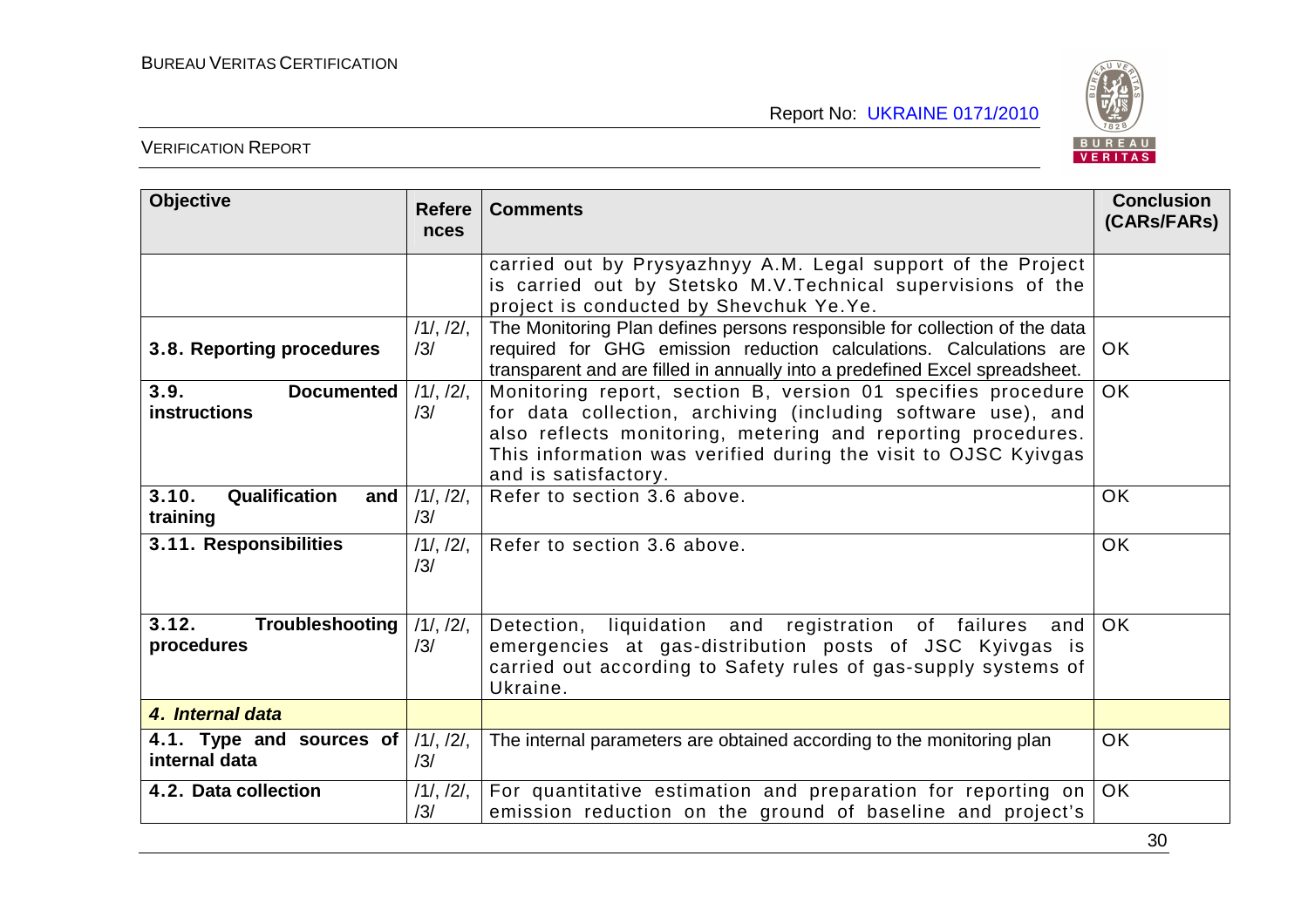

| <b>Objective</b>                                                  | <b>Refere</b><br><b>nces</b> | <b>Comments</b>                                                                                                                                                                                                                                                                                                                                                                                                                                                                                                                                                                                                                                                                                                                                                                                                                                                                                           | <b>Conclusion</b><br>(CARs/FARs) |
|-------------------------------------------------------------------|------------------------------|-----------------------------------------------------------------------------------------------------------------------------------------------------------------------------------------------------------------------------------------------------------------------------------------------------------------------------------------------------------------------------------------------------------------------------------------------------------------------------------------------------------------------------------------------------------------------------------------------------------------------------------------------------------------------------------------------------------------------------------------------------------------------------------------------------------------------------------------------------------------------------------------------------------|----------------------------------|
|                                                                   |                              | activity the approved methodology of monitoring conducting<br>AM0023 was applied. Head of working team Gladkyy O.M. is<br>responsible for general management of the project and<br>coordination of all actions of the parties. Yuryev D.O.<br>coordinates collection of all information provided for by<br>monitoring plan, and makes all necessary calculations.<br>Archiving of all received information in the result of<br>measurements and settlements is done under guidance of<br>Dovbysh V.Yu. The Deputy head of working team<br>(Yavtushenko P.V.) on the basis of received information<br>determines plan of measures under the Project and scope of<br>resources required. Technical maintenance of the Project is<br>carried out by Prysyazhnyy A.M. Legal support of the Project<br>is carried out by Stetsko M.V. Technical supervisions of the<br>project is conducted by Shevchuk Ye.Ye. |                                  |
| 4.3. Quality assurance                                            | 11, 121,<br>/3/              | Monitoring report, section B, version 01 specifies procedure<br>for data collection, archiving, and also reflects monitoring,<br>metering and reporting procedures. This information was<br>verified during the visit to JSC Kyivgas and is satisfactory.<br>Monitoring procedures are absolutely effective.                                                                                                                                                                                                                                                                                                                                                                                                                                                                                                                                                                                              | <b>OK</b>                        |
| 4.4.<br><b>Significance</b><br>of <sub>1</sub><br>reporting risks | $/1/$ , $/2/$ ,<br>/3/       | All data are collected with periodicity established in the norms<br>of monitoring plan. Record-keeping is controlled by the<br>management bodies of JSC Kyivgas. Probability<br>of<br>discrepancy in the report is rather low.                                                                                                                                                                                                                                                                                                                                                                                                                                                                                                                                                                                                                                                                            | <b>OK</b>                        |
| <b>5. External Data</b>                                           |                              |                                                                                                                                                                                                                                                                                                                                                                                                                                                                                                                                                                                                                                                                                                                                                                                                                                                                                                           |                                  |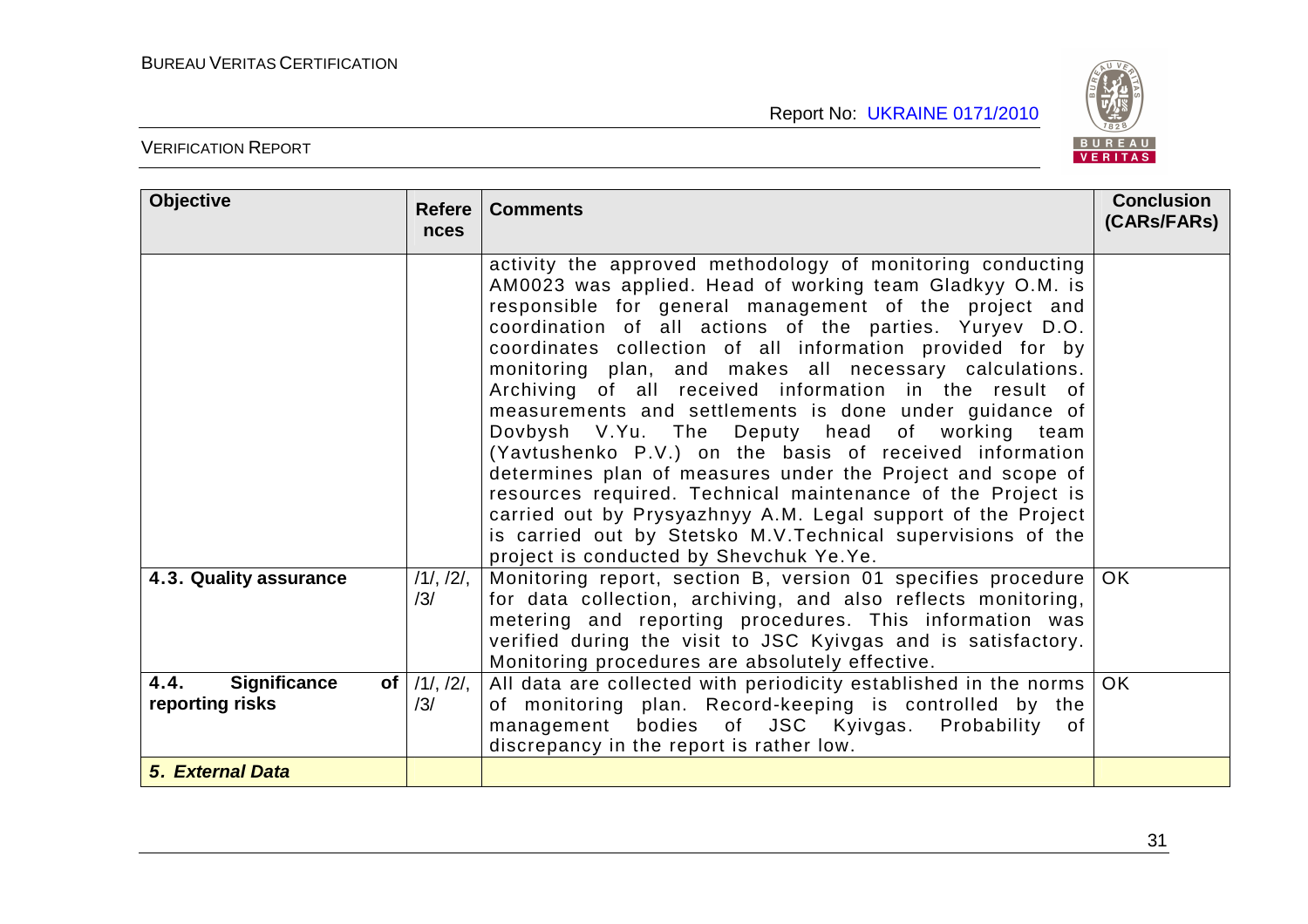

| <b>Objective</b>                                        | <b>Refere</b><br>nces | <b>Comments</b>                                                                                                                                                                                                                                                                                                                                                                                                                                | <b>Conclusion</b><br>(CARs/FARs) |
|---------------------------------------------------------|-----------------------|------------------------------------------------------------------------------------------------------------------------------------------------------------------------------------------------------------------------------------------------------------------------------------------------------------------------------------------------------------------------------------------------------------------------------------------------|----------------------------------|
| 5.1. Type and sources of<br>external data               | 11, 121,<br>/3/       | External data are not used.                                                                                                                                                                                                                                                                                                                                                                                                                    | OK                               |
| 5.2. Access to external data                            | 11, 121,<br>/3/       | Refer to 5.1                                                                                                                                                                                                                                                                                                                                                                                                                                   | <b>OK</b>                        |
| 5.3. Quality assurance                                  | 11, 121,<br>/3/       | Refer to 5.1                                                                                                                                                                                                                                                                                                                                                                                                                                   | OK                               |
| 5.4. Data uncertainty                                   | 11, 121,<br>/3/       | Refer to 5.1                                                                                                                                                                                                                                                                                                                                                                                                                                   | <b>OK</b>                        |
| 5.5. Emergency procedures                               | 11, 121,<br>/3/       | Refer to 5.1                                                                                                                                                                                                                                                                                                                                                                                                                                   | <b>OK</b>                        |
| <b>6. Environmental and Social</b><br><b>Indicators</b> |                       |                                                                                                                                                                                                                                                                                                                                                                                                                                                |                                  |
| 6.1.<br>Implementation<br>$of \sqrt{}$<br>measures      | 11, 121,<br>/3/       | Environmental and social indicators are not defined in the monitoring plan.<br>Hence the question is not applicable. But the public and staff<br>representatives informed verification team during the audit<br>that the project is of great importance as it implies<br>reconstruction of gas-distribution networks, which will result in<br>improvement of gas supply quality to consumers. No negative<br>environmental impact is expected. | OK.                              |
| 6.2. Monitoring equipment                               | 11, 121,<br>/3/       | See chapter 6.1.                                                                                                                                                                                                                                                                                                                                                                                                                               | <b>OK</b>                        |
| 6.3.<br>Quality<br>assurance<br>procedures              | 11, 121,<br>/3/       | See chapter 6.1.                                                                                                                                                                                                                                                                                                                                                                                                                               | OK                               |
| 6.4. External data                                      | 11, 121,              | See chapter 6.1.                                                                                                                                                                                                                                                                                                                                                                                                                               | OK                               |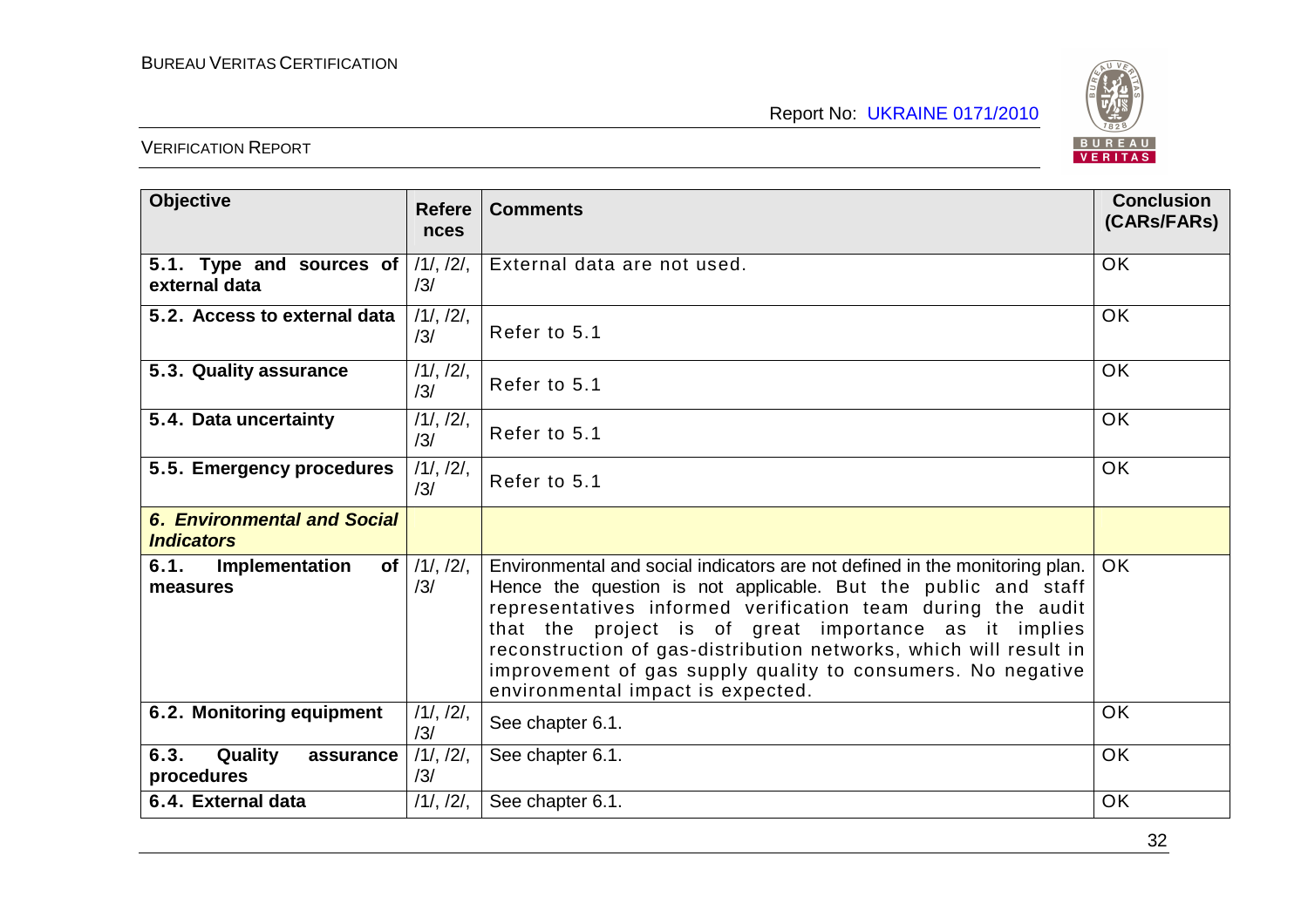

| <b>Objective</b>                                     | <b>Refere</b><br>nces                     | <b>Comments</b>                                                                                                                                                                                                                                                                                                                                                                                                                                                                                                                                                                                                                                                                                                                                                                                                                                                                                                                              | <b>Conclusion</b><br>(CARs/FARs) |
|------------------------------------------------------|-------------------------------------------|----------------------------------------------------------------------------------------------------------------------------------------------------------------------------------------------------------------------------------------------------------------------------------------------------------------------------------------------------------------------------------------------------------------------------------------------------------------------------------------------------------------------------------------------------------------------------------------------------------------------------------------------------------------------------------------------------------------------------------------------------------------------------------------------------------------------------------------------------------------------------------------------------------------------------------------------|----------------------------------|
|                                                      | /3/                                       |                                                                                                                                                                                                                                                                                                                                                                                                                                                                                                                                                                                                                                                                                                                                                                                                                                                                                                                                              |                                  |
| 7.<br><b>Management</b><br><b>Operational System</b> | and                                       |                                                                                                                                                                                                                                                                                                                                                                                                                                                                                                                                                                                                                                                                                                                                                                                                                                                                                                                                              |                                  |
| 7.1. Documentation                                   | 11, 121,<br>/3/                           | The company complies with all legal and statutory requirements of the<br>Ukraine and requirements of the verification team. JSC Kyivgas has all<br>the necessary permissions and licenses, issued by the State Inspection<br>on Labor Safety.                                                                                                                                                                                                                                                                                                                                                                                                                                                                                                                                                                                                                                                                                                | OK.                              |
| Qualification<br>7.2.<br>training                    | 11, 121,<br>and<br>/3/                    | No special trainings for operation of new equipment are<br>required. All trainings under the project were performed by<br>equipment suppliers, and their cost is included to the cost of<br>equipment.                                                                                                                                                                                                                                                                                                                                                                                                                                                                                                                                                                                                                                                                                                                                       | <b>OK</b>                        |
| 7.3.<br><b>Allocation</b><br>responsibilities        | $/1/$ , $/2/$ ,<br>of <sub>l</sub><br>/3/ | For quantitative estimation and preparation for reporting on $\overline{OK}$<br>emission reduction on the ground of baseline and project's<br>activity the approved methodology of monitoring conducting<br>AM0023 was applied. Head of working team Gladkyy O.M. is<br>responsible for general management of the project and<br>coordination of all actions of the parties. Yuryev D.O.<br>coordinates collection of all information provided for by<br>monitoring plan, and makes all necessary calculations.<br>Archiving of all received information in the result of<br>measurements and settlements is done under guidance of<br>Dovbysh V.Yu. The Deputy head of working team<br>(Yavtushenko P.V.) on the basis of received information<br>determines plan of measures under the Project and scope of<br>resources required. Technical maintenance of the Project is<br>carried out by Prysyazhnyy A.M. Legal support of the Project |                                  |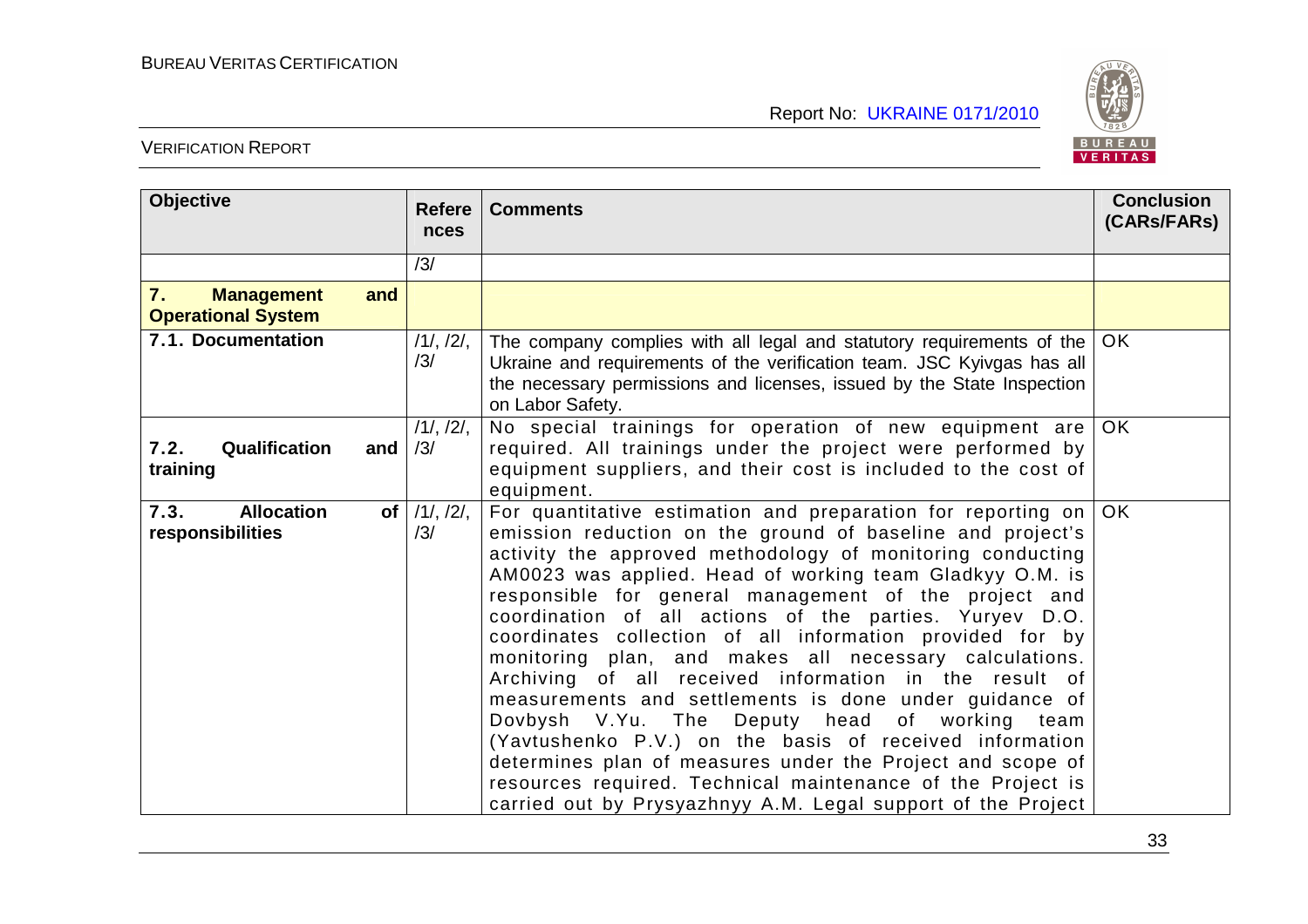

| <b>Objective</b>                                 | <b>Refere</b><br><b>nces</b> | <b>Comments</b>                                                                                                                                                                                                | <b>Conclusion</b><br>(CARs/FARs) |
|--------------------------------------------------|------------------------------|----------------------------------------------------------------------------------------------------------------------------------------------------------------------------------------------------------------|----------------------------------|
|                                                  |                              | is carried out by Stetsko M.V. Technical supervisions of the<br>project is conducted by Shevchuk Ye.Ye.                                                                                                        |                                  |
| 7.4. Emergency procedures                        | $/1/$ , $/2/$ ,<br>/3/       | Detection, liquidation and registration of failures and OK<br>emergencies at gas-distribution posts of JSC Kyivgas is<br>carried out according to Safety rules of gas-supply systems of<br>Ukraine.            |                                  |
| 7.5. Data archiving                              | $/1/$ , $/2/$ ,<br>/3/       | Data are stored in paper and in electronic form, and are<br>archived in relative databases.                                                                                                                    | OK                               |
| 7.6. Monitoring report                           | $/1/$ , $/2/$ ,<br>/3/       | Calculations are provided in Monitoring Report.<br>Clarification request (CL) 2<br>Please explain the difference between the formula for<br>methane emission calculation in MR version 1 and PDD<br>version 3. | CL <sub>2</sub>                  |
| 7.7.<br>Internal audits and<br>management review | $/1/$ , $/2/$ ,<br>/3/       | All information collected and processed by working team is<br>verified by the deputy head of the board of JSC Kyivgas.                                                                                         | OK.                              |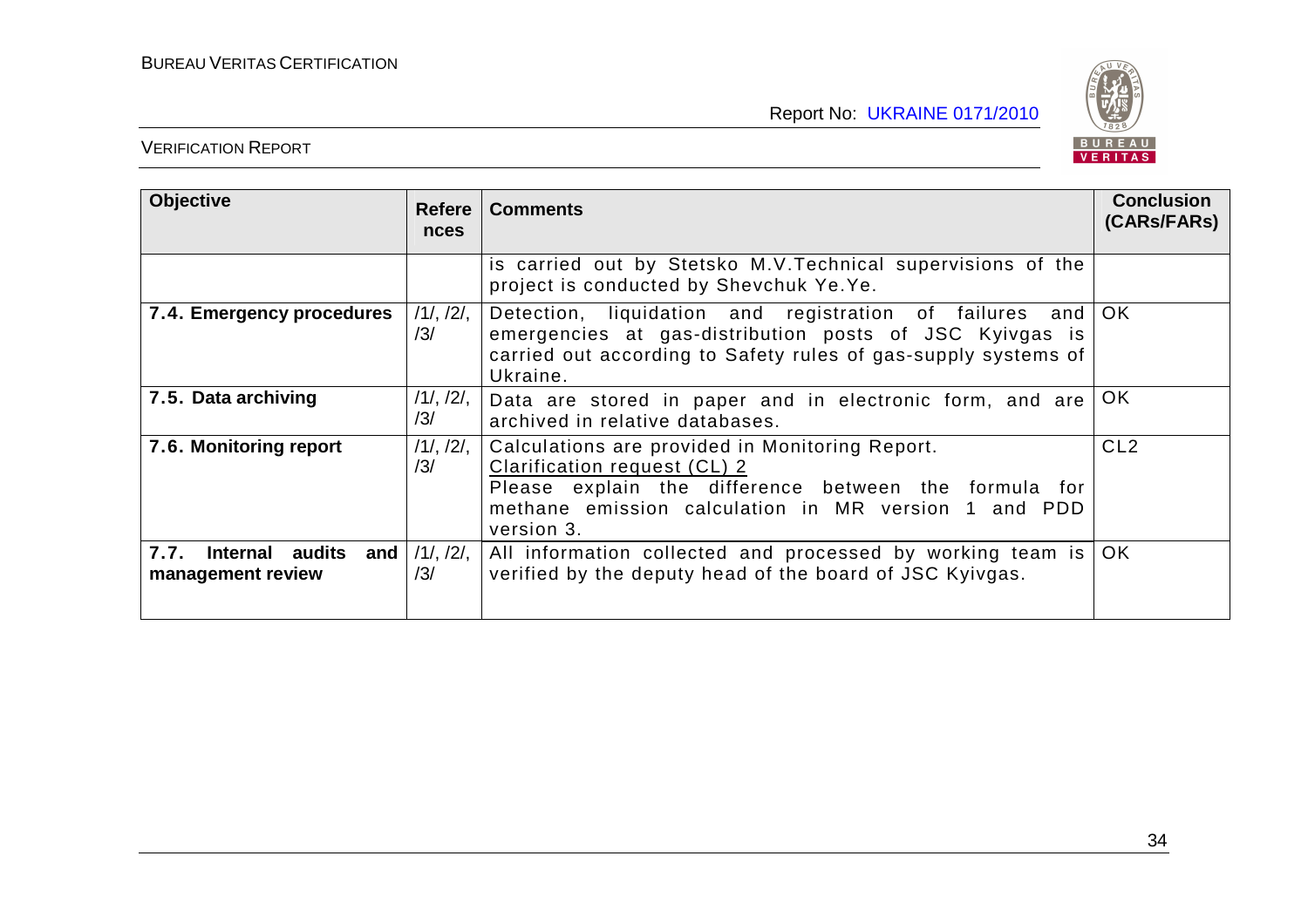

VERIFICATION REPORT

# **Periodic Verification Protocol Table 2: Data Management System/Controls.**

| <b>Identification of potential</b><br>reporting risk | Identification,<br>assessment<br>and testing of<br>management<br>controls | Areas of residual risks                                                                                                                                                                                                                                                                                                                                                                                            |
|------------------------------------------------------|---------------------------------------------------------------------------|--------------------------------------------------------------------------------------------------------------------------------------------------------------------------------------------------------------------------------------------------------------------------------------------------------------------------------------------------------------------------------------------------------------------|
| 1. Defined organizational                            |                                                                           |                                                                                                                                                                                                                                                                                                                                                                                                                    |
| structure,                                           |                                                                           |                                                                                                                                                                                                                                                                                                                                                                                                                    |
| <b>responsibilities</b><br>and<br>competencies       |                                                                           |                                                                                                                                                                                                                                                                                                                                                                                                                    |
| 1.1. Position and roles                              | In full                                                                   | Employees of OJSC "Kyivgas":                                                                                                                                                                                                                                                                                                                                                                                       |
|                                                      |                                                                           | Bernatskyy B.Ye. - Chief engineer of OJSC "Kyivgas"<br>Shevchuk Ye.Ye. - head engineer of the working team<br>Dovbysh V.Yu. - secretary of the working team<br>Yuryev D.O. – technologist of the working team<br>Gladkyi O.M. – head of the working team<br>Yavtushenko P.V. – deputy head of the working team                                                                                                     |
| 1.2. Responsibilities                                | In full                                                                   | For quantitative estimation and preparation for reporting on<br>emission reduction on the ground of baseline and project's activity<br>the approved methodology of monitoring conducting AM0023 was<br>applied. Head of working team Gladkyy O.M. is responsible for<br>general management of the project and coordination of all actions of<br>the parties. Yuryev D.O. coordinates collection of all information |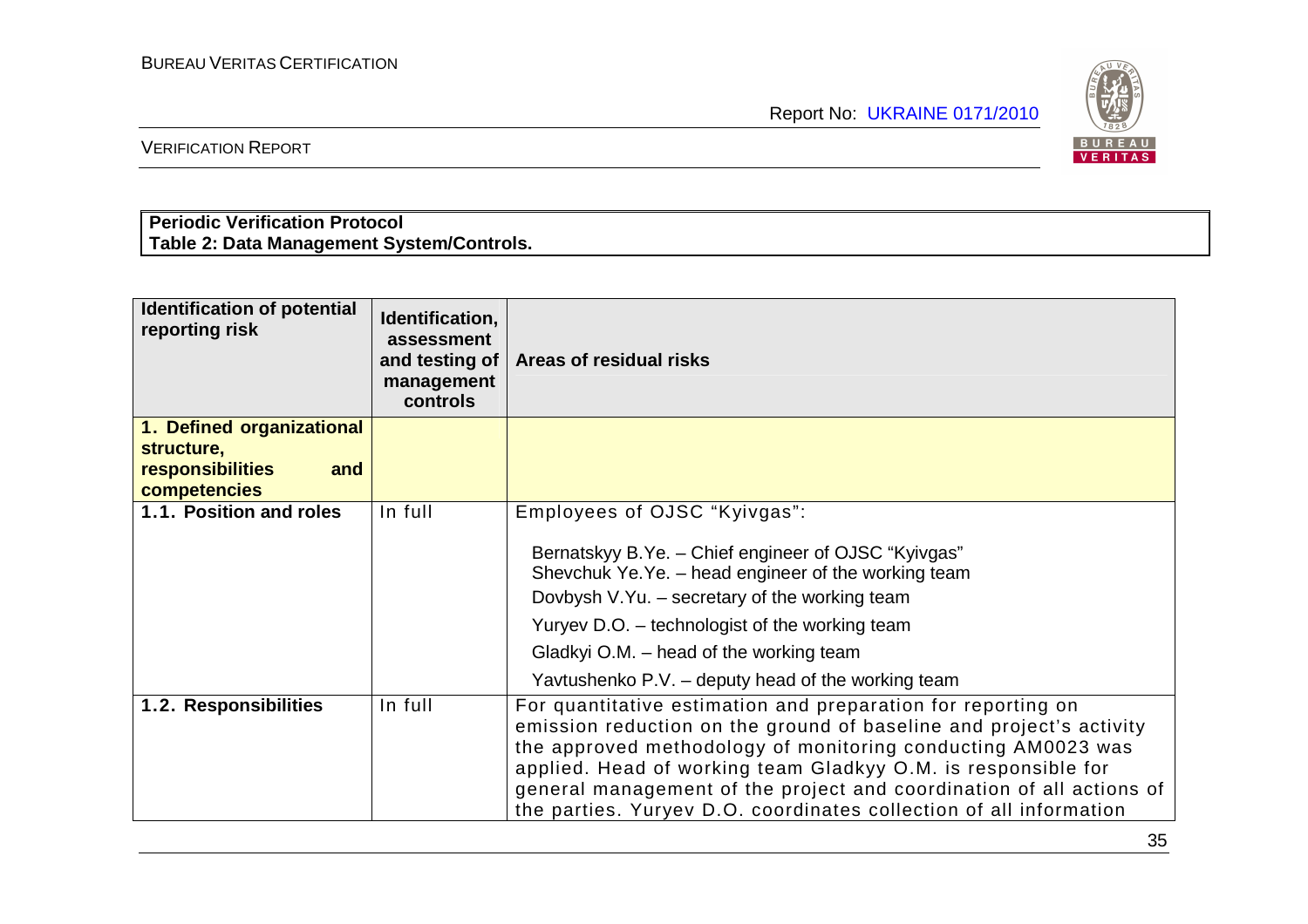

| <b>Identification of potential</b><br>reporting risk | Identification,<br>assessment<br>and testing of<br>management<br>controls | Areas of residual risks                                                                                                                                                                                                                                                                                                                                                                                                                                                                                                                                                                                                                                                                                                                           |
|------------------------------------------------------|---------------------------------------------------------------------------|---------------------------------------------------------------------------------------------------------------------------------------------------------------------------------------------------------------------------------------------------------------------------------------------------------------------------------------------------------------------------------------------------------------------------------------------------------------------------------------------------------------------------------------------------------------------------------------------------------------------------------------------------------------------------------------------------------------------------------------------------|
| 1.3.<br><b>Competencies</b><br>needed                | In full                                                                   | provided for by monitoring plan, and makes all necessary<br>calculations. Archiving of all received information in the result of<br>measurements and settlements is done under guidance of Dovbysh<br>V.Yu. The Deputy head of working team (Yavtushenko P.V.) on the<br>basis of received information determines plan of measures under<br>the Project and scope of resources required. Technical maintenance<br>of the Project is carried out by Prysyazhnyy A.M. Legal support of<br>the Project is carried out by Stetsko M.V. Technical supervisions of<br>the project is conducted by Shevchuk Ye.Ye.<br>All employees of OJSC Kyivgas involved into the project have<br>required qualification level and working experience in the area of |
|                                                      |                                                                           | gas supply.                                                                                                                                                                                                                                                                                                                                                                                                                                                                                                                                                                                                                                                                                                                                       |
| 2.<br><b>Conformance</b><br>with<br>monitoring plan  |                                                                           |                                                                                                                                                                                                                                                                                                                                                                                                                                                                                                                                                                                                                                                                                                                                                   |
| 2.1.<br><b>Reporting</b><br>procedures               | In full                                                                   | The monitoring plan is as per the determined PDD.<br>The project uses Monitoring Methodology provided for by<br>methodology AM0023 "Reduction of natural gas emissions at<br>compressor and gas-distribution stations of main gas lines", version<br>03.                                                                                                                                                                                                                                                                                                                                                                                                                                                                                          |
| 2.2. Necessary Changes                               | In full                                                                   | The project is implemented in accordance with the plan.                                                                                                                                                                                                                                                                                                                                                                                                                                                                                                                                                                                                                                                                                           |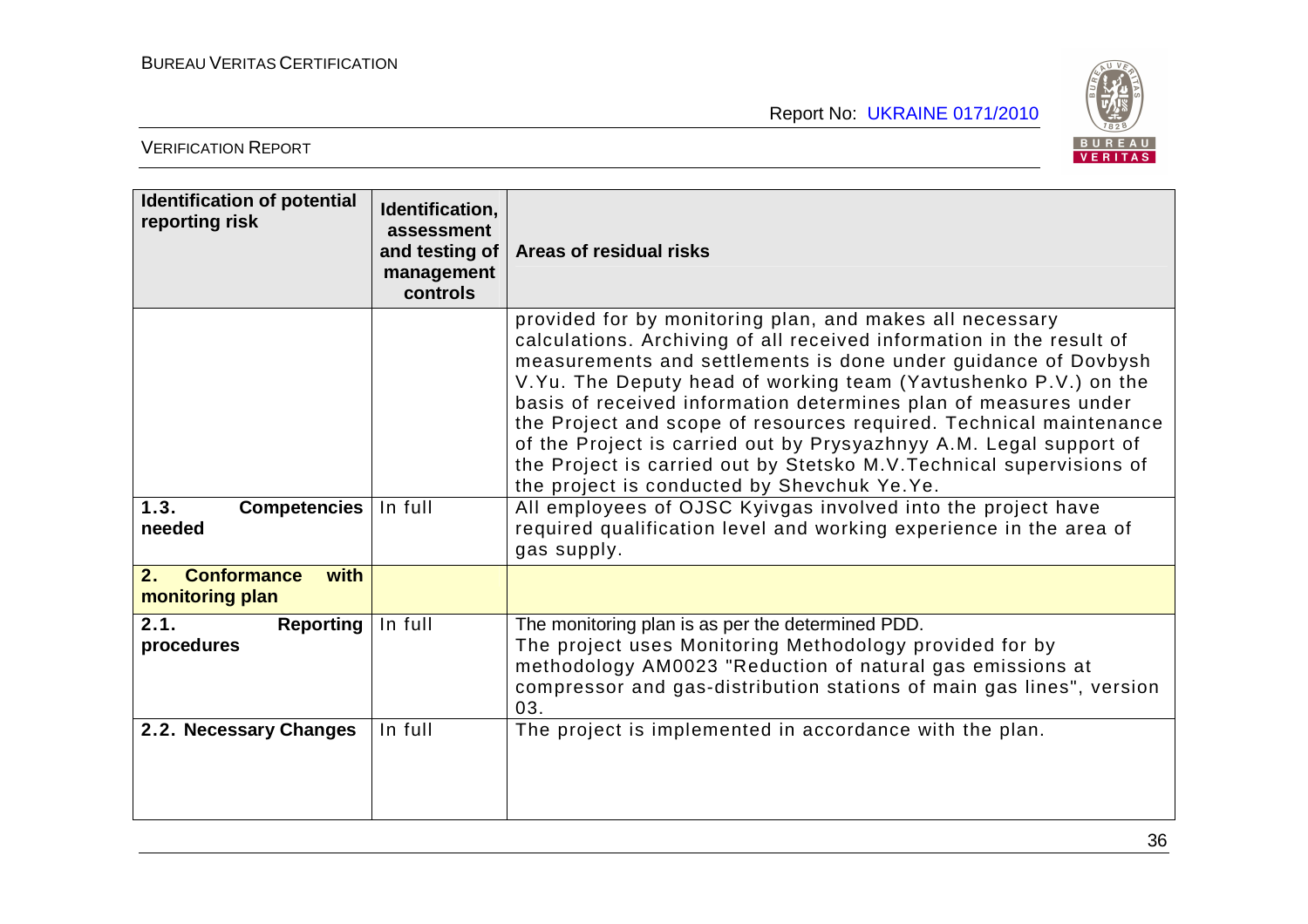

| <b>Identification of potential</b><br>reporting risk | Identification,<br>assessment<br>and testing of $ $<br>management<br>controls | Areas of residual risks                                                                                                                                                                                                                                                                                                                                                                                                                                                                                                                                                                                                                                                                                                                                                                                                                                                                                                                                                                                                           |
|------------------------------------------------------|-------------------------------------------------------------------------------|-----------------------------------------------------------------------------------------------------------------------------------------------------------------------------------------------------------------------------------------------------------------------------------------------------------------------------------------------------------------------------------------------------------------------------------------------------------------------------------------------------------------------------------------------------------------------------------------------------------------------------------------------------------------------------------------------------------------------------------------------------------------------------------------------------------------------------------------------------------------------------------------------------------------------------------------------------------------------------------------------------------------------------------|
| 3. Application of GHG<br>determination methods       |                                                                               |                                                                                                                                                                                                                                                                                                                                                                                                                                                                                                                                                                                                                                                                                                                                                                                                                                                                                                                                                                                                                                   |
| 3.1. Methods used                                    | In full                                                                       | The reporting procedures reflect the monitoring plan content. The calculation of<br>the emission reduction is correct.                                                                                                                                                                                                                                                                                                                                                                                                                                                                                                                                                                                                                                                                                                                                                                                                                                                                                                            |
| 3.2. Information/process<br>flow                     | In full                                                                       | For quantitative estimation and preparation for reporting on<br>emission reduction on the ground of baseline and project's activity<br>the approved methodology of monitoring conducting AM0023 was<br>applied. Head of working team Gladkyy O.M. is responsible for<br>general management of the project and coordination of all actions of<br>the parties. Yuryev D.O. coordinates collection of all information<br>provided for by monitoring plan, and makes all necessary<br>calculations. Archiving of all received information in the result of<br>measurements and settlements is done under guidance of Dovbysh<br>V.Yu. The Deputy head of working team (Yavtushenko P.V.) on the<br>basis of received information determines plan of measures under<br>the Project and scope of resources required. Technical maintenance<br>of the Project is carried out by Prysyazhnyy A.M. Legal support of<br>the Project is carried out by Stetsko M.V. Technical supervisions of<br>the project is conducted by Shevchuk Ye.Ye. |
| 3.3. Data transfer                                   | In full                                                                       | Data are stored on paper and in electronic form, and are archived in<br>relative databases                                                                                                                                                                                                                                                                                                                                                                                                                                                                                                                                                                                                                                                                                                                                                                                                                                                                                                                                        |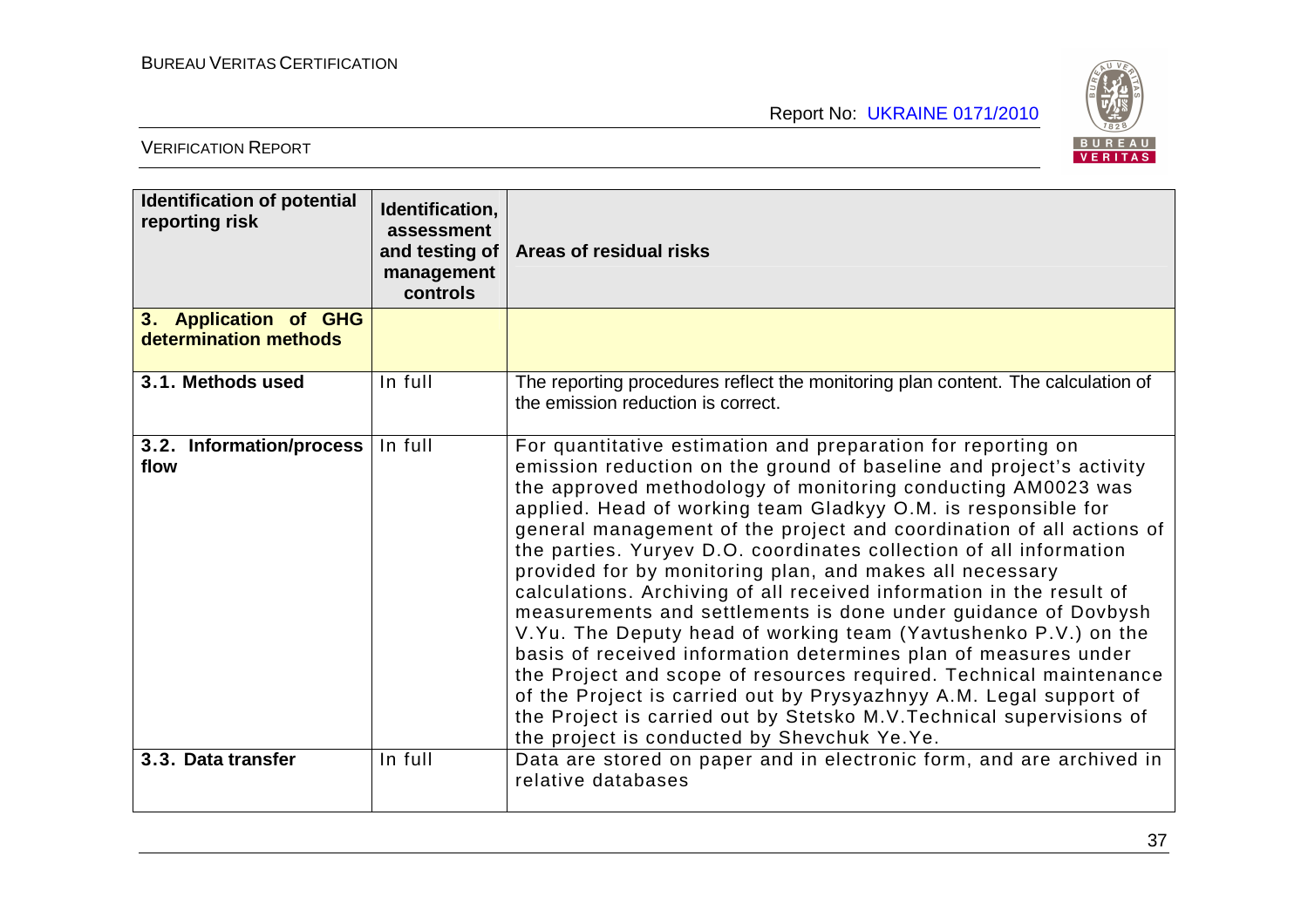

| <b>Identification of potential</b><br>reporting risk                                        | Identification,<br>assessment<br>and testing of<br>management<br>controls | Areas of residual risks                                                                                                                                                                                                              |
|---------------------------------------------------------------------------------------------|---------------------------------------------------------------------------|--------------------------------------------------------------------------------------------------------------------------------------------------------------------------------------------------------------------------------------|
| 3.4.<br>Study<br>of<br>data<br>transfer system                                              | In full                                                                   | The necessary procedures have been defined in internal procedures and<br>additional internal documents relevant for the determination of the all the<br>parameters listed in the monitoring plan.                                    |
| <b>Identification</b><br>4.<br>and<br>key<br>maintenance<br><b>of</b><br>process parameters |                                                                           |                                                                                                                                                                                                                                      |
| 4.1. Identification of key<br>parameters                                                    | In full                                                                   | The critical parameters for the determination of GHG emissions are the<br>parameters listed in section D of the approved PDD.                                                                                                        |
| 4.2.<br><b>Calibration/maintenance</b>                                                      | In full                                                                   | The company maintains the elaborate calibration plan for each unit of the<br>equipment. The audit team verified the status for all the equipment provided for<br>by the JI project, and confirms them to be complying with the plan. |
| <b>5. GHG Calculations</b>                                                                  |                                                                           |                                                                                                                                                                                                                                      |
| 5.1.<br>Use of estimates<br>and default data                                                | In full                                                                   | All assumptions are given in section D of approved PDD.                                                                                                                                                                              |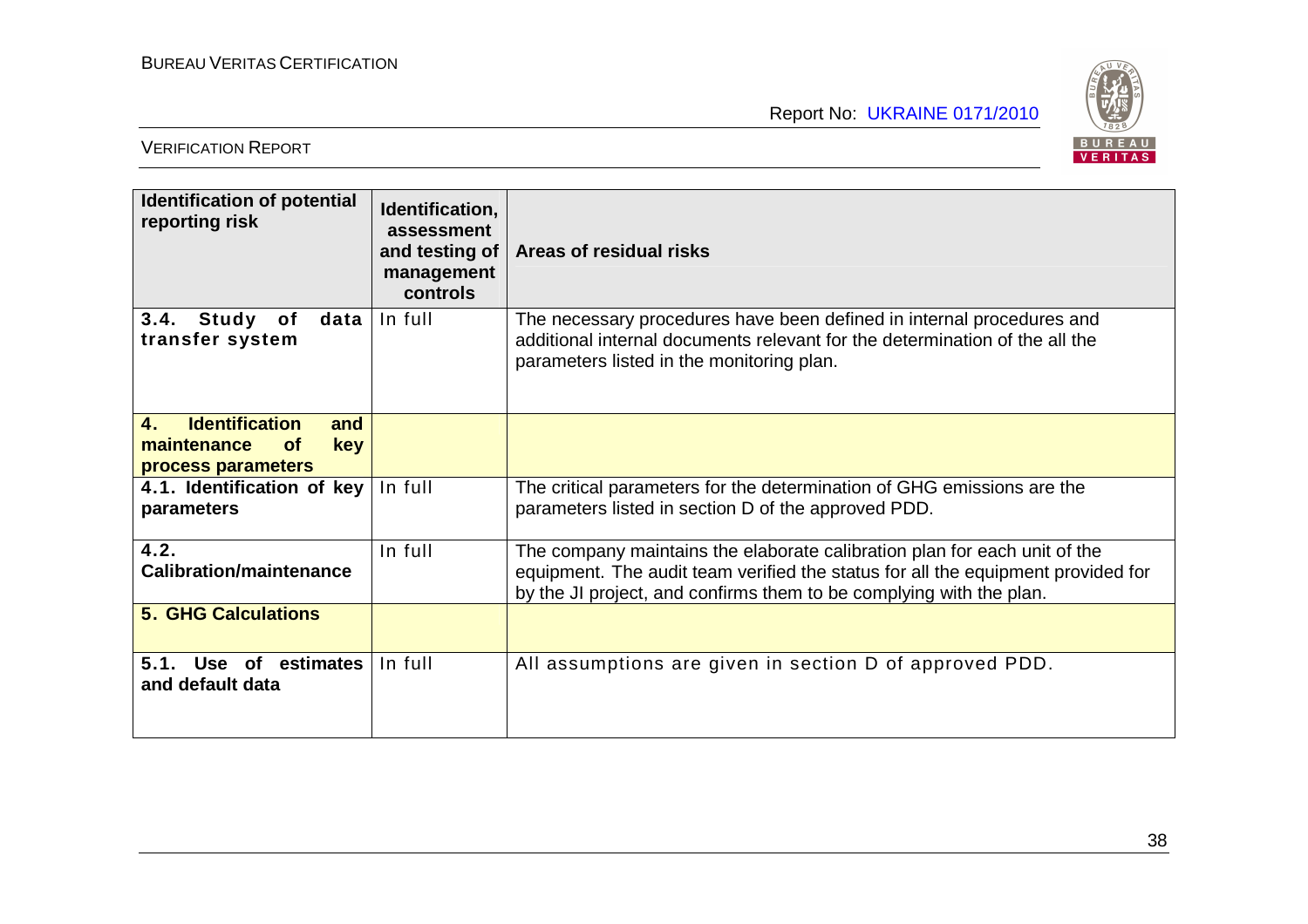

#### VERIFICATION REPORT

| <b>Identification of potential</b><br>reporting risk | Identification,<br>assessment<br>and testing of<br>management<br>controls | Areas of residual risks                                                                                                                                                                         |
|------------------------------------------------------|---------------------------------------------------------------------------|-------------------------------------------------------------------------------------------------------------------------------------------------------------------------------------------------|
| 5.2. Guidance on checks<br>and reviews               | In full                                                                   | Monitoring plan is fully performed.                                                                                                                                                             |
| 5.3.<br>Internal validation<br>and verification      | In full                                                                   | Monitoring procedure for JI Project includes the responsibility and frequency for<br>carrying out internal audits.<br>The audit team did verify all the parameters listed in monitoring report. |
| 5.4.<br>protection<br>Data<br>measures               | In full                                                                   | The necessary procedures for ensuring data security and preventing the<br>unauthorized use were demonstrated to verifiers during on-site verification.                                          |
| 5.5. IT systems                                      | In full                                                                   | IT systems are the electronic network of JSC Odesagas, computers<br>and hard data carriers.                                                                                                     |

### **Periodic Verification Protocol Table 3: GHG calculation procedures and management control testing**

| Identification of potential reporting risk                                                                       | Identification,<br>assessment<br>and testing of management $\vert$ Areas of residual risks<br>controls |                                                 |  |
|------------------------------------------------------------------------------------------------------------------|--------------------------------------------------------------------------------------------------------|-------------------------------------------------|--|
| Potential reporting risks based on an assessment of the Regarding                                                | the                                                                                                    | potential The areas of residual risks, i.e. the |  |
| emission estimation procedures can be expected in the reporting risks identified in the areas of potential risks |                                                                                                        | without                                         |  |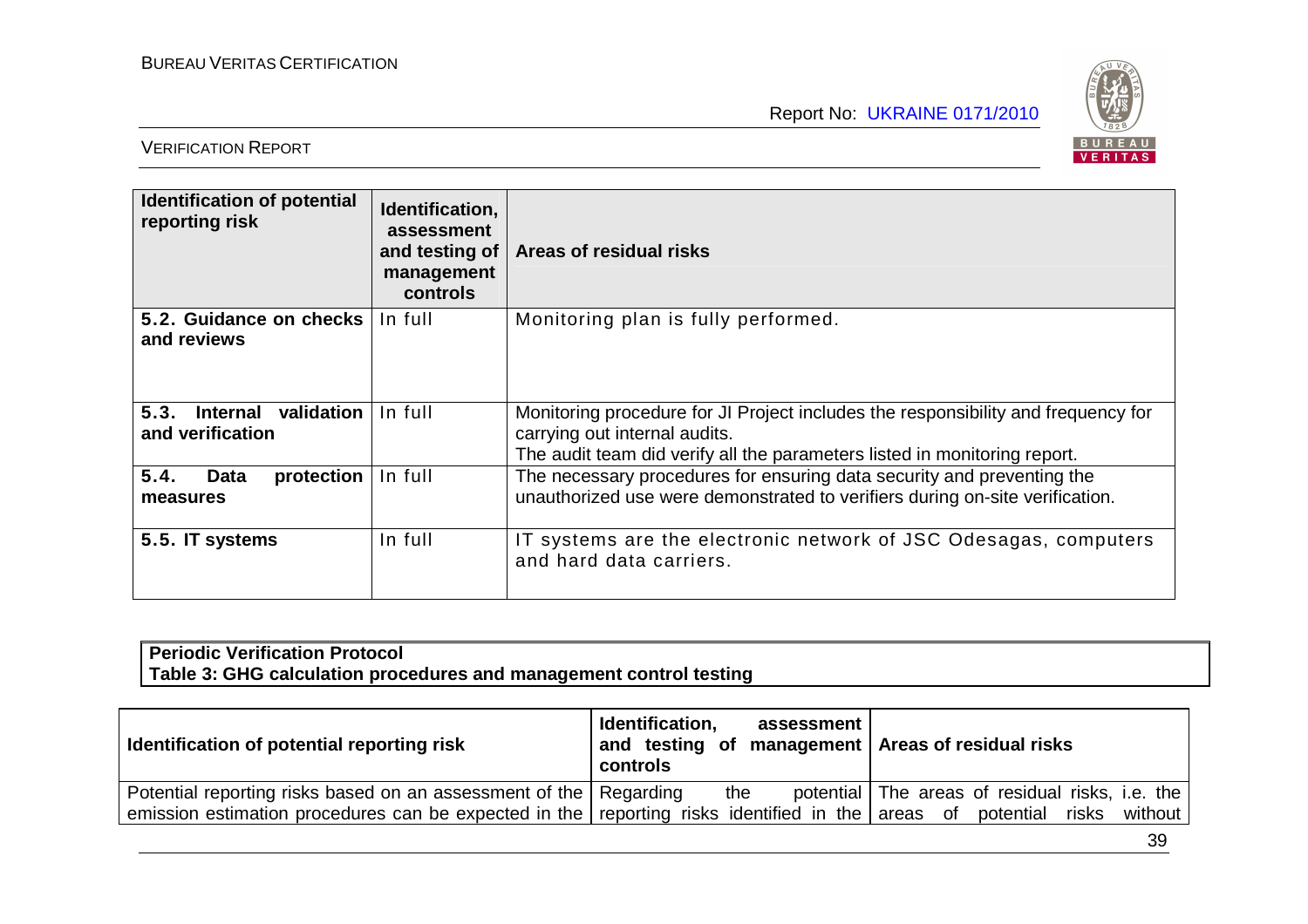

| following fields of action:                                             | left<br>column<br>the         | following adequate means of control are used |
|-------------------------------------------------------------------------|-------------------------------|----------------------------------------------|
| the calculation methods                                                 | mitigation measures have been | in a conservative manner in the              |
| raw data collection                                                     | observed during the on-site   | reports according to the approach            |
| sources of supporting documentation                                     | mission:                      | prescribed in the PDD version 3.             |
| reports/databases/information<br>systems<br>from                        | Understanding<br>οf           |                                              |
| which data is obtained.                                                 | responsibilities and roles.   |                                              |
| Key source data applicable to the project assessed are                  | Collection of initial data    |                                              |
| hereby:                                                                 | and their transmission to     |                                              |
| metering records (fuel and power consumption),<br>$\blacktriangleright$ | databases.                    |                                              |
| indicators of<br>processes (weight of<br>raw<br>➤                       | Metering<br>equipment         |                                              |
| materials/products),                                                    | management system.            |                                              |
| operational logs (metering records),                                    | Reporting,<br>analysis<br>and |                                              |
|                                                                         | formal data approval by the   |                                              |
| laboratory/analytical data (thermal value),<br>➤                        | management.                   |                                              |
| accounting records,<br>➤                                                |                               |                                              |
| certificates of calibration and maintenance for<br>$\triangleright$     |                               |                                              |
| appraisal of reliable accuracy of the data.                             |                               |                                              |
| It is hereby needed to focus on those risks that impact                 |                               |                                              |
| the accuracy, completeness and consistency of the                       |                               |                                              |
| reported data. Risks are weakness in the GHG                            |                               |                                              |
| calculation systems and may include:                                    |                               |                                              |
| $\triangleright$ manual transfer of data/manual calculations,           |                               |                                              |
| $\triangleright$ unclear origins of data,                               |                               |                                              |
| insufficient accuracy<br>due to<br>technological<br>➤                   |                               |                                              |
| limitations,                                                            |                               |                                              |
| lack of appropriate data protection measures (for<br>➤                  |                               |                                              |
| protected<br>calculation<br>cells<br>example,<br>in                     |                               |                                              |
| spreadsheets and/or password restrictions).                             |                               |                                              |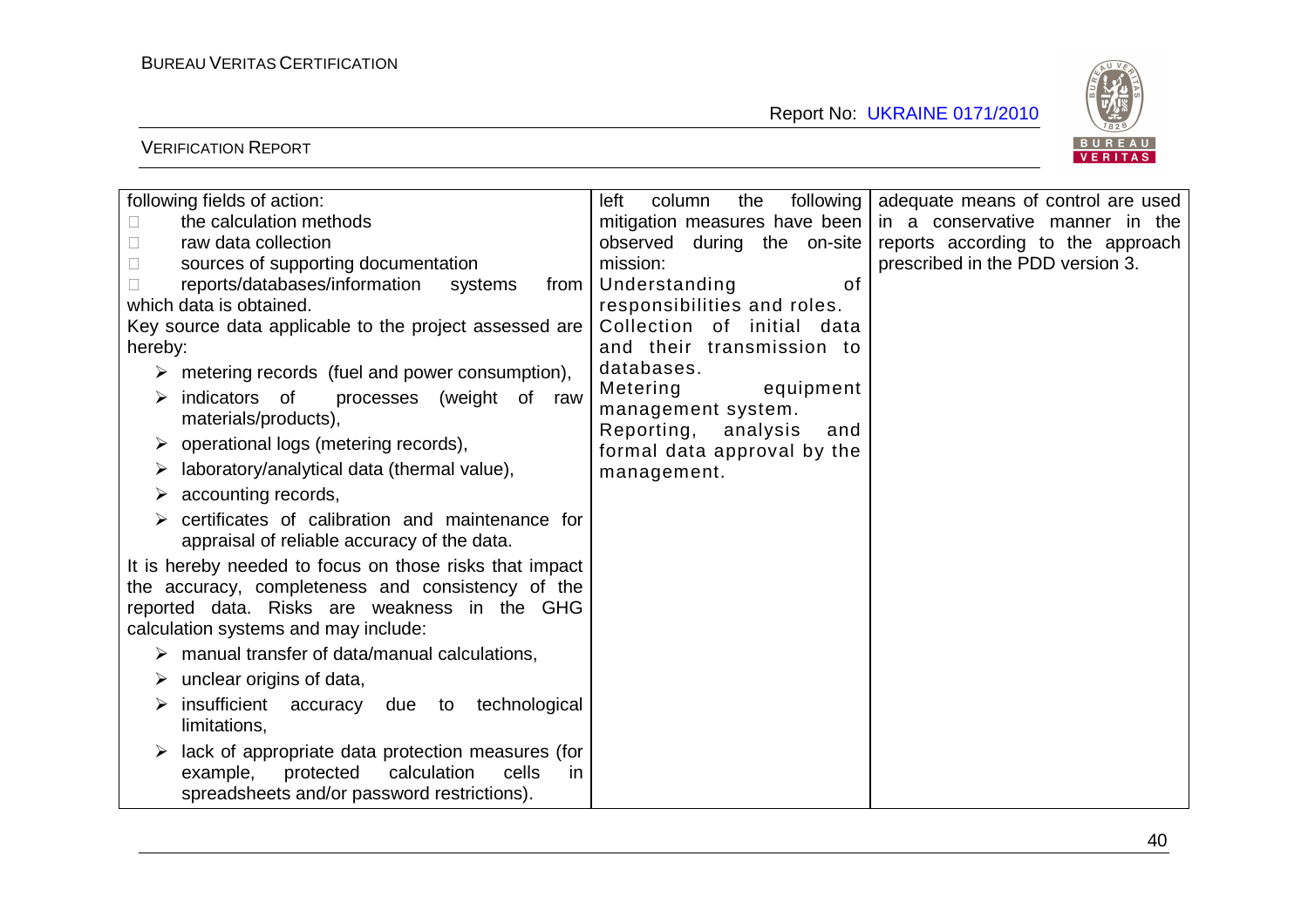

#### VERIFICATION REPORT

#### **Periodic Verification Protocol Table 4: Detailed audit testing of residual risk areas and random testing**

| Areas of residual risks                                                                            | <b>Additional</b><br>verification<br>performed                                                                                                                                                                                                                                            | testing Conclusions and Areas<br>Requiring<br>Improvement<br>(including Forward Action Requests)                                                                                                                                                                                                                                                                    |
|----------------------------------------------------------------------------------------------------|-------------------------------------------------------------------------------------------------------------------------------------------------------------------------------------------------------------------------------------------------------------------------------------------|---------------------------------------------------------------------------------------------------------------------------------------------------------------------------------------------------------------------------------------------------------------------------------------------------------------------------------------------------------------------|
| calculate<br>the  <br>used to<br>emission reduction in a<br>conservative<br>prescribed in the PDD. | way the data obtained is of data transferred from daily<br>consumption and generation<br>readings to the calculation tool.<br>manner   There was no error in such transfer.<br>according to the approach The correct installation of the<br>metering equipment<br>be<br>can<br>confirmed. | The issue remaining is the There has been a complete check Having investigated the residual risks, the audit team comes<br>to the following conclusion:<br>Immediate action is not needed with respect to the current<br>emission reduction calculation. Those corrections have been<br>considered during the verification process, so no residual risk<br>is open. |

# **Verification Protocol Table 5: Resolution of Corrective Action and Clarification Requests**

| List of<br>Corrective   Ref.<br>Action and Clarification   checklist<br><b>Requests</b> | to l<br>question<br>table<br>ın<br>2/3. | Summary of project owner response                                                                                                                             | <b>Verification conclusion</b> |
|-----------------------------------------------------------------------------------------|-----------------------------------------|---------------------------------------------------------------------------------------------------------------------------------------------------------------|--------------------------------|
| Clarification request (CL)<br>Please<br>explain<br>the                                  | Table<br>request<br>3.3                 | Decrease in quantity of reductions in Issue is closed.<br>comparison with reductions stated in<br>PDD is due to delays in project<br>implementation schedule. |                                |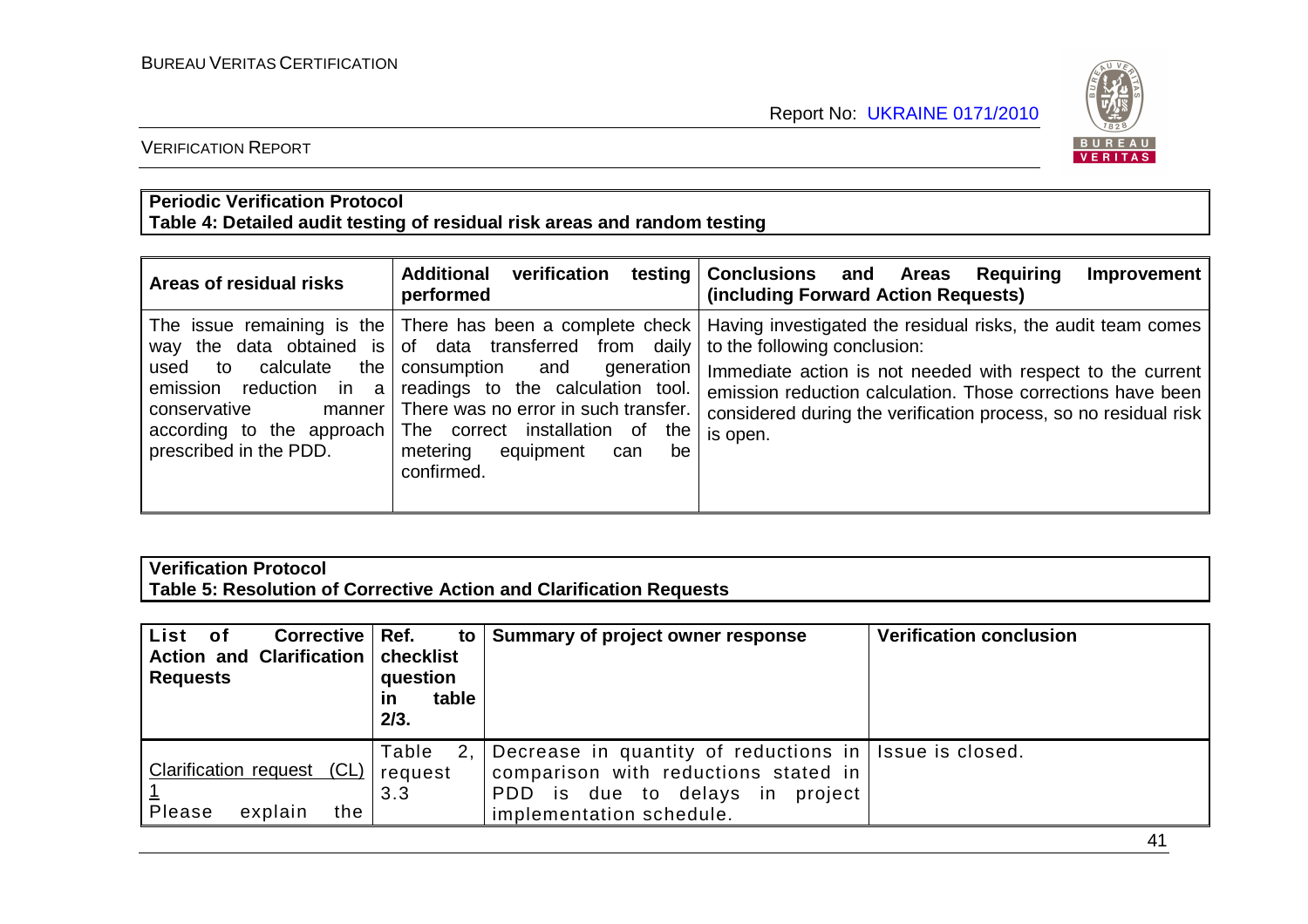

| <b>Corrective</b><br>List of<br><b>Action and Clarification</b><br><b>Requests</b>                                                                                                                                                  | Ref.<br>to<br>checklist<br>question<br>table<br><u>in</u><br>2/3. | Summary of project owner response                              | <b>Verification conclusion</b>               |
|-------------------------------------------------------------------------------------------------------------------------------------------------------------------------------------------------------------------------------------|-------------------------------------------------------------------|----------------------------------------------------------------|----------------------------------------------|
| difference<br>between<br>achieved<br>reductions<br>under the<br>MR and<br>provided<br>reductions<br>for in PDD.                                                                                                                     |                                                                   |                                                                |                                              |
| Clarification request (CL)<br>$\overline{2}$<br>Please<br>explain<br>the<br>difference<br>between<br>for<br>formula<br>the<br>methane<br>emission<br><b>MR</b><br>calculation<br>in<br><b>PDD</b><br>version 1<br>and<br>version 3. | Table<br>2,<br>request<br>7.6                                     | MR,<br>Appropriate<br>amendments<br>in<br>version 2, are made. | MR version 2 is checked. Issue is<br>closed. |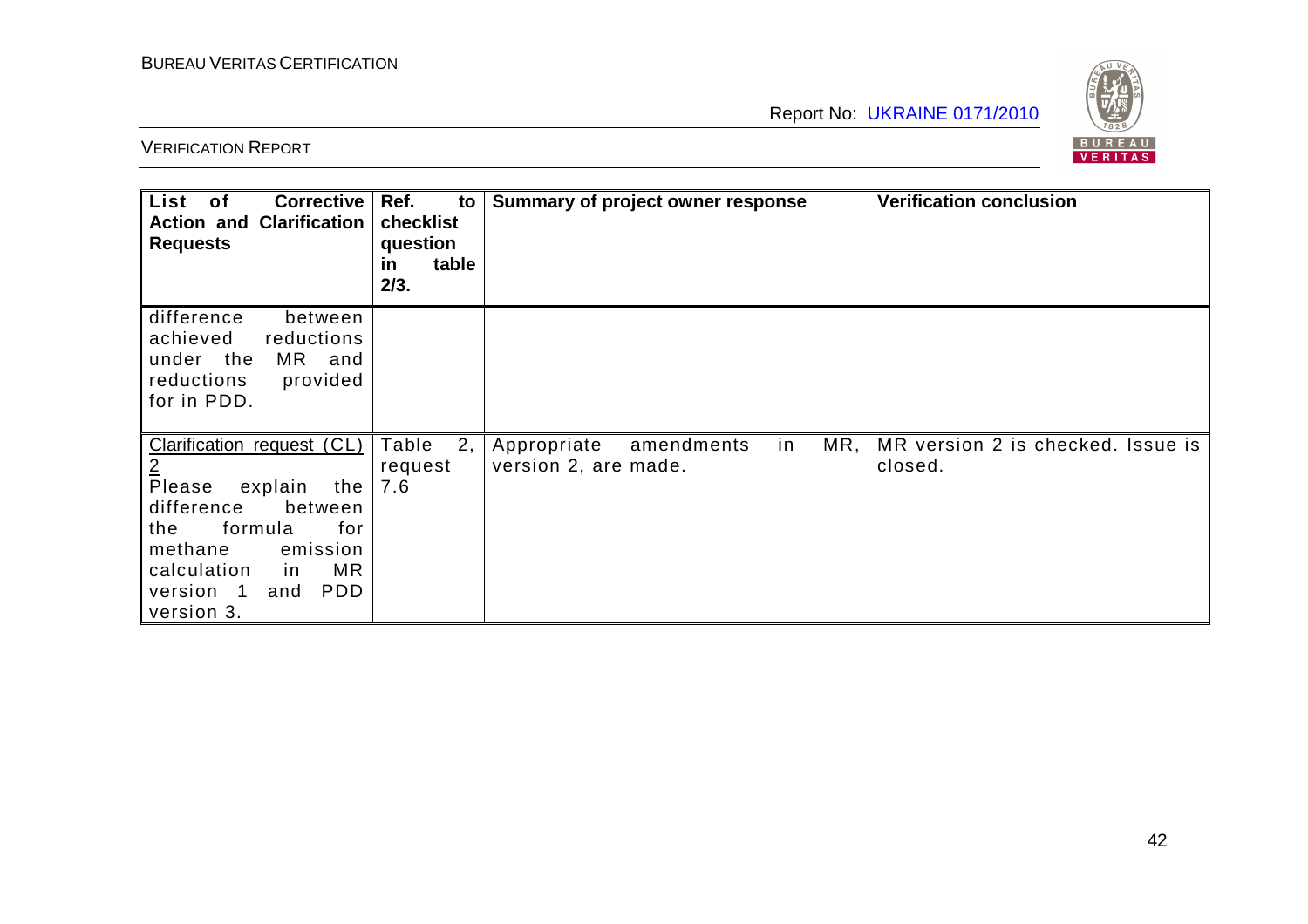

VERIFICATION REPORT

# **APPENDIX B: VERIFICATION TEAM**

#### **Flavio Gomes**

Leading Verifier

Flavio Gomes is an engineer in chemistry and safety, diploma UNICAMP – University of Campinas State, Master of Construction Engineering Science (improvement of sanitary conditions). He spent four years in RIPASA, a pulpand-paper mill as an Environmental Engineer. Since 2006 – Global Climate Change Manager. From 1997 – chief consultant of Bureau Veritas Consulting for the management systems of environment, quality, hygiene and occupational safety, and social liability. He is also a project verifier under Clean Development Mechanism, and an auditor of Social/Environmental reports on behalf of Bureau Veritas Certification. Flavio is currently obtaining a degree of Ph.D. in the field of power management of Imperial College – London.

#### **Oleg Skoblyk, Specialist (Power Management)**

Climate Change Verifier

Bureau Veritas Ukraine HSE Department project manager.

Oleg Skoblyk has graduated from National Technical University of Ukraine 'Kyiv Polytechnic University" with specialty Power Management. He has successfully completed IRCA registered Lead Auditor Training Course for Environment Management Systems and Quality Management Systems. Oleg Skoblyk has undergone intensive training on Clean Development Mechanism /Joint Implementation and he is involved in the determination/verification of 15 JI projects.

Report was reviewed by**:** 

#### **Ivan G. Sokolov, Dr. Sci. (biology, microbiology)**

Internal Technical Reviewer, Climate Change Lead Verifier, Bureau Veritas Certification Holding SAS Local Climate Change Product Manager for Ukraine

Acting CEO Bureau Veritas Black Sea District

He has over 25 years of experience in Research Institute in the field of biochemistry, biotechnology, and microbiology. He is a Lead auditor of Bureau Veritas Certification for Environment Management System (IRCA registered), Quality Management System (IRCA registered), Occupational Health and Safety Management System, and Food Safety Management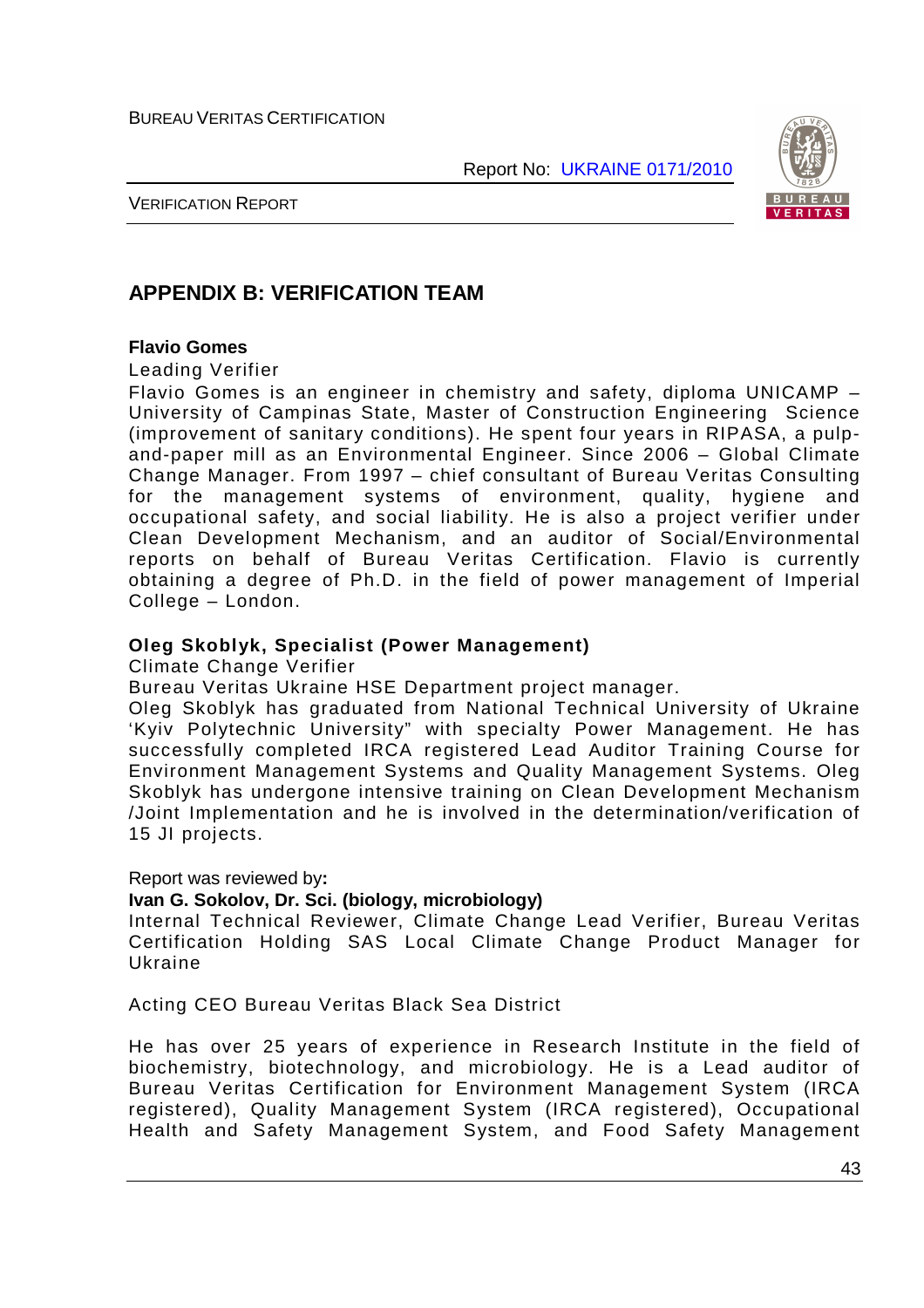Report No: UKRAINE 0171/2010



VERIFICATION REPORT

System. He performed over 140 audits since 1999. Also he is Lead Tutor of the IRCA registered ISO 14000 EMS Lead Auditor Training Course, and Lead Tutor of the IRCA registered ISO 9000 QMS Lead Auditor Training Course. He is Lead Tutor of the Clean Development Mechanism /Joint Implementation Lead Verifier Training Course and he was involved in the determination/verification over 60 JI/CDM projects.